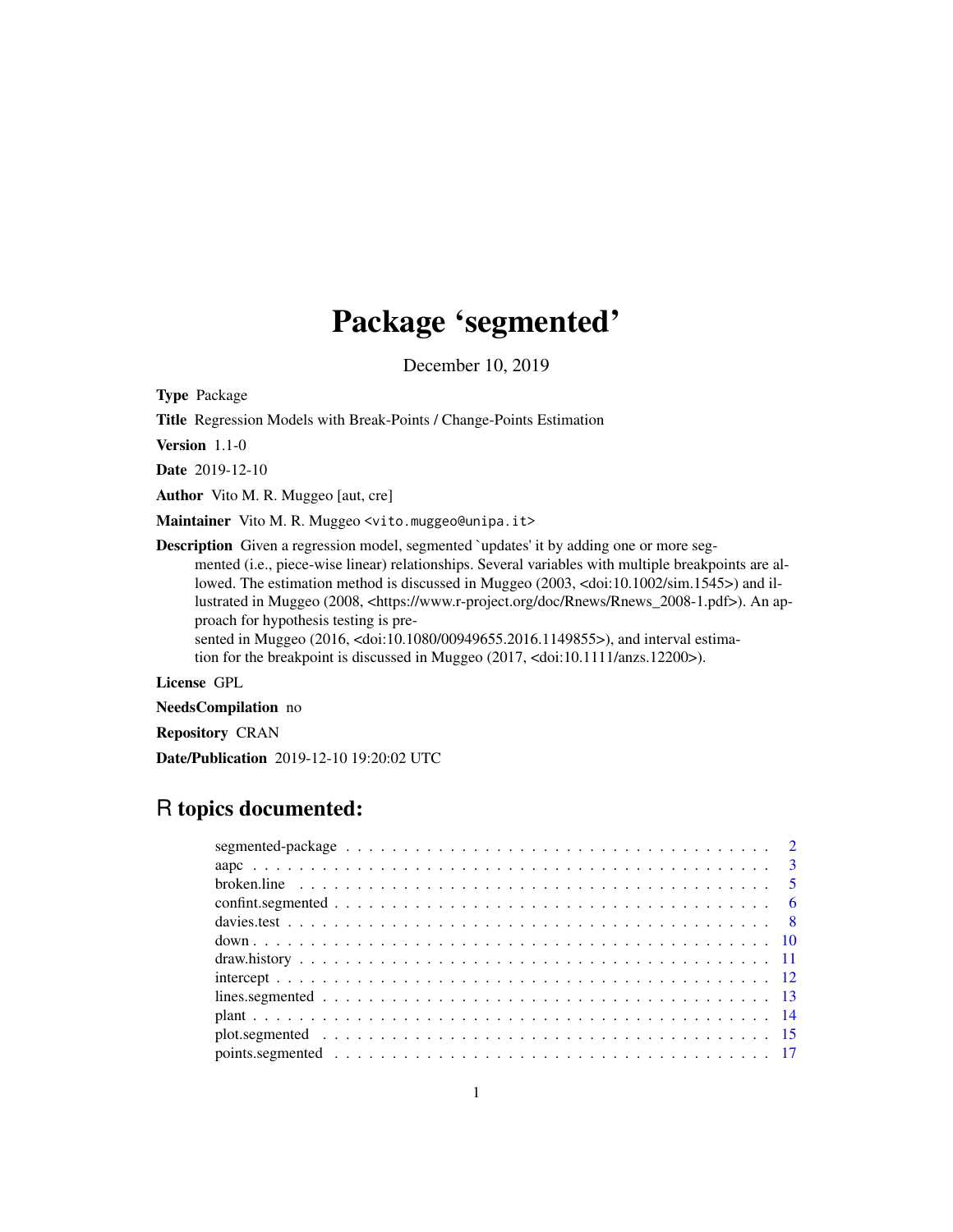# <span id="page-1-0"></span>2 segmented-package

| Index |  |
|-------|--|
|       |  |
|       |  |
|       |  |
|       |  |
|       |  |
|       |  |
|       |  |
|       |  |
|       |  |
|       |  |

segmented-package *Segmented relationships in regression models with breakpoints / changepoints estimation*

# **Description**

Estimation and Inference of Regression Models with piecewise linear relationships having a fixed number of break-points. The estimation method is described in Muggeo (2003) <doi: 10.1002/sim.1545>.

#### Details

| Package: | segmented  |
|----------|------------|
| Type:    | Package    |
| Version: | $1.1 - 0$  |
| Date:    | 2019-12-10 |
| License: | GPL.       |

Package segmented is aimed to estimate linear and generalized linear models (and virtually any regression model) having one or more segmented relationships in the linear predictor. Estimates of the slopes and breakpoints are provided along with standard errors. The package includes testing/estimating functions and methods to print, summarize and plot the results.

The algorithm used by segmented is *not* grid-search. It is an iterative procedure (Muggeo, 2003) that needs starting values *only* for the breakpoint parameters and therefore it is quite efficient even with several breakpoints to be estimated. Moreover since version 0.2-9.0, segmented implements the bootstrap restarting (Wood, 2001) to make the algorithm less sensitive to starting values.

Since version 0.5-0.0 a default method segmented.default has been added. It may be employed to include segmented relationships in *general* regression models where specific methods do not exist. Examples include quantile and Cox regressions. See examples in [segmented.default](#page-26-1).

Since version 1.0-0 the estimating algorithm has been slight modified and it appears to be much sta-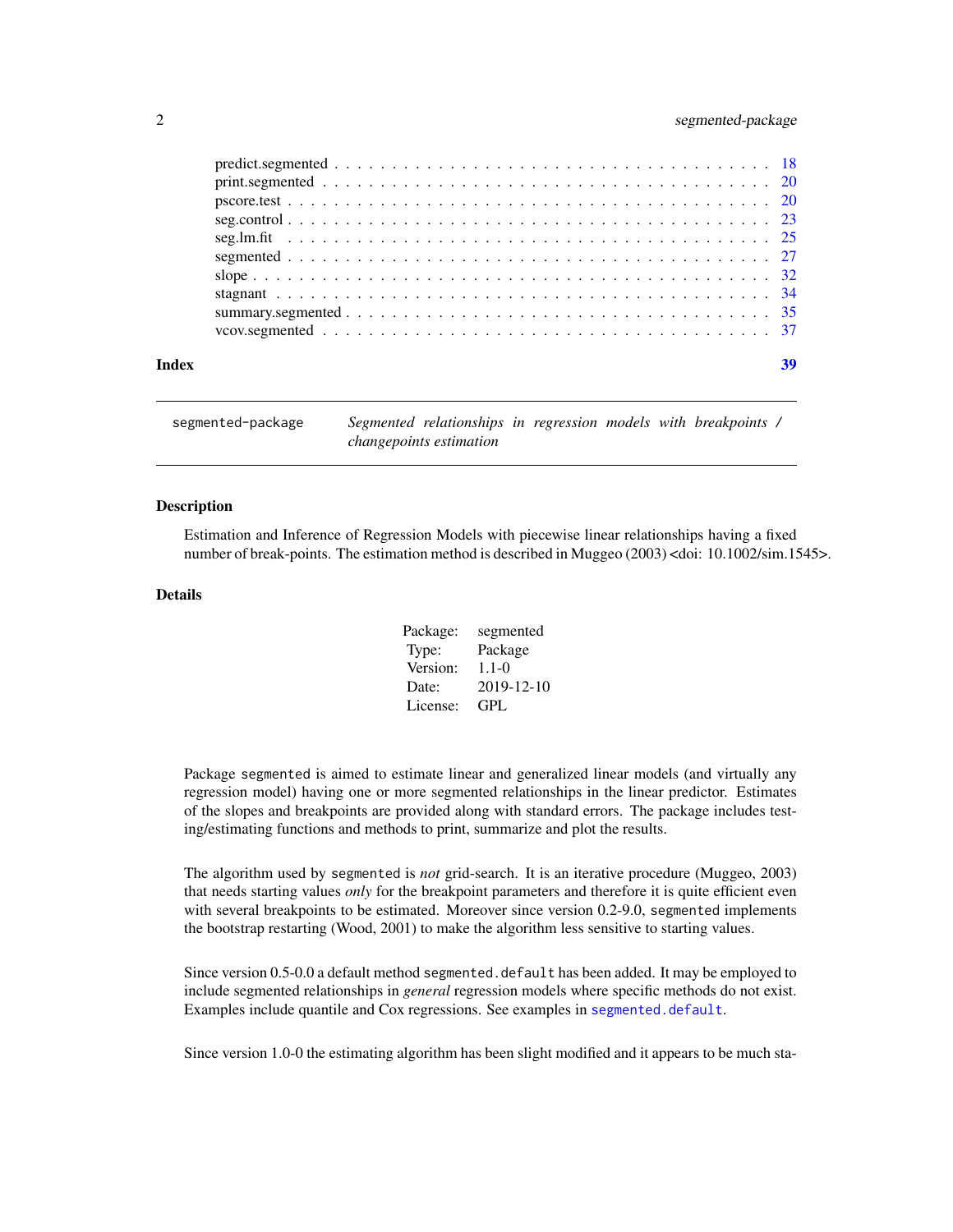<span id="page-2-0"></span>aapc 3

bler (in examples with noisy segmented relationhips and flat log likelihoods) then previous versions.

Hypothesis testing (about the existence of the breakpoint) and confidence intervals are performed via appropriate methods and functions.

A tentative approach to deal with unknown number of breakpoints is also provided, see option fix.npsi in [seg.control](#page-22-1).

### Author(s)

Vito M.R. Muggeo <vito.muggeo@unipa.it>

#### References

Muggeo, V.M.R. (2017) Interval estimation for the breakpoint in segmented regression: a smoothed score-based approach. *Australian & New Zealand Journal of Statistics* 59, 311–322.

Muggeo, V.M.R. (2016) Testing with a nuisance parameter present only under the alternative: a score-based approach with application to segmented modelling. *J of Statistical Computation and Simulation* 86, 3059–3067.

Davies, R.B. (1987) Hypothesis testing when a nuisance parameter is present only under the alternative. *Biometrika* 74, 33–43.

Seber, G.A.F. and Wild, C.J. (1989) *Nonlinear Regression*. Wiley, New York.

Bacon D.W., Watts D.G. (1971) Estimating the transistion between two intersecting straight lines. *Biometrika* 58: 525 – 534.

Muggeo, V.M.R. (2003) Estimating regression models with unknown break-points. *Statistics in Medicine* 22, 3055–3071.

Muggeo, V.M.R. (2008) Segmented: an R package to fit regression models with broken-line relationships. *R News* 8/1, 20–25.

Muggeo, V.M.R., Adelfio, G. (2011) Efficient change point detection in genomic sequences of continuous measurements. *Bioinformatics* 27, 161–166.

Wood, S. N. (2001) Minimizing model fitting objectives that contain spurious local minima by bootstrap restarting. *Biometrics* 57, 240–244.

Muggeo, V.M.R. (2010) Comment on 'Estimating average annual per cent change in trend analysis' by Clegg et al., Statistics in Medicine; 28, 3670-3682. *Statistics in Medicine*, 29, 1958–1960.

aapc *Average annual per cent change in segmented trend analysis*

#### **Description**

Computes the average annual per cent change to summarize piecewise linear relationships in segmented regression models.

# Usage

aapc(ogg, parm,  $exp.it = FALSE, conf.level = 0.95, wrong.se = TRUE, ...$ )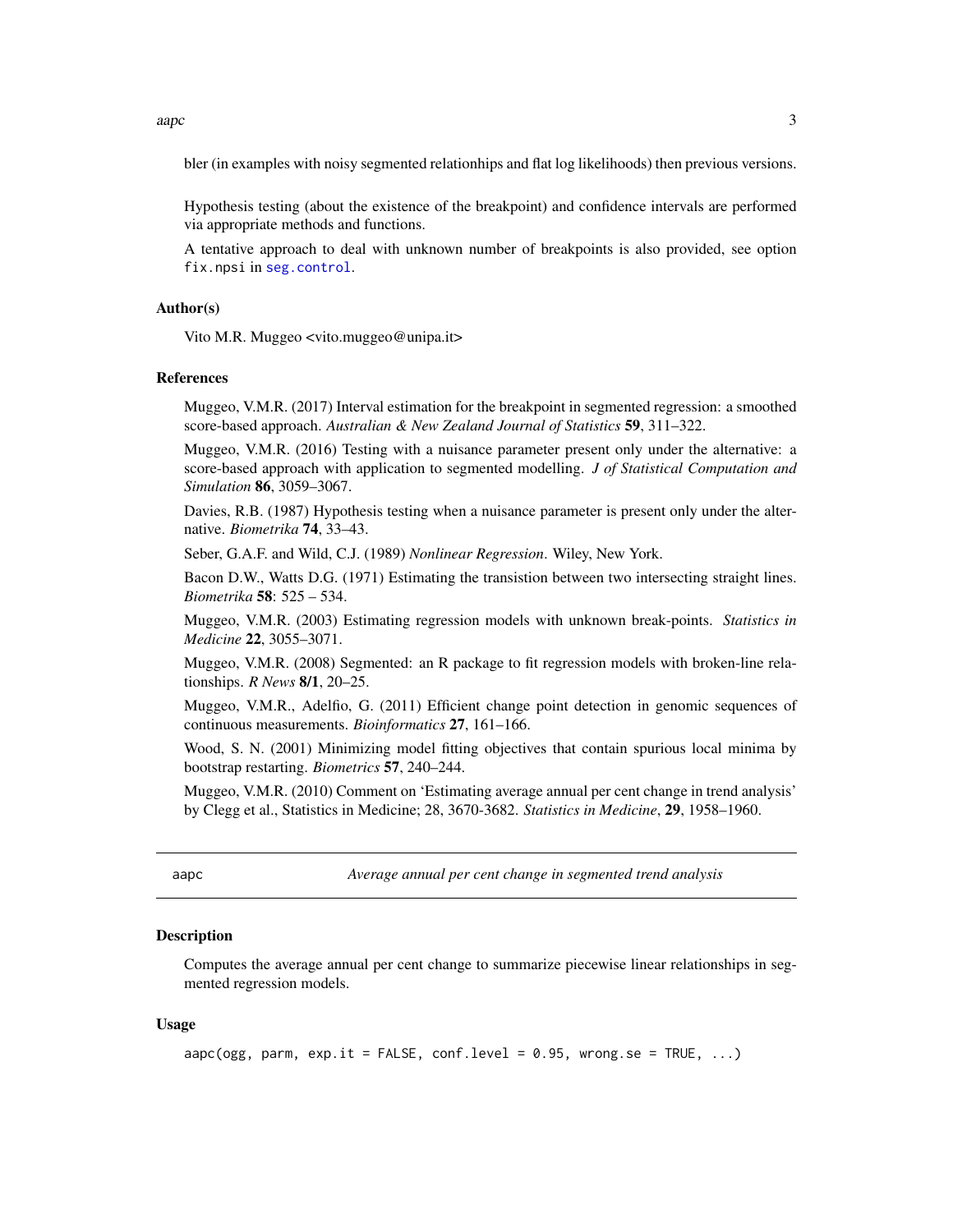#### Arguments

| ogg        | the fitted model returned by segmented.                                                                                                                                                                             |
|------------|---------------------------------------------------------------------------------------------------------------------------------------------------------------------------------------------------------------------|
| parm       | the <i>single</i> segmented variable of interest. It can be missing if the model includes<br>a single segmented covariate. If missing and ogg includes several segmented<br>variables, the first one is considered. |
| exp.it     | logical. If TRUE, the per cent change is computed, namely $\exp(\hat{\mu}) - 1$ where<br>$\mu = \sum_{i} \beta_i w_i$ , see 'Details'.                                                                              |
| conf.level | the confidence level desidered.                                                                                                                                                                                     |
| wrong.se   | logical, if TRUE, the 'wrong' standard error (as discussed in Clegg et al. (2009))<br>ignoring uncertainty in the breakpoint estimate is returned as an attribute "wrong. se".                                      |
| $\cdot$    | further arguments to be passed on to vcov. segmented(), such as var.diff or<br>is.                                                                                                                                  |

#### Details

To summarize the fitted piecewise linear relationship, Clegg et al. (2009) proposed the 'average annual per cent change' (AAPC) computed as the sum of the slopes  $(\beta_i)$  weighted by corresponding covariate sub-interval width  $(w_j)$ , namely  $\mu = \sum_j \beta_j w_j$ . Since the weights are the breakpoint differences, the standard error of the AAPC should account for uncertainty in the breakpoint estimate, as discussed in Muggeo (2010) and implemented by aapc().

#### Value

aapc returns a numeric vector including point estimate, standard error and confidence interval for the AAPC relevant to variable specified in parm.

# Note

exp.it=TRUE would be appropriate only if the response variable is the log of (any) counts.

# Author(s)

Vito M. R. Muggeo, <vito.muggeo@unipa.it>

# References

Clegg LX, Hankey BF, Tiwari R, Feuer EJ, Edwards BK (2009) Estimating average annual per cent change in trend analysis. *Statistics in Medicine*, 28; 3670-3682

Muggeo, V.M.R. (2010) Comment on 'Estimating average annual per cent change in trend analysis' by Clegg et al., Statistics in Medicine; 28, 3670-3682. *Statistics in Medicine*, 29, 1958–1960.

#### Examples

```
set.seed(12)
x < -1:20y<-2-.5*x+.7*pmax(x-9,0)-.8*pmax(x-15,0)+rnorm(20)*.3
o<-lm(y-x)os<-segmented(o, psi=c(5,12))
aapc(os)
```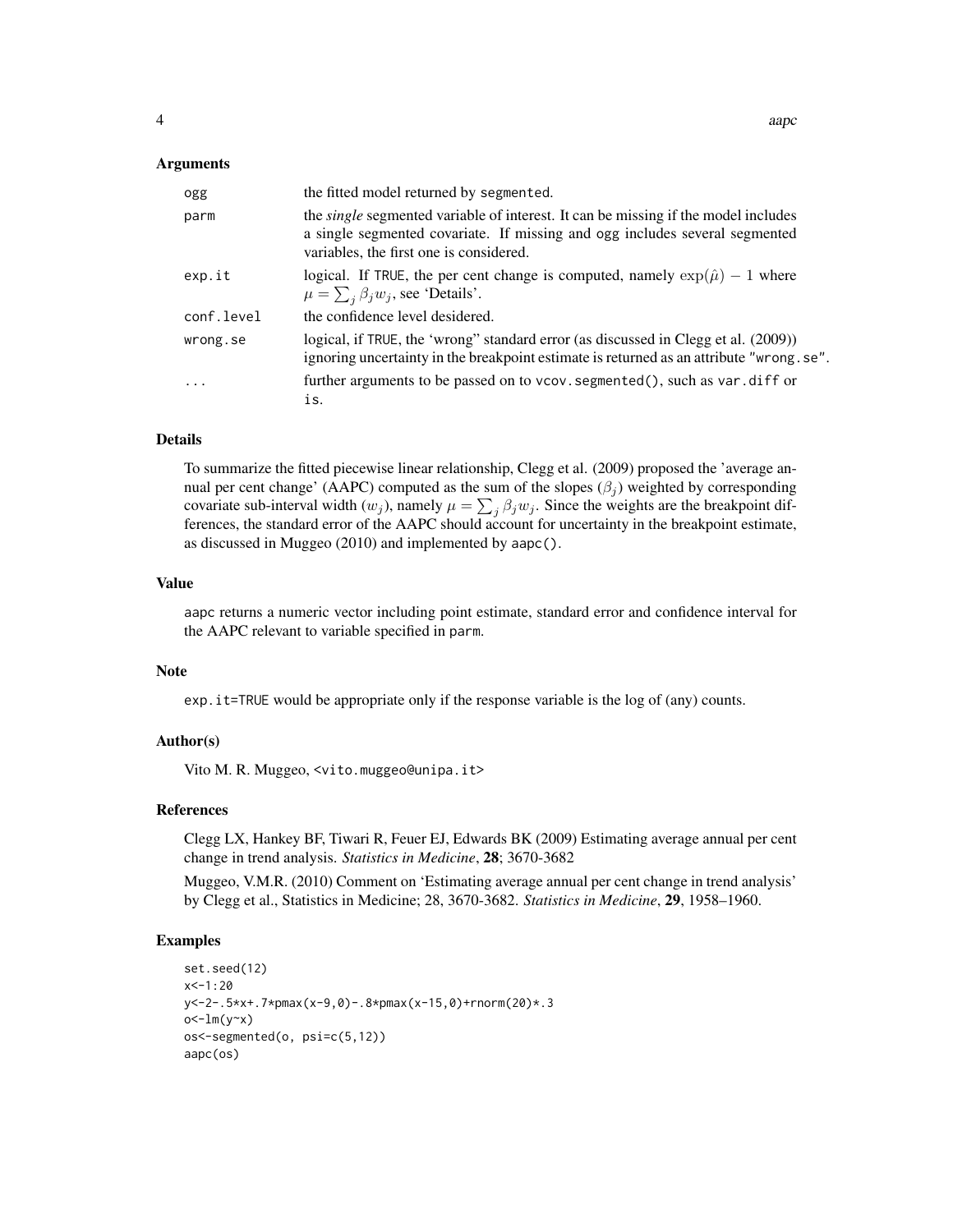<span id="page-4-1"></span><span id="page-4-0"></span>

# Description

Given a segmented model (typically returned by a segmented method), broken. line computes the fitted values (and relevant standard errors) for each 'segmented' relationship.

# Usage

```
broken.line(ogg, term = NULL, link = TRUE, interc=TRUE, se.fit=TRUE, isV=FALSE,
  ivcov=NULL, ...)
```
# Arguments

| ogg    | A fitted object of class segmented (returned by any segmented method).                                                                                                                                                                                                                                                                                                                                                                                                                                                    |
|--------|---------------------------------------------------------------------------------------------------------------------------------------------------------------------------------------------------------------------------------------------------------------------------------------------------------------------------------------------------------------------------------------------------------------------------------------------------------------------------------------------------------------------------|
| term   | Three options. i) A named list (whose name should be one of the segmented<br>covariates in the model ogg) including the covariate values for which segmented<br>predictions should be computed; ii) a character meaning the name of any seg-<br>mented covariate in the model, and predictions corresponding to the observed<br>covariate values are returned; iii) It can be NULL if the model includes a single<br>segmented covariate, and predictions corresponding to the observed covariate<br>values are returned; |
| link   | Should the predictions be computed on the scale of the link function? Default<br>to TRUE.                                                                                                                                                                                                                                                                                                                                                                                                                                 |
| interc | Should the model intercept be added? (provided it exists).                                                                                                                                                                                                                                                                                                                                                                                                                                                                |
| se.fit | If TRUE also standard errors for predictions are returned.                                                                                                                                                                                                                                                                                                                                                                                                                                                                |
| isV    | A couple of logicals indicating if the segmented terms $(x - \psi)$ and $I(x > \psi)$ in<br>the model matrix should be replaced by their smoothed counterparts. If a single<br>logical is provided, it is applied to both terms.                                                                                                                                                                                                                                                                                          |
| . VCOV | Optional. The <i>full</i> covariance matrix of estimates. If NULL (and se. fit=TRUE),<br>the matrix is computed internally via vcov. segmented().                                                                                                                                                                                                                                                                                                                                                                         |
|        | Additional arguments to be passed on to vcov. segmented() when comput-<br>ing the standard errors for the predictions, namely is, var.diff, p.df. See<br>summary.segmented and vcov.segmented.                                                                                                                                                                                                                                                                                                                            |

# Details

If term=NULL or term is a valid segmented covariate name, predictions for each segmented variable are the relevant fitted values from the model. If term is a (correctly named) list with numerical values, predictions corresponding to such specified values are computed. If link=FALSE and ogg inherits from the class "glm", predictions and possible standard errors are returned on the response scale. The standard errors come from the Delta method. Argument link is ignored whether ogg does not inherit from the class "glm".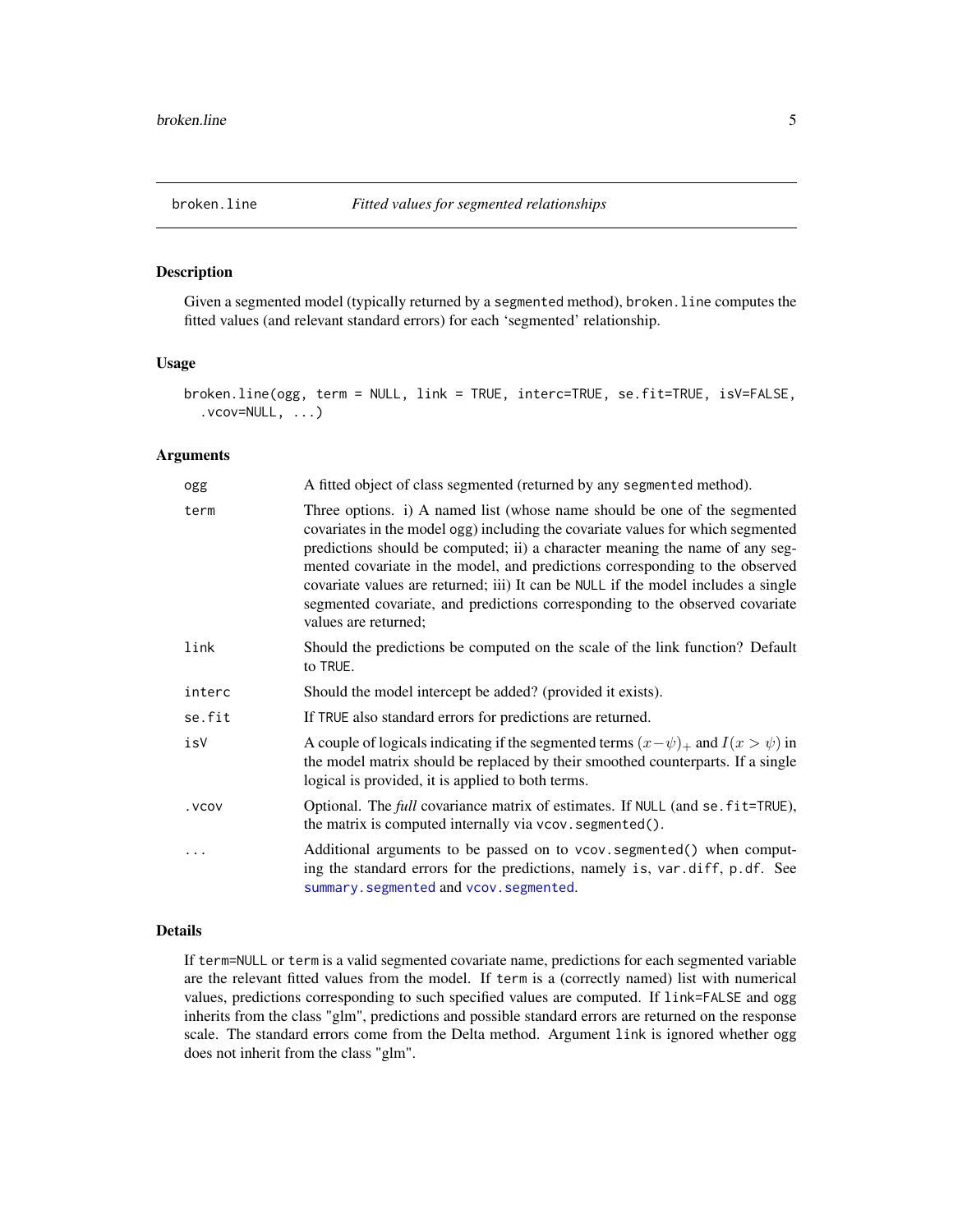<span id="page-5-0"></span>Value

A list having one component if (if se.fit=FALSE), and two components (if se.fit=TRUE) list representing predictions and standard errors for the segmented covariate values.

# Author(s)

Vito M. R. Muggeo

# See Also

[segmented](#page-26-2), [predict.segmented](#page-17-1), [plot.segmented](#page-14-1), [vcov.segmented](#page-36-1)

# Examples

```
set.seed(1234)
z<-runif(100)
y<-rpois(100,exp(2+1.8*pmax(z-.6,0)))
o<-glm(y~z,family=poisson)
o.seg<-segmented(o,seg.Z=~z,psi=.5)
## Not run: plot(z,y)
## Not run: points(z,broken.line(o.seg,link=FALSE)$fit,col=2) #ok, but use plot.segmented()!
```
confint.segmented *Confidence intervals for breakpoints*

# Description

Computes confidence intervals for the breakpoints in a fitted 'segmented' model.

### Usage

```
## S3 method for class 'segmented'
confint(object, parm, level=0.95, method=c("delta", "score", "gradient"),
  rev.sgn=FALSE, var.diff=FALSE, is=FALSE, digits=max(4, getOption("digits") - 1), ...)
```

| object  | a fitted segmented object.                                                                                                                                                                                                                                                                                       |
|---------|------------------------------------------------------------------------------------------------------------------------------------------------------------------------------------------------------------------------------------------------------------------------------------------------------------------|
| parm    | the segmented variable of interest. If missing the first segmented variable in<br>object is considered.                                                                                                                                                                                                          |
| level   | the confidence level required, default to 0.95.                                                                                                                                                                                                                                                                  |
| method  | which confidence interval should be computed. One of "delta", "score", or<br>"gradient". Can be abbreviated.                                                                                                                                                                                                     |
| rev.sgn | vector of logicals. The length should be equal to the length of parm; recycled<br>otherwise, when TRUE it is assumed that the current parm is 'minus' the actual<br>segmented variable, therefore the sign is reversed before printing. This is useful<br>when a null-constraint has been set on the last slope. |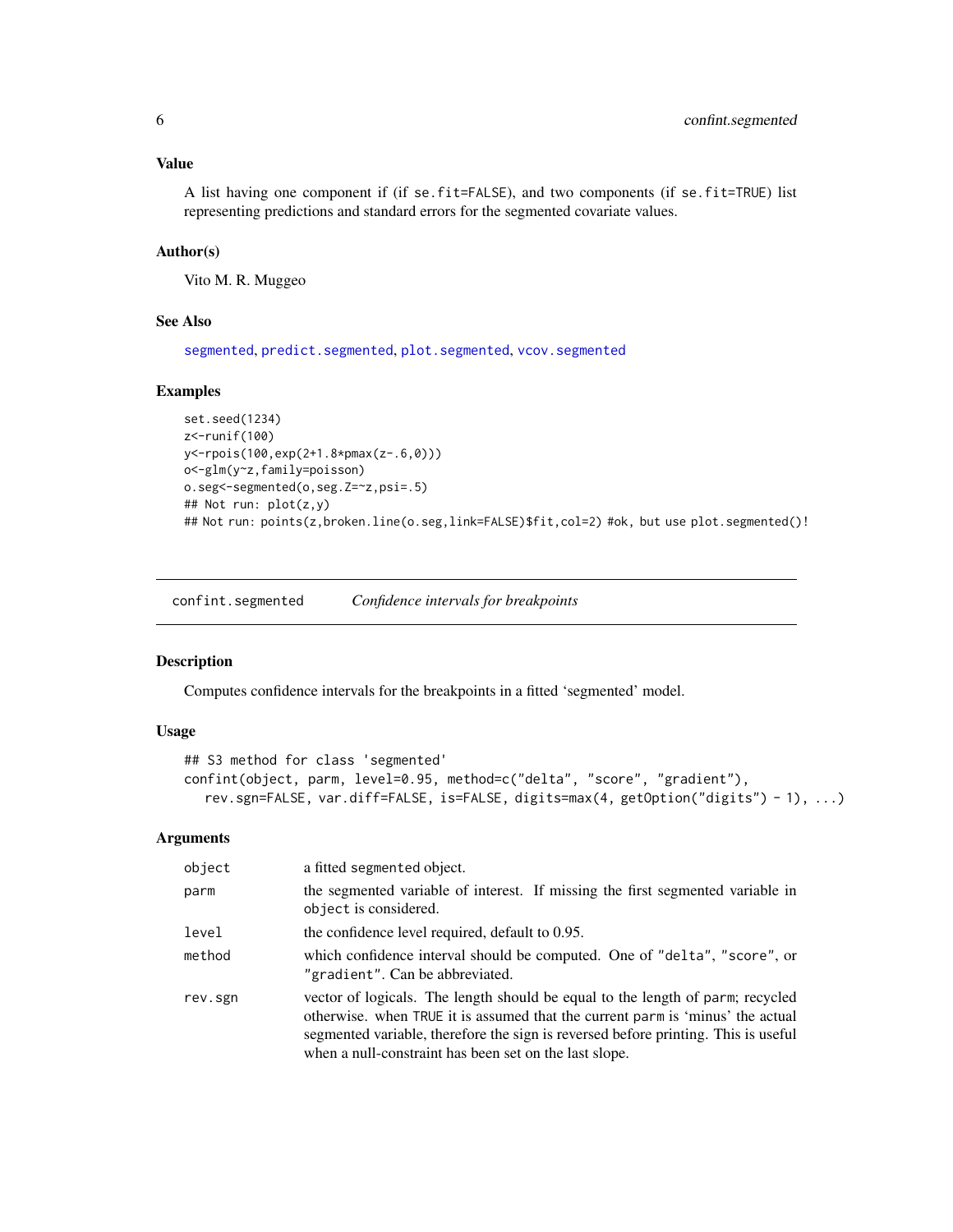<span id="page-6-0"></span>

| var.diff | logical. If method="delta", and there is a single segmented variable, var. diff=TRUE<br>leads to standard errors based on sandwich-type formula of the covariance ma-<br>trix. See Details in summary. segmented. |
|----------|-------------------------------------------------------------------------------------------------------------------------------------------------------------------------------------------------------------------|
| is       | logical. If method="delta", is=TRUE means that the full covariance matrix is<br>computed via $vcov$ (, is=TRUE)                                                                                                   |
| digits   | controls the number of digits to print when returning the output.                                                                                                                                                 |
| $\cdots$ | additional parameters referring to Score-based confidence intervals, such as "h",<br>"d.h", "bw", "msgWarn", and "n.values" specifying the number of points used<br>to profile the Score (or Gradient) statistic. |

#### Details

confint.segmented computes confidence limits for the breakpoints. Currently there are three options, see argument method. method="delta" uses the standard error coming from the Delta method for the ratio of two random variables. This value is an approximation (slightly) better than the one reported in the 'psi' component of the list returned by any segmented method. The resulting confidence intervals are based on the asymptotic Normal distribution of the breakpoint estimator which is reliable just for clear-cut kink relationships. See Details in [segmented](#page-26-2). method="score" or method="gradient" compute the confidence interval via profiling the Score or the Gradient statistics smoothed out by the induced smoothing paradigm, as discussed in the reference below.

#### Value

A matrix including point estimate and confidence limits of the breakpoint(s) for the segmented variable possibly specified in parm.

# Note

Currently method="score" or method="gradient" only works for segmented *linear* model. For segmented *generalized linear* model, currently only method="delta" is available.

# Author(s)

Vito M.R. Muggeo

#### References

Muggeo, V.M.R. (2017) Interval estimation for the breakpoint in segmented regression: a smoothed score-based approach. *Australian & New Zealand Journal of Statistics* 59, 311–322.

#### See Also

[segmented](#page-26-2) and lines. segmented to plot the estimated breakpoints with corresponding confidence intervals.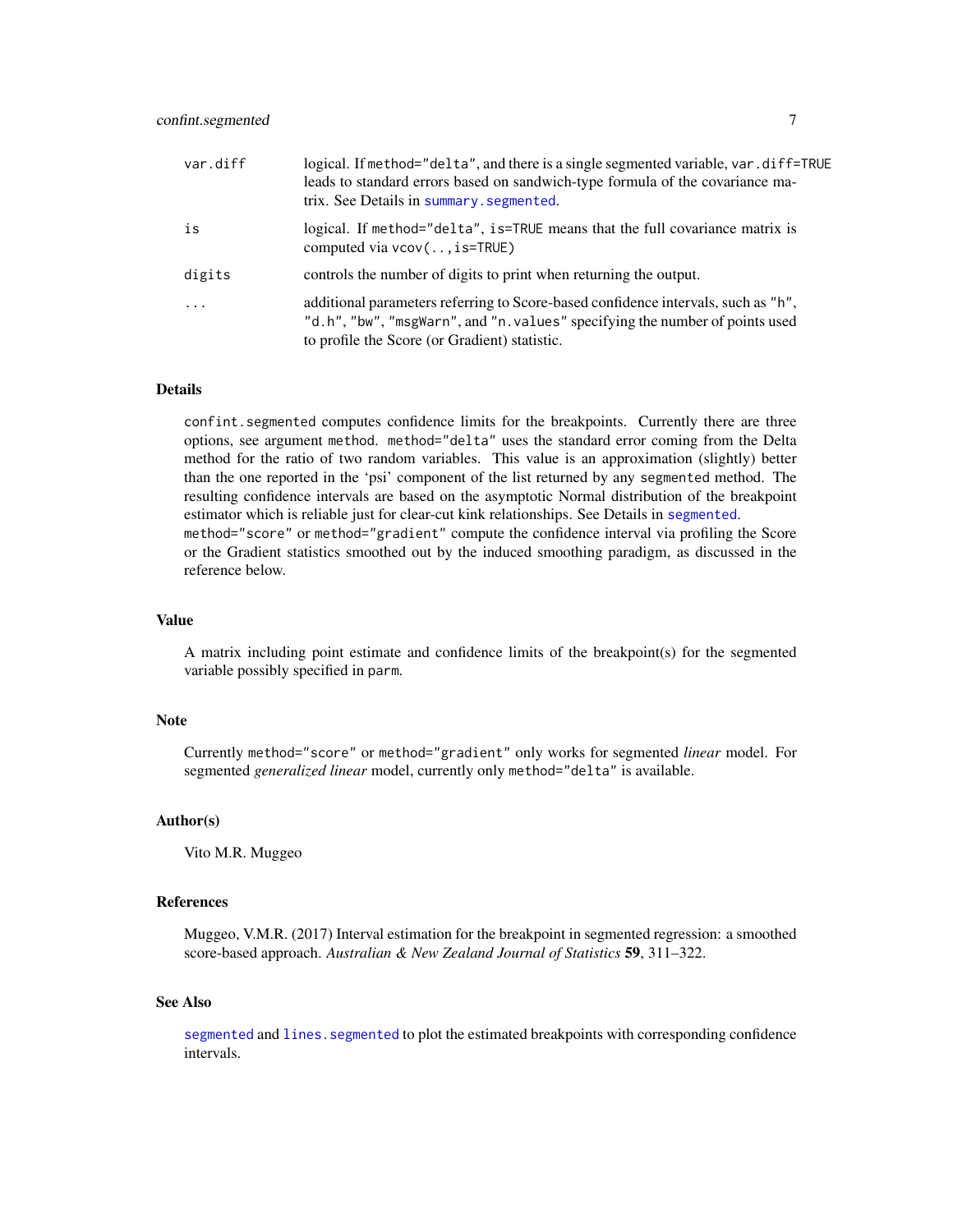# Examples

```
set.seed(10)
x<-1:100
z<-runif(100)
y<-2+1.5*pmax(x-35,0)-1.5*pmax(x-70,0)+10*pmax(z-.5,0)+rnorm(100,0,2)
out.lm<-lm(y~x)o<-segmented(out.lm,seg.Z=~x+z,psi=list(x=c(30,60),z=.4))
confint(o) #delta CI for the 1st variable
confint(o, "x", method="score")
confint(o, "z", method="g")
```
<span id="page-7-1"></span>davies.test *Testing for a change in the slope*

# Description

Given a generalized linear model, the Davies' test can be employed to test for a non-constant regression parameter in the linear predictor.

# Usage

```
davies.test(obj, seg.Z, k = 10, alternative = c("two.sided", "less", "greater"),type=c("lrt","wald"), values=NULL, dispersion=NULL)
```

| obj         | a fitted model typically returned by glm or lm. Even an object returned by<br>segmented can be set (e.g. if interest lies in testing for an additional break-<br>point).                                                                                                                                                                                                                                                                                         |
|-------------|------------------------------------------------------------------------------------------------------------------------------------------------------------------------------------------------------------------------------------------------------------------------------------------------------------------------------------------------------------------------------------------------------------------------------------------------------------------|
| seg.Z       | a formula with no response variable, such as seg. $Z = \gamma 1$ , indicating the (con-<br>tinuous) segmented variable being tested. Only a single variable may be tested<br>and an error is printed when seg. Z includes two or more terms. seg. Z can be<br>omitted if i)obj is a segmented fit with a single segmented covariate (and that<br>variable is taken), or ii) if it is a "lm" or "glm" fit with a single covariate (and that<br>variable is taken) |
| k           | number of points where the test should be evaluated. See Details.                                                                                                                                                                                                                                                                                                                                                                                                |
| alternative | a character string specifying the alternative hypothesis.                                                                                                                                                                                                                                                                                                                                                                                                        |
| type        | the test statistic to be used (only for GLM, default to lrt). Ignored if obj is a<br>simple linear model.                                                                                                                                                                                                                                                                                                                                                        |
| values      | optional. The evaluation points where the Davies approximation is computed.<br>See Details for default values.                                                                                                                                                                                                                                                                                                                                                   |
| dispersion  | the dispersion parameter for the family to be used to compute the test statistic.<br>When NULL (the default), it is inferred from obj. Namely it is taken as 1 for<br>the Binomial and Poisson families, and otherwise estimated by the residual Chi-<br>squared statistic (calculated from cases with non-zero weights) divided by the<br>residual degrees of freedom.                                                                                          |

<span id="page-7-0"></span>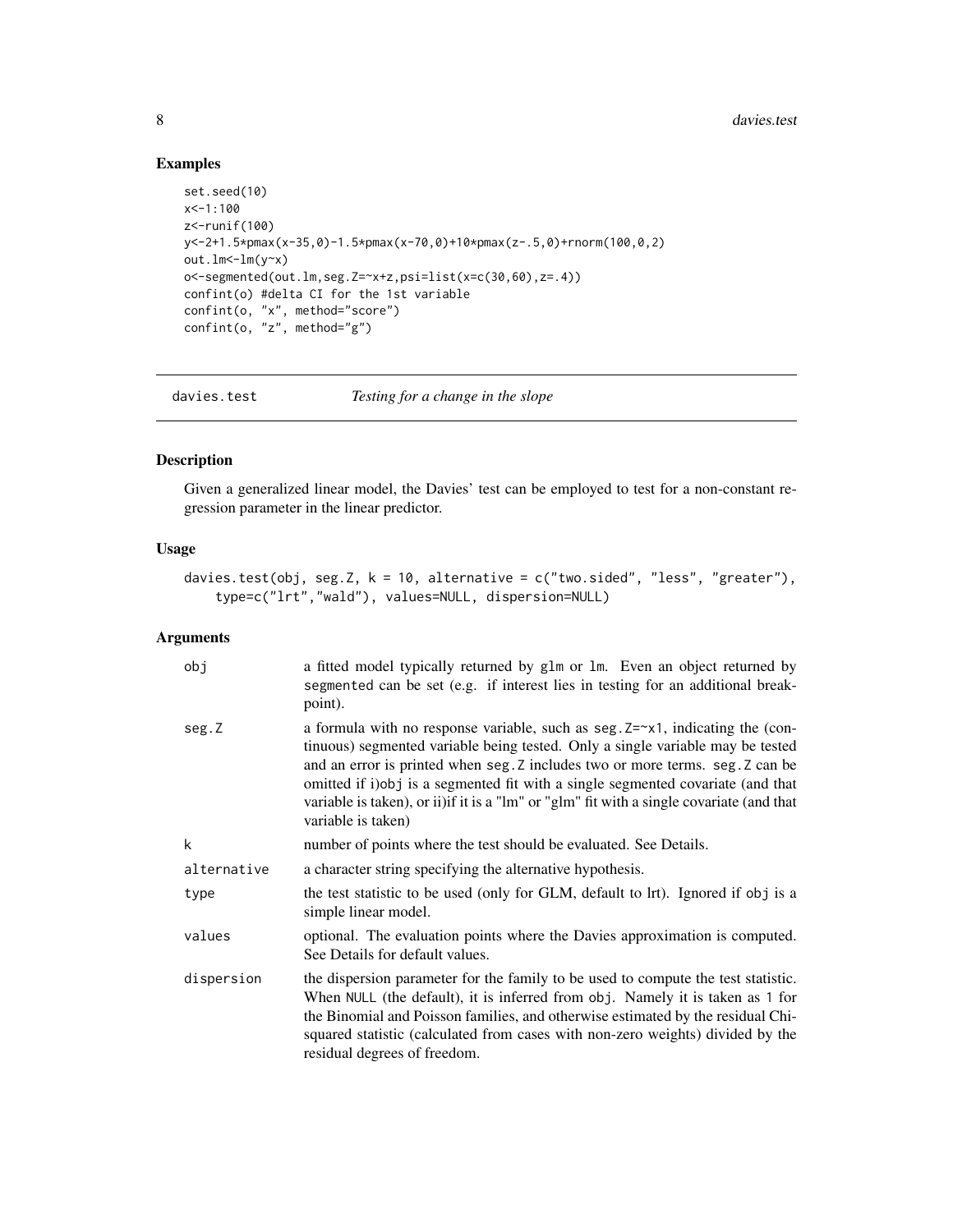#### <span id="page-8-0"></span>davies.test 9

#### Details

davies.test tests for a non-zero difference-in-slope parameter of a segmented relationship. Namely, the null hypothesis is  $H_0$ :  $\beta = 0$ , where  $\beta$  is the difference-in-slopes, i.e. the coefficient of the segmented function  $\beta(x - \psi)$ . The hypothesis of interest  $\beta = 0$  means no breakpoint. Roughtly speaking, the procedure computes k 'naive' (i.e. assuming fixed and known the breakpoint) test statistics for the difference-in-slope, seeks the 'best' value and corresponding naive p-value (according to the alternative hypothesis), and then corrects the selected (minimum) p-value by means of the k values of the test statistic. If obj is a LM, the Davies (2002) test is implemented. This approach works even for small samples. If obj represents a GLM fit, relevant methods are described in Davies (1987), and the Wald or the Likelihood ratio test statistics can be used, see argument type. This is an asymptotic test. The k evaluation points are k equally spaced values between the second and the second-last values of the variable reported in seg.Z. k should not be small; I find no important difference for k larger than 10, so default is k=10.

#### Value

A list with class 'htest' containing the following components:

| method    | title (character)                                                                                                           |
|-----------|-----------------------------------------------------------------------------------------------------------------------------|
| data.name | the regression model and the segmented variable being tested                                                                |
| statistic | the point within the range of the covariate in seg. Z at which the maximum (or<br>the minimum if alternative="less") occurs |
| parameter | number of evaluation points                                                                                                 |
| p.value   | the adjusted p-value                                                                                                        |
| process   | a two-column matrix including the evaluation points and corresponding values<br>of the test statistic                       |

# Warning

The Davies test is *not* aimed at obtaining the estimate of the breakpoint. The Davies test is based on k evaluation points, thus the value returned in the statistic component (and printed as "'best' at") is the best among the k points, and typically it will differ from the maximum likelihood estimate returned by segmented. Use [segmented](#page-26-2) if you are interested in the point estimate.

To test for a breakpoint in *linear* models with small samples, it is suggested to use davies.test() with objects of class "lm". If obj is a "glm" object with gaussian family, davies. test() will use an approximate test resulting in smaller p-values when the sample is small. However if the sample size is large (n>300), the exact Davies (2002) upper bound cannot be computed (as it relies on gamma() function) and the *approximate* upper bound of Davies (1987) is returned.

# **Note**

Strictly speaking, the Davies test is not confined to the segmented regression; the procedure can be applied when a nuisance parameter vanishes under the null hypothesis. The test is slightly conservative, as the computed p-value is actually an upper bound.

Results should change slightly with respect to previous versions where the evaluation points were computed as k equally spaced values between the second and the second last observed values of the segmented variable.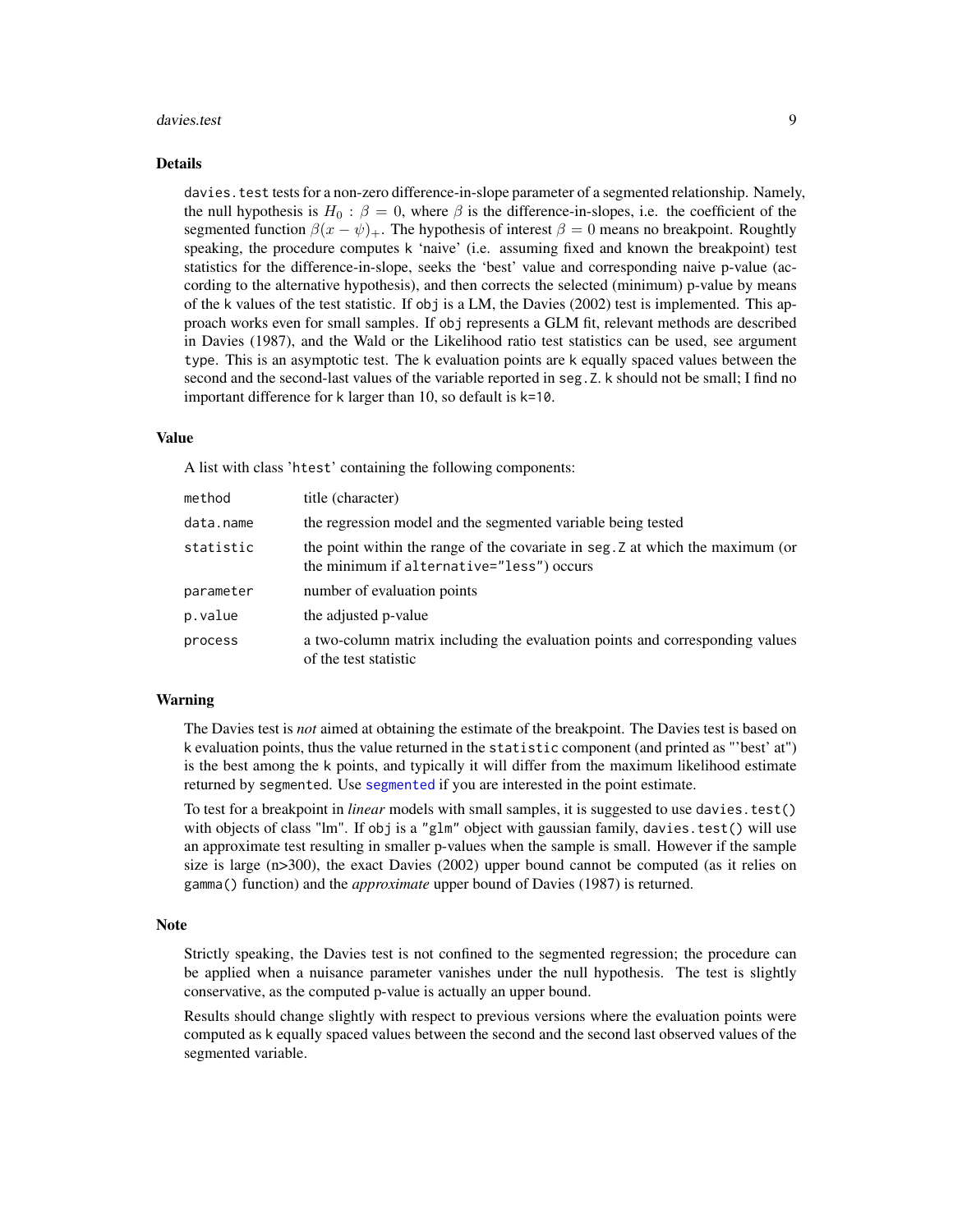#### <span id="page-9-0"></span>Author(s)

Vito M.R. Muggeo

#### References

Davies, R.B. (1987) Hypothesis testing when a nuisance parameter is present only under the alternative. *Biometrika* 74, 33–43.

Davies, R.B. (2002) Hypothesis testing when a nuisance parameter is present only under the alternative: linear model case. *Biometrika* 89, 484–489.

#### See Also

See also pscore. test which is more powerful, especially when the signal-to-noise ratio is low.

#### Examples

```
## Not run:
set.seed(20)
z<-runif(100)
x<-rnorm(100,2)
y<-2+10*pmax(z-.5,0)+rnorm(100,0,3)
o<-lm(y<sub>z</sub>+x)davies.test(o,~z)
davies.test(o,~x)
o<-glm(y~z+x)
davies.test(o,~z) #it works but the p-value is too small..
## End(Not run)
```
down *Down syndrome in babies*

# Description

The down data frame has 30 rows and 3 columns. Variable cases means the number of babies with Down syndrome out of total number of births births for mothers with mean age age.

#### Usage

data(down)

# Format

A data frame with 30 observations on the following 3 variables.

age the mothers' mean age.

births count of total births.

cases count of babies with Down syndrome.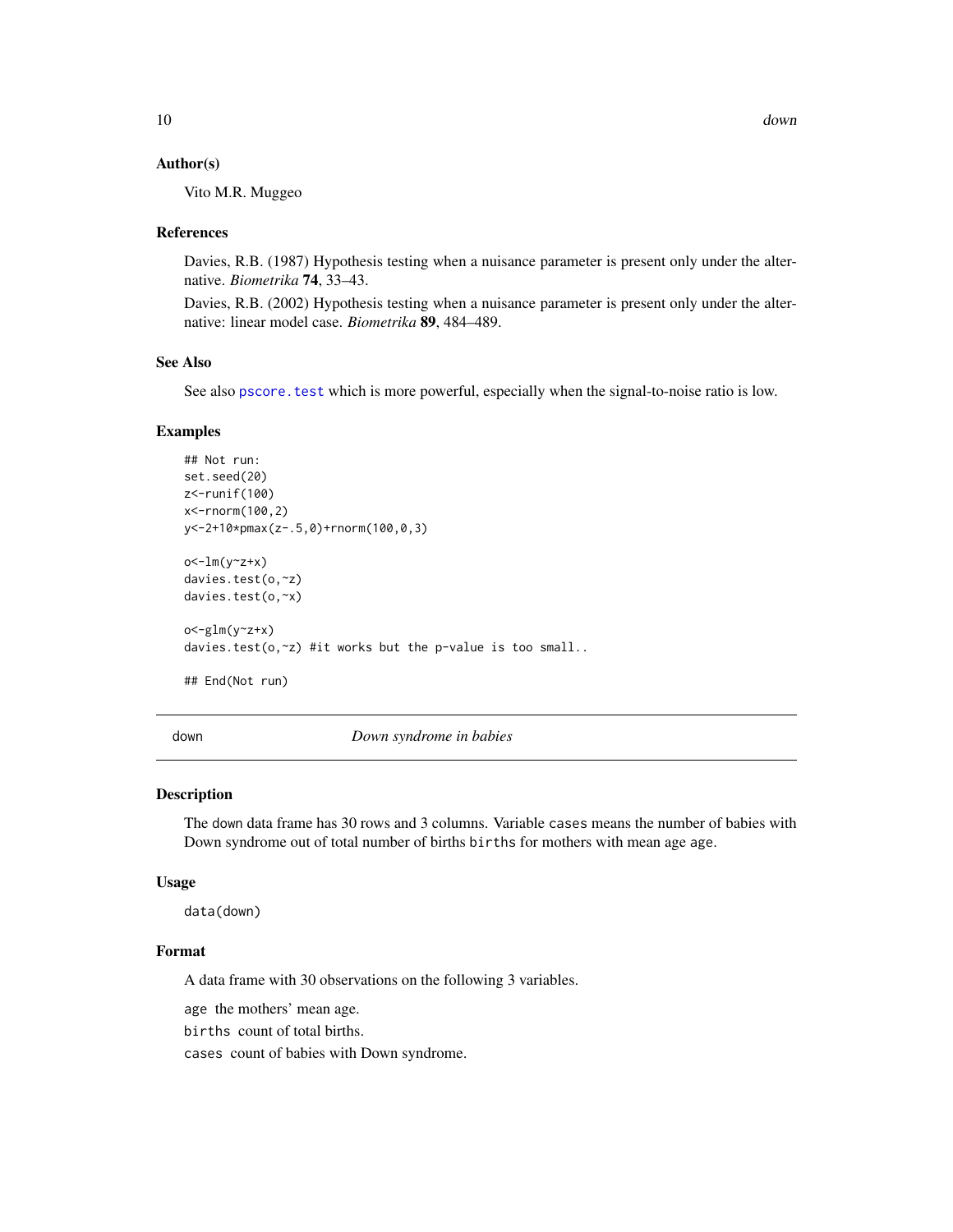# <span id="page-10-0"></span>draw.history 11

# Source

Davison, A.C. and Hinkley, D. V. (1997) *Bootstrap Methods and their Application*. Cambridge University Press.

#### References

Geyer, C. J. (1991) Constrained maximum likelihood exemplified by isotonic convex logistic regression. *Journal of the American Statistical Association* 86, 717–724.

# Examples

data(down)

draw.history *History for the breakpoint estimates*

# Description

Displays breakpoint iteration values for segmented fits.

# Usage

draw.history(obj, term, ...)

# Arguments

| obi       | a segmented fit returned by any "segmented" method.                                                                   |
|-----------|-----------------------------------------------------------------------------------------------------------------------|
| term      | a character to mean the 'segmented' variable whose breakpoint values through-<br>out iterations have to be displayed. |
| $\ddotsc$ | graphic parameters to be passed to matplot().                                                                         |

### Details

For a given term in a segmented fit, draw.history() produces two plots. On the left panel it displays the different breakpoint values obtained during the estimating process, since the starting values up to the final ones, while on the right panel the objective values at different iterations. When bootstrap restarting is employed, draw.history() produces two plots, the values of objective function and the number of distinct solutions against the bootstrap replicates.

# Value

None.

# Author(s)

Vito M.R. Muggeo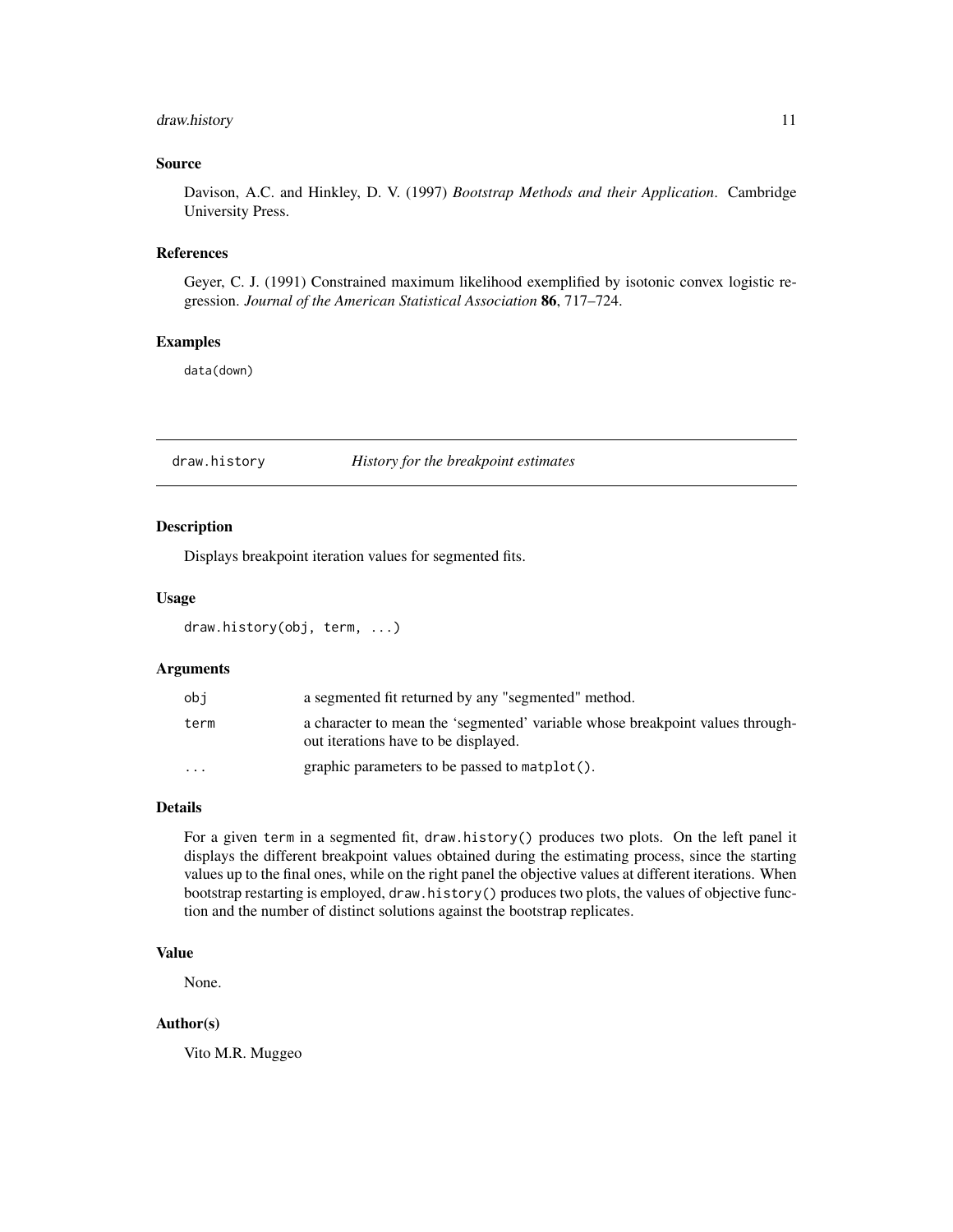# Examples

```
data(stagnant)
os<-segmented(lm(y~x,data=stagnant),seg.Z=~x,psi=-.8)
draw.history(os) #diagnostics with boot restarting
os<-segmented(lm(y~x,data=stagnant),seg.Z=~x,psi=-.8, control=seg.control(n.boot=0))
draw.history(os) #diagnostics without boot restarting
```

```
intercept Intercept estimates from segmented relationships
```
# Description

Computes the intercepts of each 'segmented' relationship in the fitted model.

# Usage

```
intercept(ogg, parm, rev.sgn = FALSE, var.diff=FALSE,
   digits = max(4, getOption("digits") - 2))
```
# Arguments

| ogg      | an object of class "segmented", returned by any segmented method.                                                                                                                                                                                                                                                           |
|----------|-----------------------------------------------------------------------------------------------------------------------------------------------------------------------------------------------------------------------------------------------------------------------------------------------------------------------------|
| parm     | the segmented variable whose intercepts have to be computed. If missing all the<br>segmented variables in the model are considered.                                                                                                                                                                                         |
| rev.sgn  | vector of logicals. The length should be equal to the length of parm, but it is<br>recycled otherwise. When TRUE it is assumed that the current parm is 'minus'<br>the actual segmented variable, therefore the order is reversed before printing.<br>This is useful when a null-constraint has been set on the last slope. |
| var.diff | Currently ignored as only point estimates are computed.                                                                                                                                                                                                                                                                     |
| digits   | controls number of digits in the returned output.                                                                                                                                                                                                                                                                           |

#### Details

A broken-line relationship means that a regression equation exists in the intervals ' $min(x)$  to  $\psi_1$ ',  $\psi_1$  to  $\psi_2$ ', and so on. intercept computes point estimates of the intercepts of the different regression equations for each segmented relationship in the fitted model.

# Value

intercept returns a list of one-column matrices. Each matrix represents a segmented relationship.

# Author(s)

Vito M. R. Muggeo, <vito.muggeo@unipa.it>

<span id="page-11-0"></span>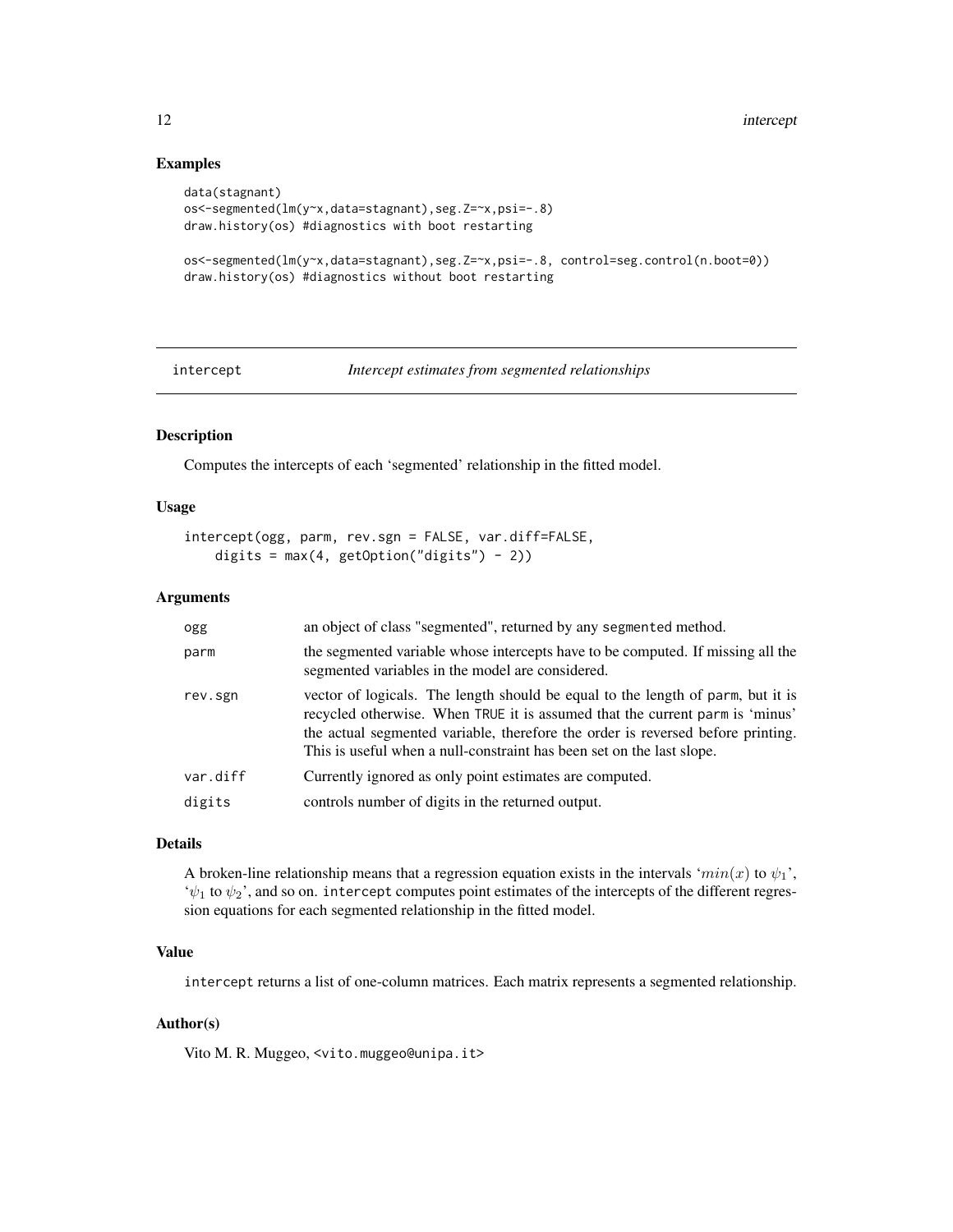# <span id="page-12-0"></span>lines.segmented 13

# See Also

See also [slope](#page-31-1) to compute the slopes of the different regression equations for each segmented relationship in the fitted model.

# Examples

```
## see ?slope
## Not run:
intercept(out.seg)
```
## End(Not run)

<span id="page-12-1"></span>lines.segmented *Bars for interval estimate of the breakpoints*

# Description

Draws bars relevant to breakpoint estimates (point estimate and confidence limits) on the current device

# Usage

```
## S3 method for class 'segmented'
lines(x, term, bottom = TRUE, shift=TRUE, conf.level = 0.95, k = 50,
    pch = 18, rev.\text{sgn} = \text{FALSE}, \ldots
```

| $\mathsf{x}$ | an object of class segmented.                                                                                                                               |
|--------------|-------------------------------------------------------------------------------------------------------------------------------------------------------------|
| term         | the segmented variable of the breakpoints being drawn. It may be unspecified<br>when there is a single segmented variable.                                  |
| bottom       | logical, indicating if the bars should be plotted at the bottom (TRUE) or at the top<br>(FALSE).                                                            |
| shift        | logical, indicating if the bars should be 'shifted' on the y-axis before plotting.<br>Useful for multiple breakpoints with overlapped confidence intervals. |
| conf.level   | the confidence level of the confidence intervals for the breakpoints.                                                                                       |
| k            | a positive integer regulating the vertical position of the drawn bars. See Details.                                                                         |
| pch          | either an integer specifying a symbol or a single character to be used in plotting<br>the point estimates of the breakpoints. See points.                   |
| rev.sgn      | should the signs of the breakpoint estimates be changed before plotting? see<br>Details.                                                                    |
| $\cdots$     | further arguments passed to segments, for instance 'col' that can be a vector.                                                                              |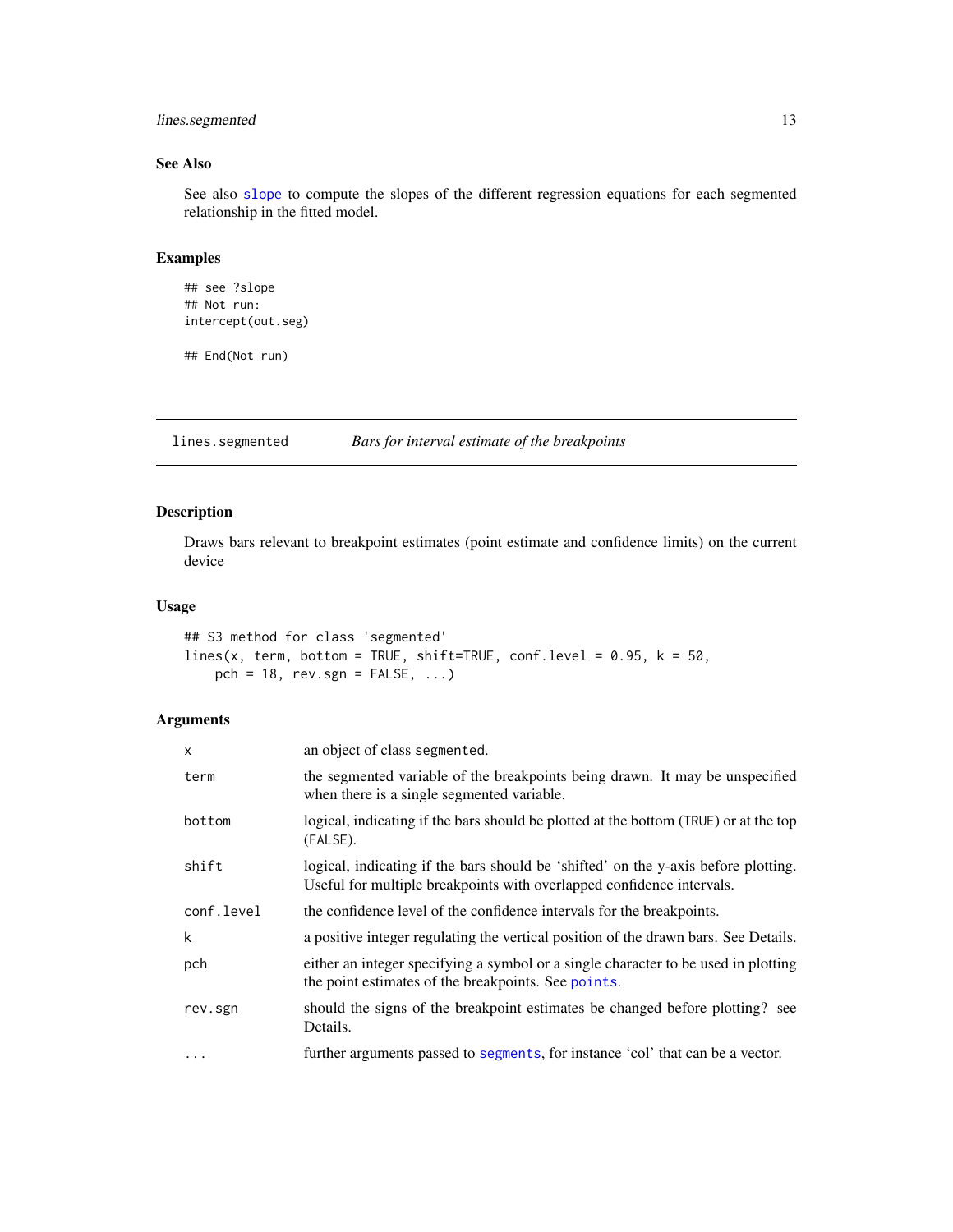lines.segmented simply draws on the current device the point estimates and relevant confidence limits of the estimated breakpoints from a "segmented" object. The y coordinate where the bars are drawn is computed as usr[3]+h if bottom=TRUE or usr[4]-h when bottom=FALSE, where h=(usr[4]-usr[3])/abs(k) and usr are the extremes of the user coordinates of the plotting region. Therefore for larger values of k the bars are plotted on the edges. The argument rev.sgn allows to change the sign of the breakpoints before plotting. This may be useful when a null-rightslope constraint is set.

#### See Also

[plot.segmented](#page-14-1) to plot the fitted segmented lines, and [points.segmented](#page-16-1) to add the fitted joinpoints.

#### Examples

## See ?plot.segmented

plant *Plan organ dataset*

#### Description

The plant data frame has 103 rows and 3 columns.

#### Usage

data(plant)

# Format

A data frame with 103 observations on the following 3 variables:

y measurements of the plant organ.

time times where measurements took place.

group three attributes of the plant organ, RKV, RKW, RWC.

# Details

Three attributes of a plant organ measured over time where biological reasoning indicates likelihood of multiple breakpoints. The data are scaled to the maximum value for each attribute and all attributes are measured at each time.

#### Source

The data have been kindly provided by Dr Zongjian Yang at School of Land, Crop and Food Sciences, The University of Queensland, Brisbane, Australia.

<span id="page-13-0"></span>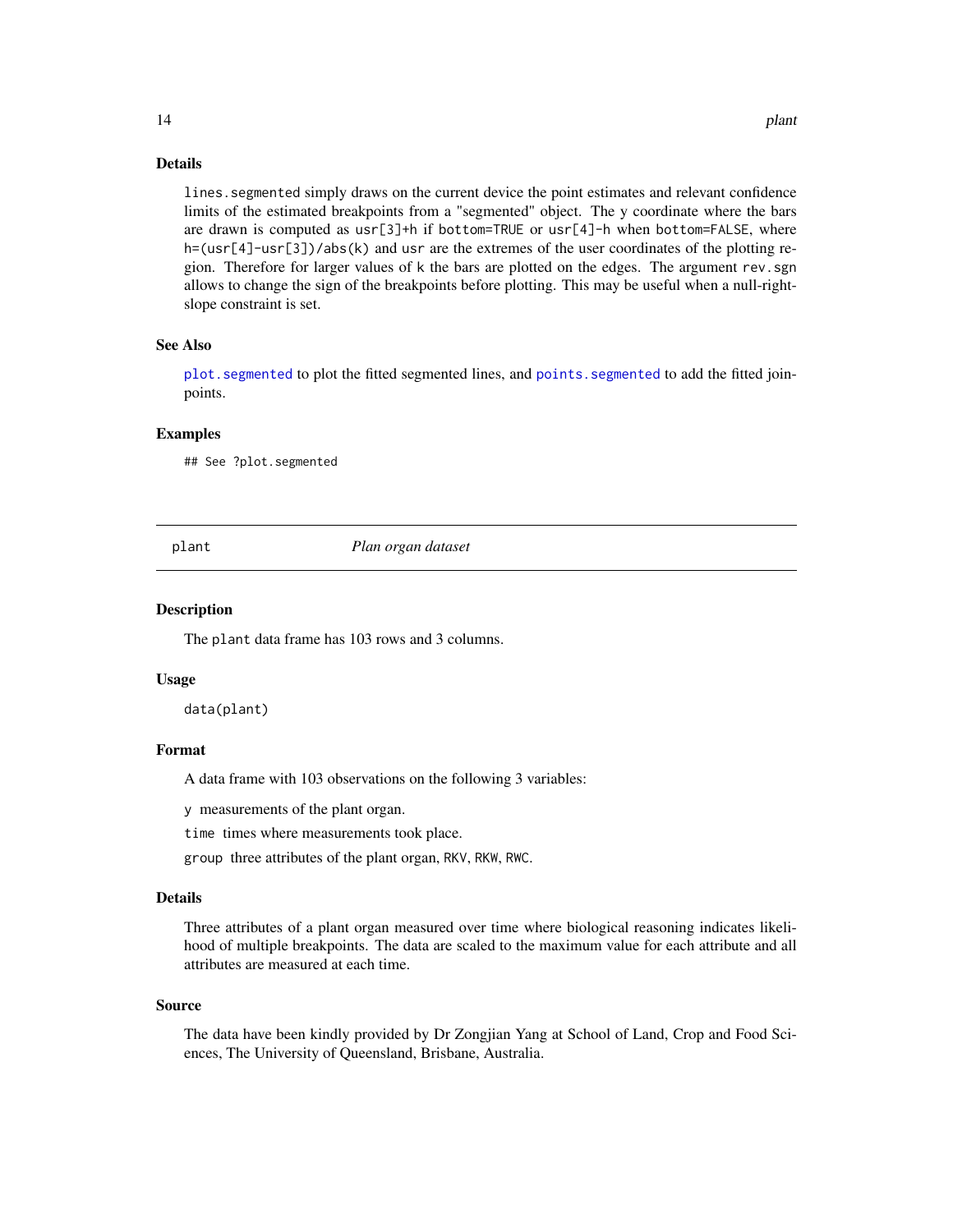# <span id="page-14-0"></span>plot.segmented 15

# Examples

```
## Not run:
data(plant)
attach(plant)
lattice::xyplot(y~time,groups=group,auto.key=list(space="right"))
## End(Not run)
```
<span id="page-14-1"></span>plot.segmented *Plot method for segmented objects*

# Description

Takes a fitted segmented object returned by segmented() and plots (or adds) the fitted broken-line for the selected segmented term.

# Usage

```
## S3 method for class 'segmented'
plot(x, term, add=FALSE, res=FALSE, conf.level=0, interc=TRUE,
    link=TRUE, res.col=1, rev.sgn=FALSE, const=0, shade=FALSE, rug=!add,
    dens.rug=FALSE, dens.col = grey(0.8), transf=I, isV=FALSE, is=FALSE,
    var.diff=FALSE, p.df="p", .vcov=NULL, ...)
```

| X          | a fitted segmented object.                                                                                                                                                         |
|------------|------------------------------------------------------------------------------------------------------------------------------------------------------------------------------------|
| term       | the segmented variable having the piece-wise relationship to be plotted. If there<br>is a single segmented variable in the fitted model x, term can be omitted.                    |
| add        | when TRUE the fitted lines are added to the current device.                                                                                                                        |
| res        | when TRUE the fitted lines are plotted along with corresponding partial residuals.<br>See Details.                                                                                 |
| conf.level | If greater than zero, it means the confidence level at which the pointwise confi-<br>dence itervals have to be plotted.                                                            |
| interc     | If TRUE the computed segmented components include the model intercept (if it<br>exists).                                                                                           |
| link       | when TRUE (default), the fitted lines are plotted on the link scale, otherwise<br>they are tranformed on the response scale before plotting. Ignored for linear<br>segmented fits. |
| res.col    | when res=TRUE it means the color of the points representing the partial residu-<br>als.                                                                                            |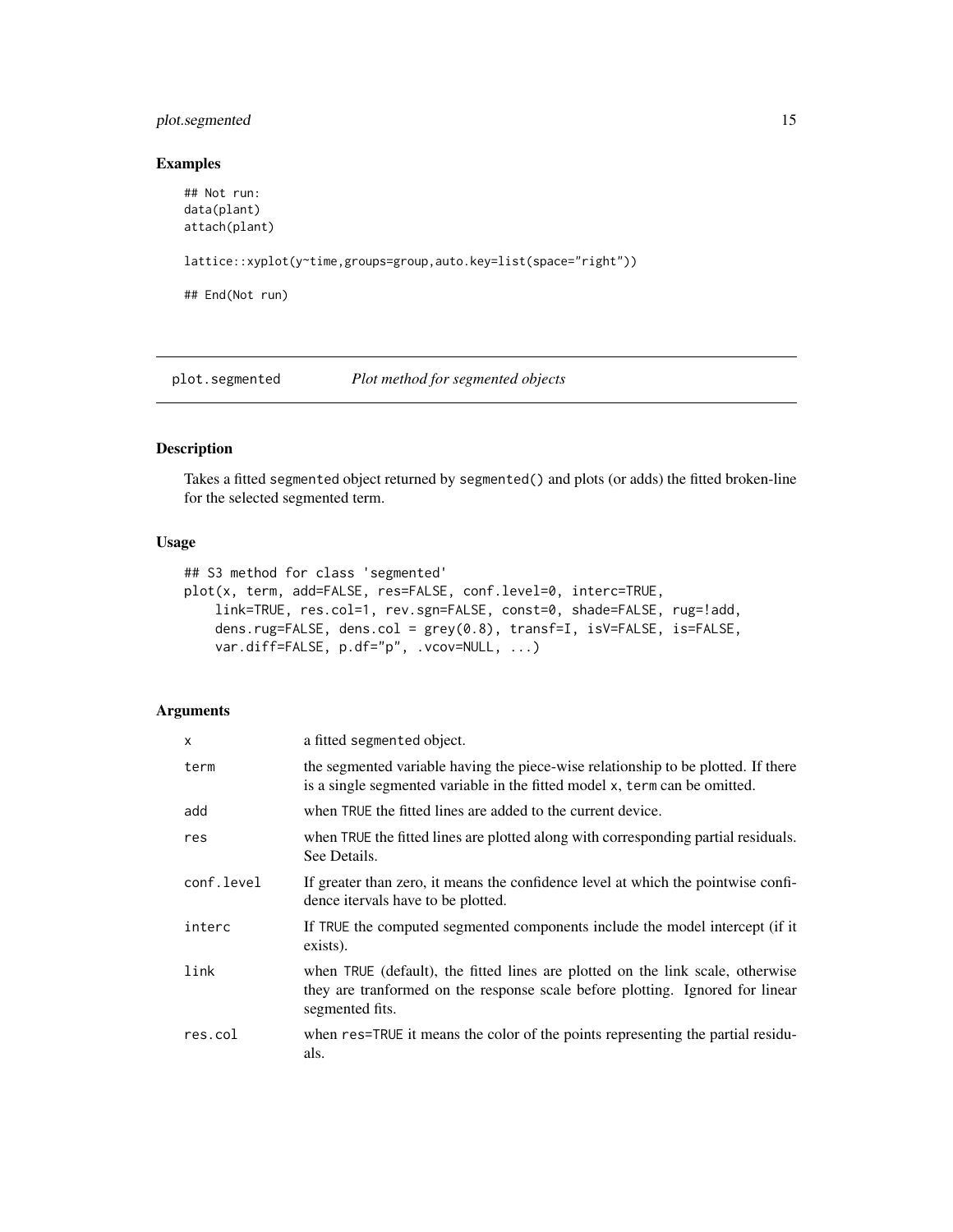<span id="page-15-0"></span>

| rev.sgn  | when TRUE it is assumed that current term is 'minus' the actual segmented vari-<br>able, therefore the sign is reversed before plotting. This is useful when a null-<br>constraint has been set on the last slope.                                                                                                                                                                                                                             |
|----------|------------------------------------------------------------------------------------------------------------------------------------------------------------------------------------------------------------------------------------------------------------------------------------------------------------------------------------------------------------------------------------------------------------------------------------------------|
| const    | constant to add to each fitted segmented relationship (on the scale of the linear<br>predictor) before plotting.                                                                                                                                                                                                                                                                                                                               |
| shade    | if TRUE and conf. level>0 it produces shaded regions (in grey color) for the<br>pointwise confidence intervals embracing the fitted segmented line.                                                                                                                                                                                                                                                                                            |
| rug      | when TRUE the covariate values are displayed as a rug plot at the foot of the plot.<br>Default is to !add.                                                                                                                                                                                                                                                                                                                                     |
| dens.rug | when TRUE then smooth covariate distribution is plotted on the x-axis.                                                                                                                                                                                                                                                                                                                                                                         |
| dens.col | if dens. rug=TRUE, it means the colour to be used to plot the density.                                                                                                                                                                                                                                                                                                                                                                         |
| transf   | A possible function to convert the fitted values before plotting. It is only effec-<br>tive if the fitted values refer to a linear or a generalized linear model (on the link<br>scale) and res=FALSE.                                                                                                                                                                                                                                         |
| isV      | logical value (to be passed to broken.line). Ignored if conf.level=0                                                                                                                                                                                                                                                                                                                                                                           |
| is       | logical value (to be passed to broken. line) indicating if the covariance matrix<br>based on the induced smoothing should be used. Ignored if conf. level=0                                                                                                                                                                                                                                                                                    |
| var.diff | logical value to be passed to summary. segmented to compute dthe standard<br>errors of fitted values (if conf. level>0).                                                                                                                                                                                                                                                                                                                       |
| p.df     | degrees of freedom when var.diff=TRUE, see summary.segmented                                                                                                                                                                                                                                                                                                                                                                                   |
| . VCOV   | The full covariance matrix of estimates to be used when conf. level>0. If un-<br>specified (i.e. NULL), the covariance matrix is computed internally by vcov. segmented.                                                                                                                                                                                                                                                                       |
| .        | other graphics parameters to pass to plotting commands: 'col', 'lwd' and 'lty'<br>(that can be vectors, see the example below) for the fitted piecewise lines; 'ylab',<br>'xlab', 'main', 'sub', 'cex.axis', 'cex.lab', 'xlim' and 'ylim' when a new plot is<br>produced (i.e. when add=FALSE); 'pch' and 'cex' for the partial residuals (when<br>res=TRUE); col.shade for the shaded regions (provided that shade=TRUE and<br>conf.level>0). |

# Details

Produces (or adds to the current device) the fitted segmented relationship between the response and the selected term. If the fitted model includes just a single 'segmented' variable, term may be omitted.

The partial residuals are computed as 'fitted + residuals', where 'fitted' are the fitted values of the segmented relationship relevant to the covariate specified in term. Notice that for GLMs the residuals are the response residuals if link=FALSE and the working residuals if link=TRUE.

# Value

None.

# Note

For models with offset, partial residuals on the response scale are not defined. Thus plot. segmented does not work when link=FALSE, res=TRUE, and the fitted model includes an offset.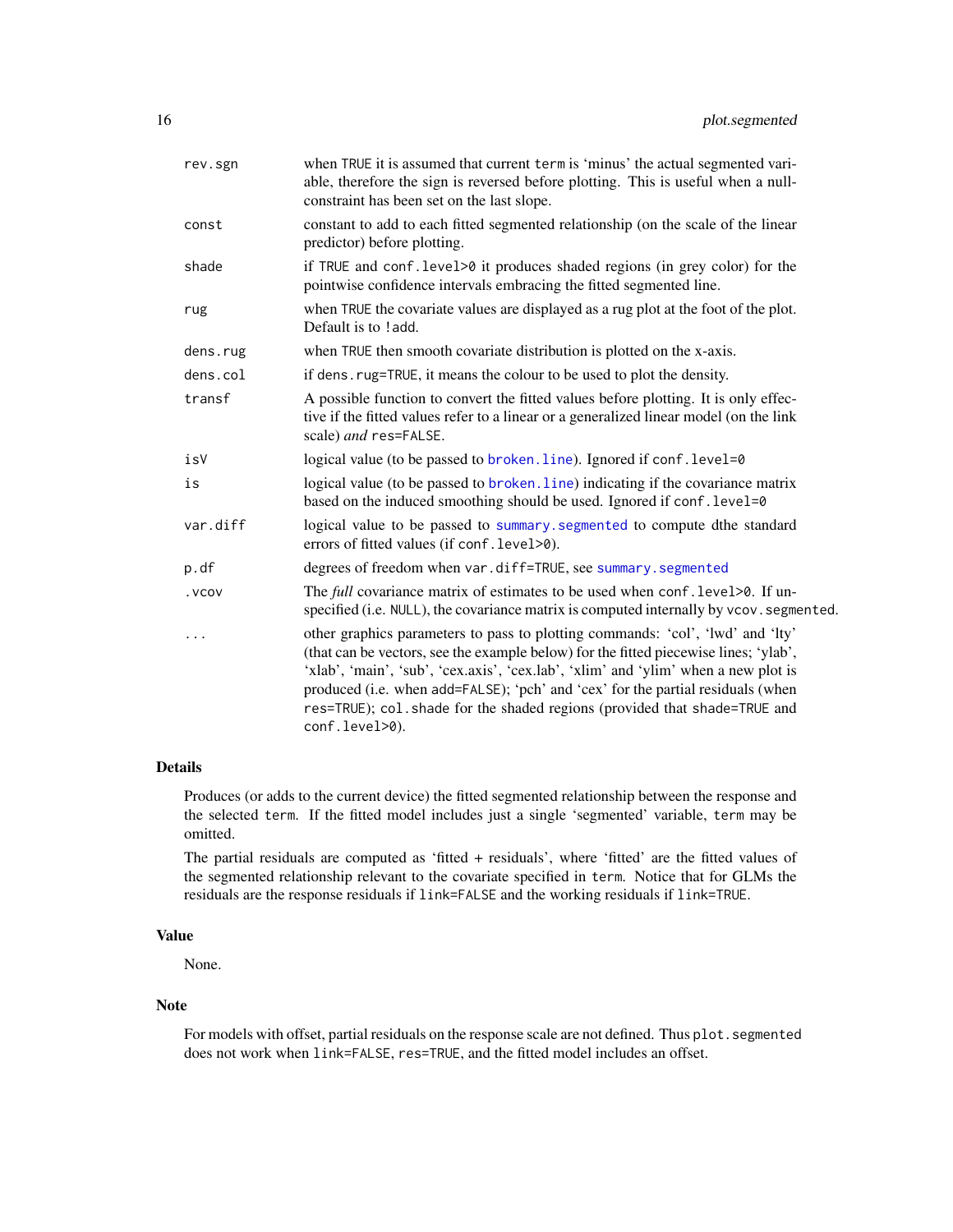# <span id="page-16-0"></span>Author(s)

Vito M. R. Muggeo

# See Also

[segmented](#page-26-2) to fit the model, lines. segmented to add the estimated breakpoints on the current plot. [points.segmented](#page-16-1) to add the joinpoints of the segmented relationship. [predict.segmented](#page-17-1) to compute standard errors and confidence intervals for predictions from a "segmented" fit.

#### Examples

```
set.seed(1234)
z<-runif(100)
y<-rpois(100,exp(2+1.8*pmax(z-.6,0)))
o<-glm(y~z,family=poisson)
o.seg<-segmented(o, ~z) #single segmented covariate and one breakpoint:'psi' can be omitted
par(mfrow=c(2,1))
plot(o.seg, conf.level=0.95, shade=TRUE)
points(o.seg, link=TRUE, col=2)
## new plot
plot(z,y)
## add the fitted lines using different colors and styles..
plot(o.seg,add=TRUE,link=FALSE,lwd=2,col=2:3, lty=c(1,3))
lines(o.seg,col=2,pch=19,bottom=FALSE,lwd=2) #for the CI for the breakpoint
points(o.seg,col=4, link=FALSE)
## using the options 'is', 'isV', 'shade' and 'col.shade'.
par(mfrow=c(1,2))
plot(o.seg, conf.level=.9, is=TRUE, isV=TRUE, col=1, shade = TRUE, col.shade=2)
plot(o.seg, conf.level=.9, is=TRUE, isV=FALSE, col=2, shade = TRUE)
```
<span id="page-16-1"></span>points.segmented *Points method for segmented objects*

#### Description

Takes a fitted segmented object returned by segmented() and adds on the current plot the joinpoints of the fitted broken-line relationships.

# Usage

```
## S3 method for class 'segmented'
points(x, term, interc = TRUE, link = TRUE, rev.sgn=FALSE,
    transf=I, \ldots)
```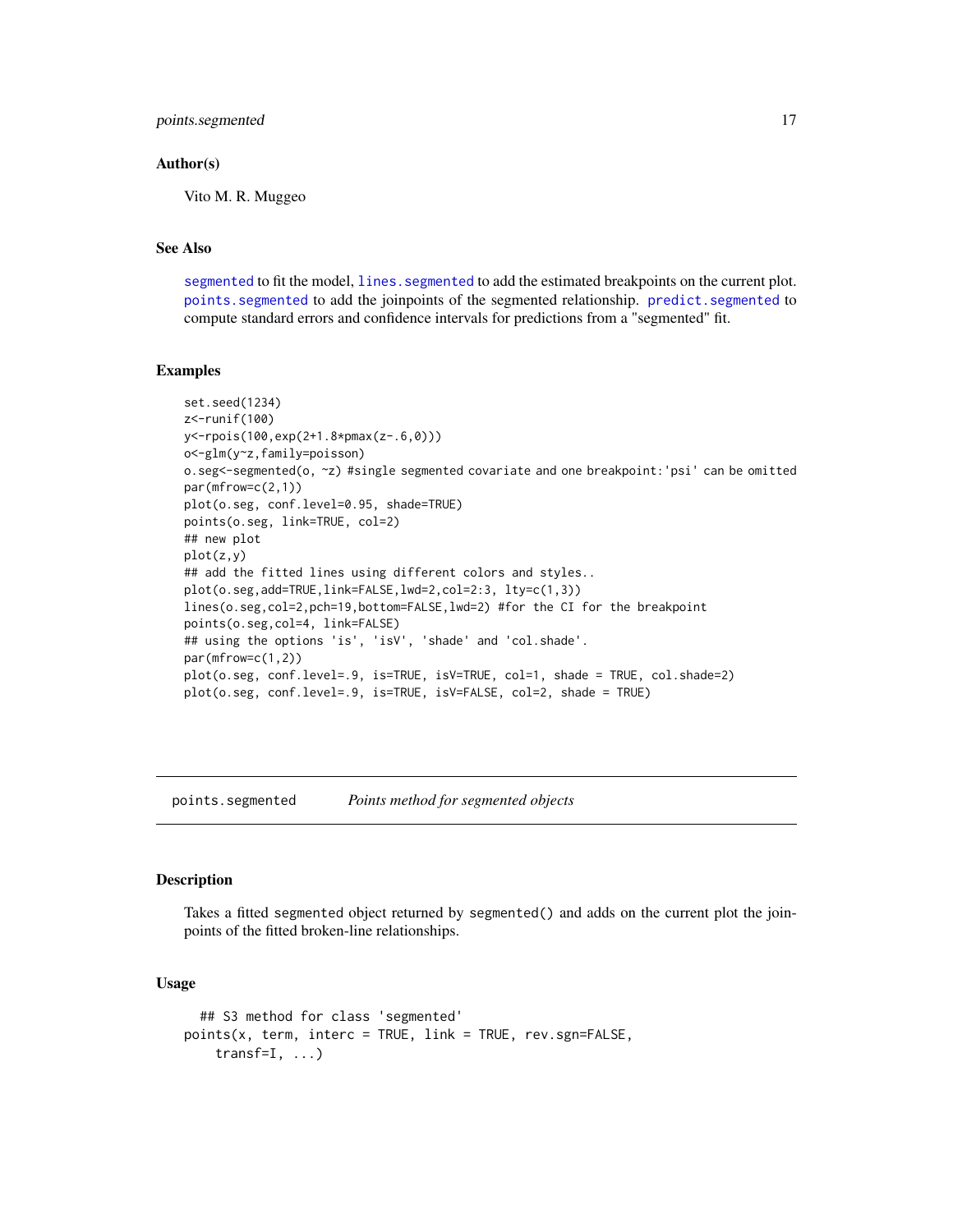### <span id="page-17-0"></span>Arguments

| $\mathsf{x}$ | an object of class segmented.                                                                                                                                               |
|--------------|-----------------------------------------------------------------------------------------------------------------------------------------------------------------------------|
| term         | the segmented variable of interest. It may be unspecified when there is a single<br>segmented variable.                                                                     |
| interc       | If TRUE the computed joinpoints include the model intercept (if it exists).                                                                                                 |
| link         | when TRUE (default), the fitted joinpoints are plotted on the link scale                                                                                                    |
| rev.sgn      | when TRUE, the fitted joinpoints are plotted on the 'minus' scale of the current<br>term variable. This is useful when a null-constraint has been set on the last<br>slope. |
| transf       | A possible function to convert the fitted values before plotting.                                                                                                           |
| $\cdots$     | other graphics parameters to pass on to points () function.                                                                                                                 |

# Details

We call 'joinpoint' the plane point having as coordinates the breakpoint (on the x scale) and the fitted value of the segmented relationship at that breakpoint (on the y scale). points. segmented() simply adds the fitted joinpoints on the current plot. This could be useful to emphasize the changes of the piecewise linear relationship.

# See Also

[plot.segmented](#page-14-1) to plot the fitted segmented lines.

# Examples

## Not run: #see examples in ?plot.segmented

## End(Not run)

<span id="page-17-1"></span>predict.segmented *Predict method for segmented model fits*

# Description

Returns predictions and optionally associated quantities (standard errors or confidence intervals) from a fitted segmented model object.

# Usage

```
## S3 method for class 'segmented'
predict(object, newdata, ...)
```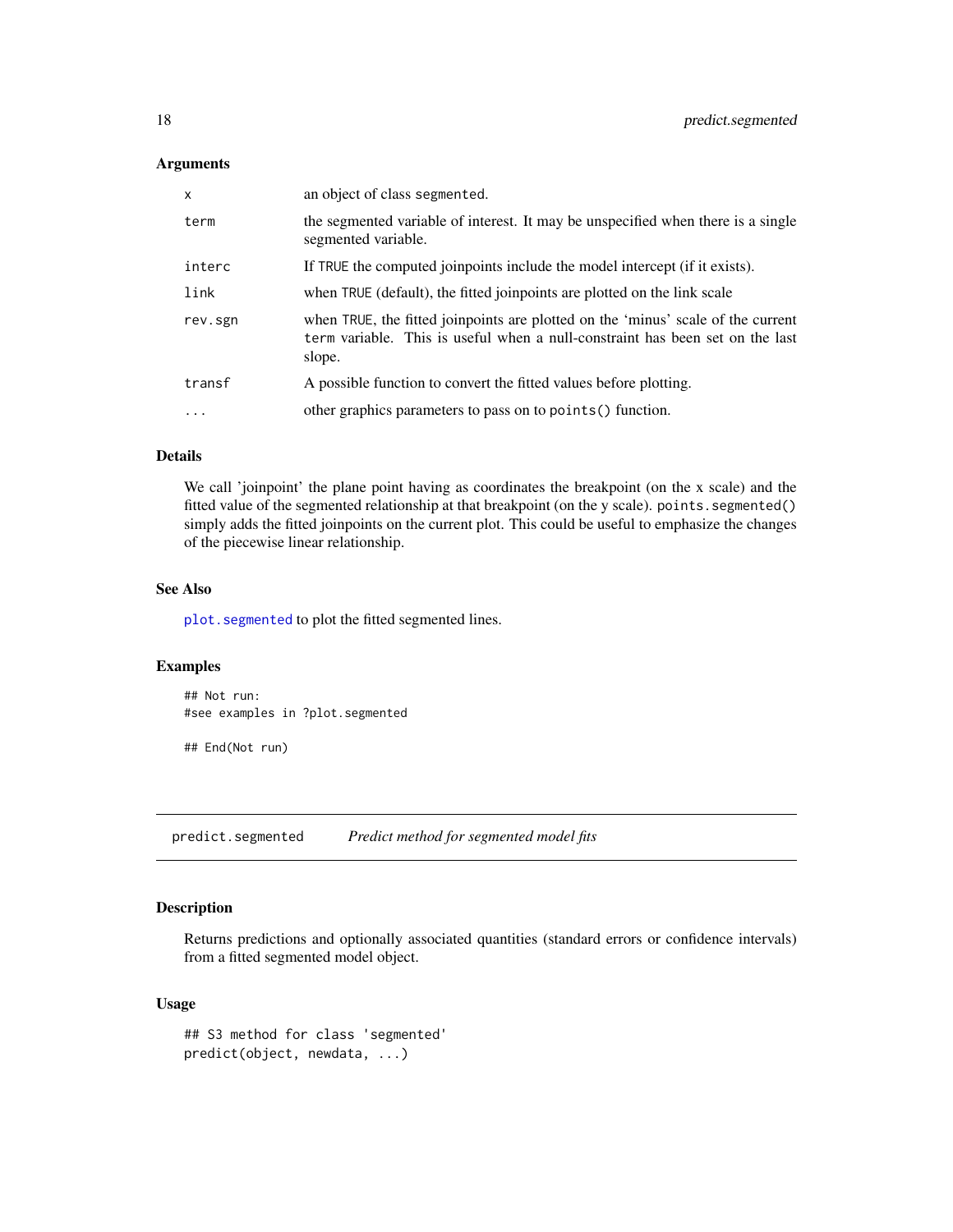#### <span id="page-18-0"></span>**Arguments**

| object   | a fitted segmented model coming from segmented. Im or segmented. glm.                                                   |
|----------|-------------------------------------------------------------------------------------------------------------------------|
| newdata  | An optional data frame in which to look for variables with which to predict. If<br>omitted, the fitted values are used. |
| $\cdots$ | further arguments passed to predict. Im or predict. glm. Usually these are<br>se. fit, or interval or type.             |

# Details

Basically predict.segmented builds the right design matrix accounting for breakpoint and passes it to predict.lm or predict.glm depending on the actual model fit object.

# Value

predict.segmented produces a vector of predictions with possibly associated standard errors or confidence intervals. See predict.lm or predict.glm.

# Note

If type="terms", predict.segmented returns predictions for each component of the segmented term. Namely if 'my.x' is the segmented variable, predictions for 'my.x', 'U1.my.x' and 'psi1.my.x' are returned. These are meaningless individually, however their sum provides the predictions for the segmented term.

#### Author(s)

Vito Muggeo

# See Also

[segmented](#page-26-2), [plot.segmented](#page-14-1), [broken.line](#page-4-1), [predict.lm](#page-0-0), [predict.glm](#page-0-0)

# Examples

```
n=10
x = seq(-3, 3, l=n)set.seed(1515)
y \leftarrow (x < 0) * x / 2 + 1 + \text{norm}(x, sd = 0.15)segm \leq segmented(lm(y \sim x), \sim x, psi=0.5)
predict(segm,se.fit = TRUE)$se.fit
#wrong (smaller) st.errors (assuming known the breakpoint)
```

```
olm<-lm(y~x+pmax(x-segm$psi[,2],0))
predict(olm,se.fit = TRUE)$se.fit
```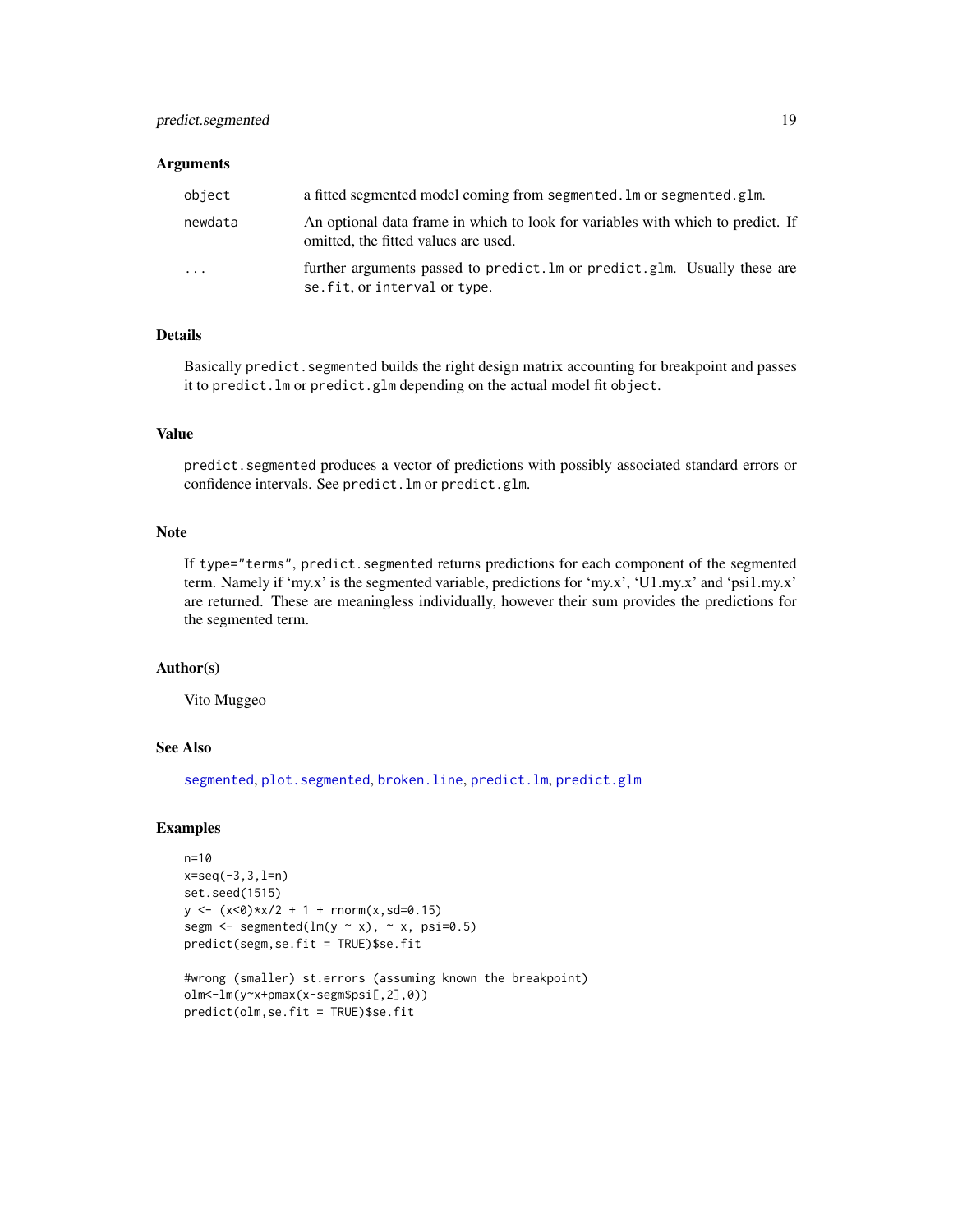<span id="page-19-2"></span><span id="page-19-0"></span>

# Description

Printing the most important feautures of a segmented model.

# Usage

```
## S3 method for class 'segmented'
print(x, \text{ digits} = max(3, \text{ getOption("digits") - 3), ...)
```
# Arguments

| $\mathsf{x}$ | object of class segmented           |
|--------------|-------------------------------------|
| digits       | number of digits to be printed      |
| .            | arguments passed to other functions |

# Author(s)

Vito M.R. Muggeo

#### See Also

[summary.segmented](#page-34-1), [print.summary.segmented](#page-34-2)

<span id="page-19-1"></span>pscore.test *Testing for existence of one breakpoint*

# Description

Given a (generalized) linear model, the (pseudo) Score statistic tests for the existence of one breakpoint.

# Usage

```
pscore.test(obj, seg.Z, k = 10, alternative = c("two.sided", "less", "greater"),
    values=NULL, dispersion=NULL, df.t=NULL, more.break=FALSE, n.break=1)
```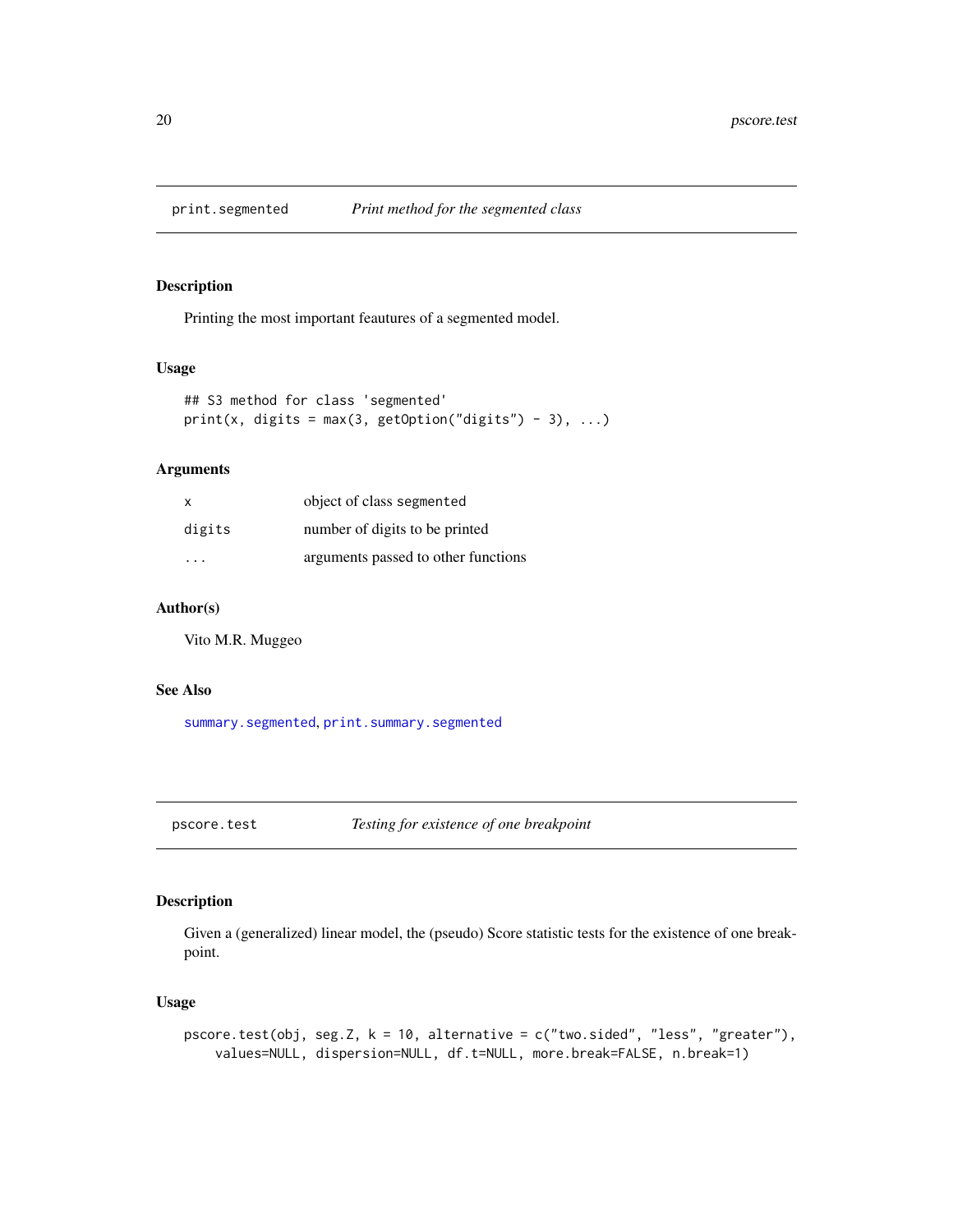#### <span id="page-20-0"></span>pscore.test 21

#### **Arguments**

| obj         | a fitted model typically returned by glm or lm. Even an object returned by                                                                                                                                                                                                                                                                                                                                                                                        |
|-------------|-------------------------------------------------------------------------------------------------------------------------------------------------------------------------------------------------------------------------------------------------------------------------------------------------------------------------------------------------------------------------------------------------------------------------------------------------------------------|
|             | segmented can be set. Offset and weights are allowed.                                                                                                                                                                                                                                                                                                                                                                                                             |
| seg.Z       | a formula with no response variable, such as seg. $Z = \gamma 1$ , indicating the (con-<br>tinuous) segmented variable being tested. Only a single variable may be tested<br>and an error is printed when seg. Z includes two or more terms. seg. Z can be<br>omitted if i)obj is a segmented fit with a single segmented covariate (and that<br>variable is taken), or ii) if it is a "lm" or "glm" fit with a single covariate (and that<br>variable is taken). |
| k           | optional. Number of points used to compute the pseudo Score statistic. See<br>Details.                                                                                                                                                                                                                                                                                                                                                                            |
| alternative | a character string specifying the alternative hypothesis.                                                                                                                                                                                                                                                                                                                                                                                                         |
| values      | optional. The evaluation points where the Score test is computed. See Details<br>for default values.                                                                                                                                                                                                                                                                                                                                                              |
| dispersion  | optional. the dispersion parameter for the family to be used to compute the<br>test statistic. When NULL (the default), it is inferred from obj. Namely it is<br>taken as 1 for the Binomial and Poisson families, and otherwise estimated by<br>the residual Chi-squared statistic in the model obj (calculated from cases with<br>non-zero weights divided by the residual degrees of freedom).                                                                 |
| df.t        | optional. The degress-of-freedom used to compute the p-value. When NULL, the<br>df extracted from obj are used.                                                                                                                                                                                                                                                                                                                                                   |
| more.break  | optional, logical. If obj is a 'segmented' fit, more break=FALSE tests for the<br>actual breakpoint for the variable 'seg.Z', while more.break=TRUE tests for an<br><i>additional</i> breakpoint(s) for the variable 'seg.Z'. Ignored when obj is not a seg-<br>mented fit.                                                                                                                                                                                       |
| n.break     | optional. Number of breakpoints postuled under the alternative hypothesis.                                                                                                                                                                                                                                                                                                                                                                                        |

# Details

pscore.test tests for a non-zero difference-in-slope parameter of a segmented relationship. Namely, the null hypothesis is  $H_0$ :  $\beta = 0$ , where  $\beta$  is the difference-in-slopes, i.e. the coefficient of the segmented function  $\beta(x - \psi)_+$ . The hypothesis of interest  $\beta = 0$  means no breakpoint. Simulation studies have shown that such Score test is more powerful than the Davies test (see reference) when the alternative hypothesis is 'one changepoint'. If there are two or more breakpoints (for instance, a sinusoidal-like relationships), pscore.test can have lower power, and [davies.test](#page-7-1) can perform better.

The dispersion value, if unspecified, is taken from obj. If obj represents the fit under the null hypothesis (no changepoint), the dispersion parameter estimate will be usually larger, leading to a (potentially severe) loss of power.

The k evaluation points are k equally spaced values in the range of the segmented covariate. k should not be small. Specific values can be set via values. However I have found no important difference due to number and location of the evaluation points, thus default is k=10 equally-spaced points.

If obj is a (segmented) *lm* object, the returned p-value comes from the t-distribution with appropriate degrees of freedom. Otherwise, namely if obj is a (segmented) *glm* object, the Normal distribution is used.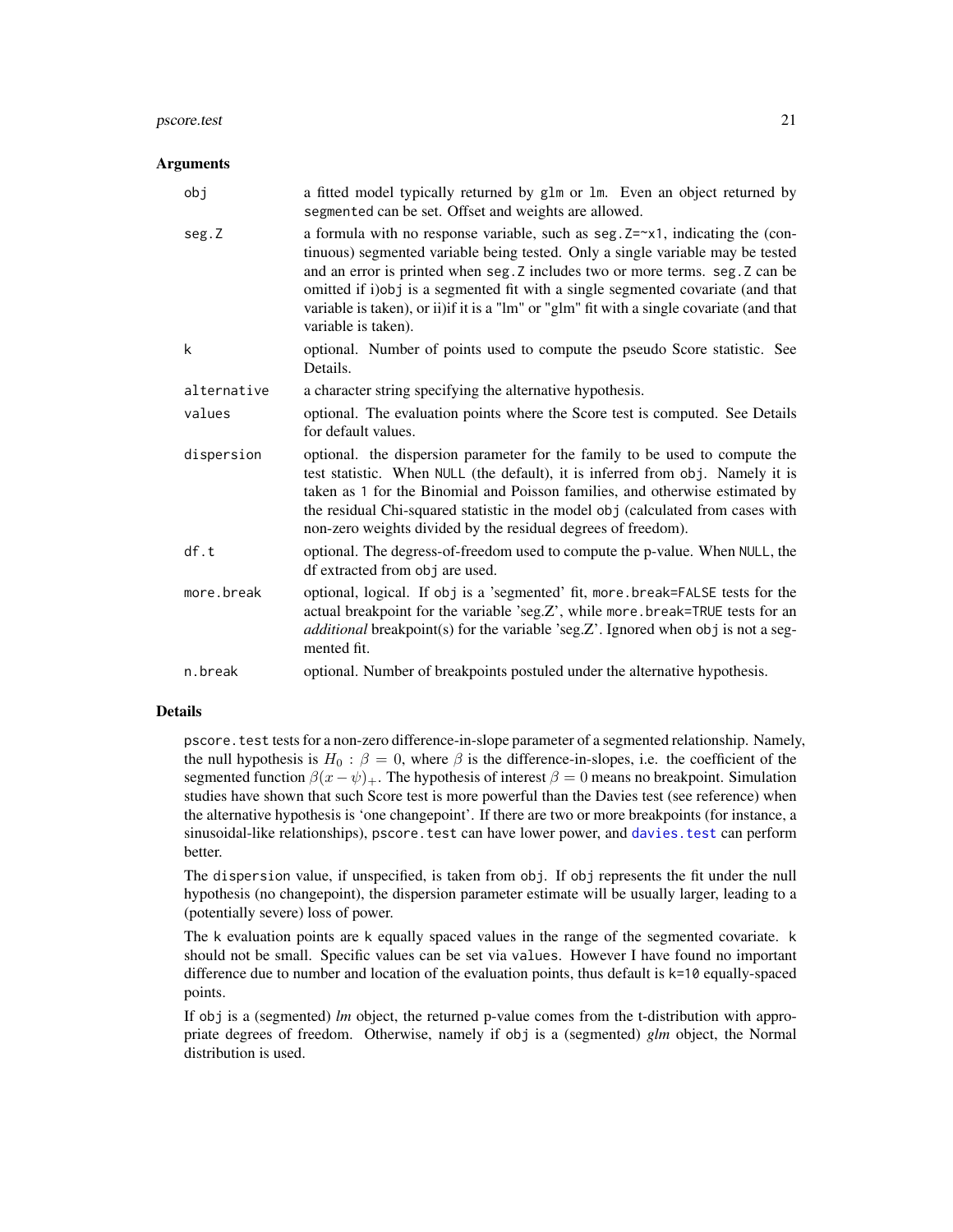# <span id="page-21-0"></span>Value

A list with class 'htest' containing the following components:

| method    | title (character)                                            |
|-----------|--------------------------------------------------------------|
| data.name | the regression model and the segmented variable being tested |
| statistic | the empirical value of the statistic                         |
| parameter | number of evaluation points                                  |
| p.value   | the p-value                                                  |
| process   | the alternative hypothesis set                               |

#### Author(s)

Vito M.R. Muggeo

# References

Muggeo, V.M.R. (2016) Testing with a nuisance parameter present only under the alternative: a score-based approach with application to segmented modelling. *J of Statistical Computation and Simulation*, 86, 3059–3067.

# See Also

See also [davies.test](#page-7-1).

# Examples

```
## Not run:
set.seed(20)
z<-runif(100)
x<-rnorm(100,2)
y<-2+10*pmax(z-.5,0)+rnorm(100,0,3)
```
o<-lm(y~z+x)

```
#testing for one changepoint
#use the simple null fit
pscore.test(o,~z) #compare with davies.test(o,~z)..
```

```
#use the segmented fit
os<-segmented(o, ~z)
pscore.test(os,~z) #smaller p-value, as it uses the dispersion under the alternative (from 'os')
```

```
#test for the 2nd breakpoint in the variable z
pscore.test(os,~z, more.break=TRUE)
```
## End(Not run)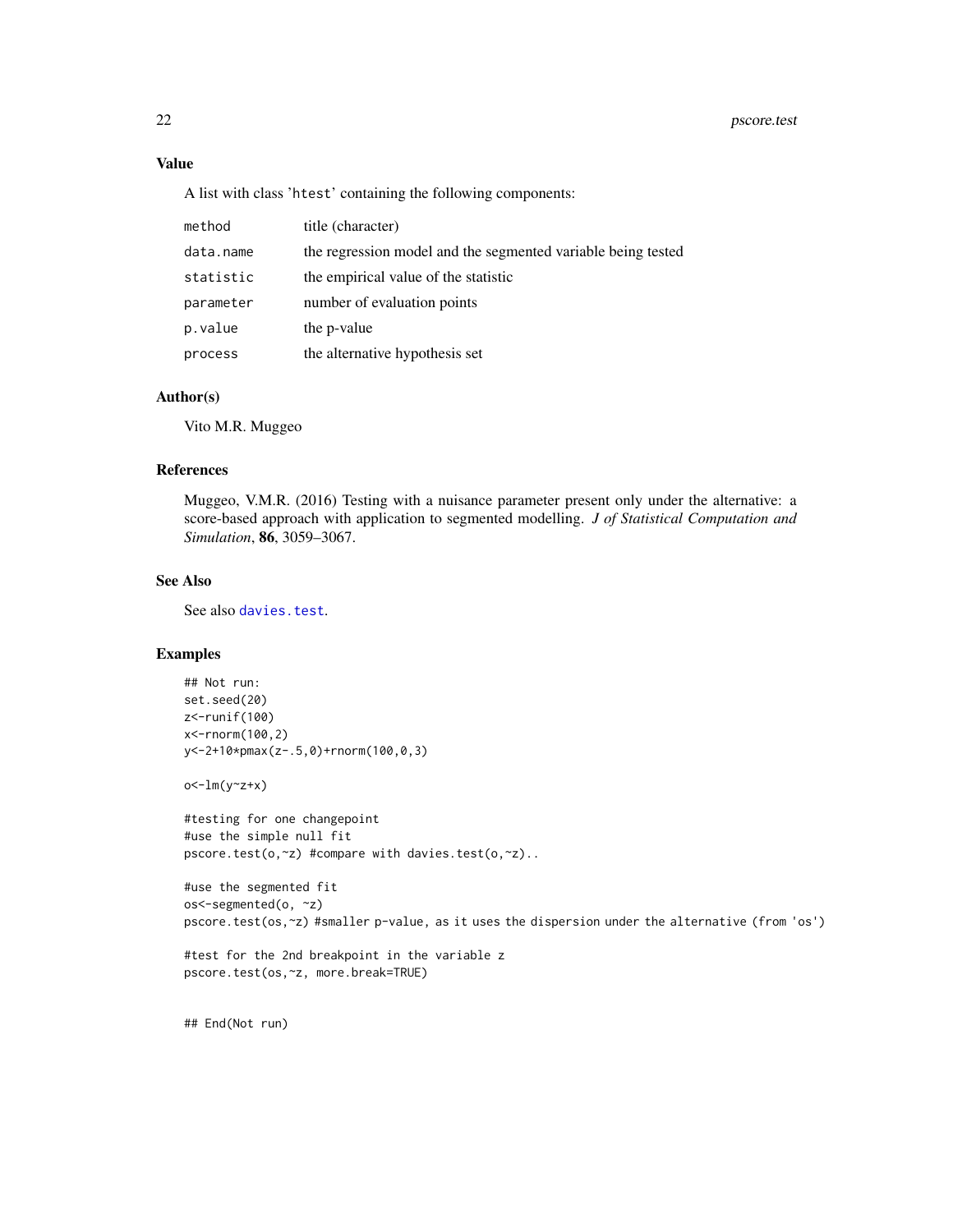# <span id="page-22-1"></span><span id="page-22-0"></span>Description

Auxiliary function as user interface for 'segmented' fitting. Typically only used when calling any 'segmented' method (segmented.lm, segmented.glm, segmented.Arima or segmented.default).

# Usage

```
seg.control(n.boot=10, display = FALSE, tol = 1e-05, it.max = 30, fix.npsi=TRUE,
  K = 10, quant = TRUE, maxit.glm = 25, h = 1, size.boot=NULL, jt=FALSE, nonParam=TRUE,
   random=TRUE, seed=NULL, fn.obj=NULL, digits=NULL, conv.psi=FALSE,
    alpha=.02, min.step=.0001,
    powers=c(1,1), last = TRUE, stop.if.error = NULL, gap=FALSE)
```

| n.boot    | number of bootstrap samples used in the bootstrap restarting algorithm. If 0 the<br>standard algorithm, i.e. without bootstrap restart, is used. Default to 10 that ap-<br>pears to be sufficient in most of problems. However when multiple breakpoints<br>have to be estimated it is suggested to increase n.boot, e.g. n.boot=50.                                                                                                                                                                                                                                                                                                                                                                                         |
|-----------|------------------------------------------------------------------------------------------------------------------------------------------------------------------------------------------------------------------------------------------------------------------------------------------------------------------------------------------------------------------------------------------------------------------------------------------------------------------------------------------------------------------------------------------------------------------------------------------------------------------------------------------------------------------------------------------------------------------------------|
| display   | logical indicating if the value of the objective function should be printed (along<br>with current breakpoint estimates) at each iteration or at each bootstrap resam-<br>ple. If bootstrap restarting is employed, the values of objective and breakpoint<br>estimates should not change at the last runs.                                                                                                                                                                                                                                                                                                                                                                                                                  |
| tol       | positive convergence tolerance.                                                                                                                                                                                                                                                                                                                                                                                                                                                                                                                                                                                                                                                                                              |
| it.max    | integer giving the maximal number of iterations.                                                                                                                                                                                                                                                                                                                                                                                                                                                                                                                                                                                                                                                                             |
| fix.npsi  | logical (it replaces previous argument stop.if.error) If TRUE (default) the<br>number (and not location) of breakpoints is held fixed throughout iterations.<br>Otherwise a sort of 'automatic' breakpoint selection is carried out, provided<br>that several starting values are supplied for the breakpoints, see argument psi<br>in segmented. Im or segmented. glm. The idea, relying on removing the 'non-<br>admissible' breakpoint estimates at each iteration, is discussed in Muggeo and<br>Adelfio (2011) and it is not compatible with the bootstrap restart algorithm.<br>fix.npsi=FALSE, indeed, should be considered as a preliminary and tentative<br>approach to deal with an unknown number of breakpoints. |
| К         | the number of quantiles (or equally-spaced values) to supply as starting values<br>for the breakpoints when the psi argument of segmented is set to NA. K is ig-<br>nored when psi is different from NA.                                                                                                                                                                                                                                                                                                                                                                                                                                                                                                                     |
| quant     | logical, indicating how the starting values should be selected. If FALSE equally-<br>spaced values are used, otherwise the quantiles. Ignored when psi is different<br>from NA.                                                                                                                                                                                                                                                                                                                                                                                                                                                                                                                                              |
| maxit.glm | integer giving the maximum number of inner IWLS iterations (see details).                                                                                                                                                                                                                                                                                                                                                                                                                                                                                                                                                                                                                                                    |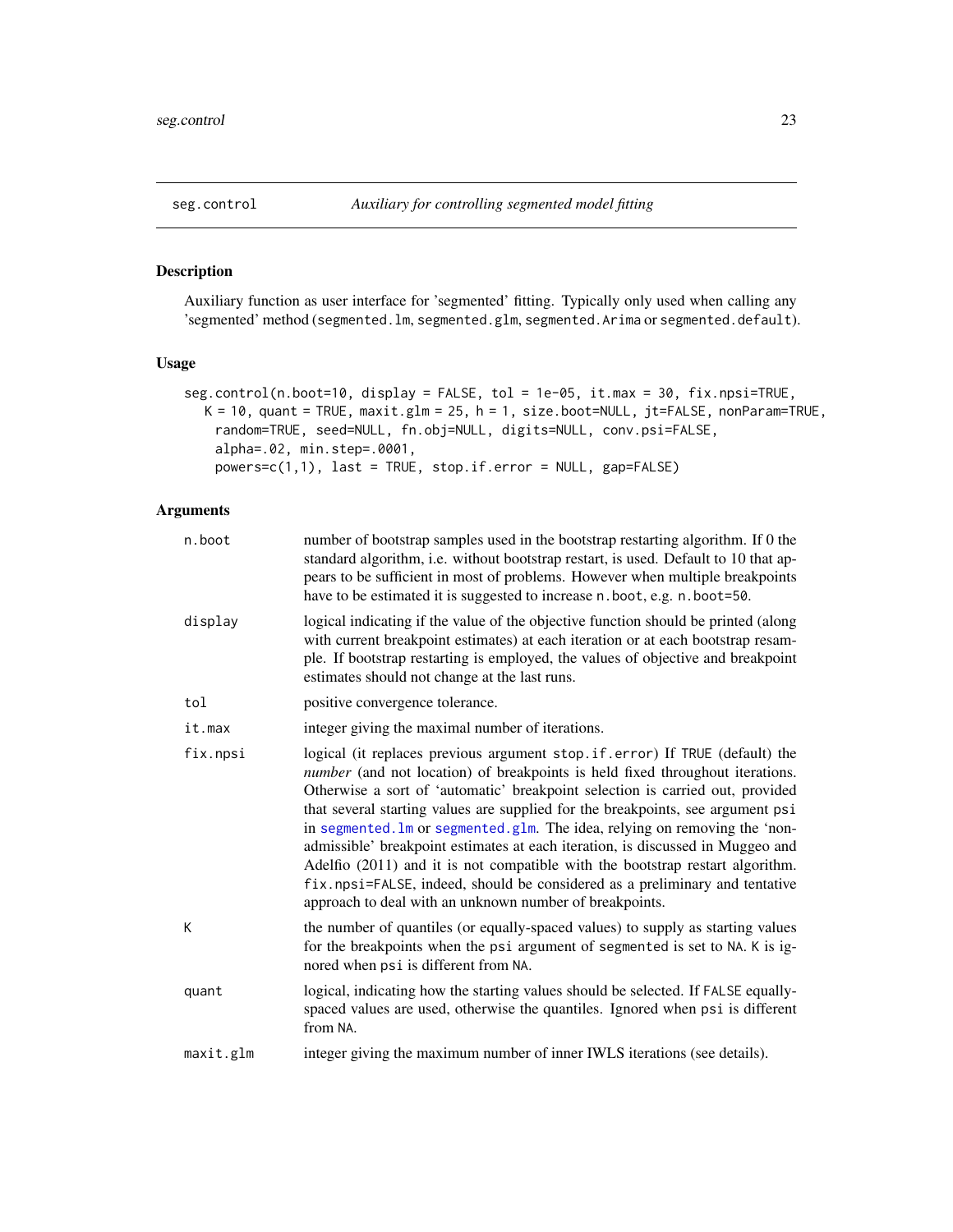<span id="page-23-0"></span>

| h             | positive factor modifying the increments in breakpoint updates during the esti-<br>mation process (see details).                                                                                                                                                                                                                                                                                                                                                                                                      |
|---------------|-----------------------------------------------------------------------------------------------------------------------------------------------------------------------------------------------------------------------------------------------------------------------------------------------------------------------------------------------------------------------------------------------------------------------------------------------------------------------------------------------------------------------|
| size.boot     | the size of the bootstrap samples. If NULL, it is taken equal to the actual sample<br>size.                                                                                                                                                                                                                                                                                                                                                                                                                           |
| jt            | logical. If TRUE the values of the segmented variable( $s$ ) are jittered before fitting<br>the model to the bootstrap resamples.                                                                                                                                                                                                                                                                                                                                                                                     |
| nonParam      | if TRUE nonparametric bootstrap (i.e. case-resampling) is used, otherwise residual-<br>based. Currently working only for LM fits. It is not clear what residuals should<br>be used for GLMs.                                                                                                                                                                                                                                                                                                                          |
| random        | if TRUE, when the algorithm fails to obtain a solution, random values are em-<br>ployed to obtain candidate values.                                                                                                                                                                                                                                                                                                                                                                                                   |
| seed          | The seed to be passed on to set. seed() when n. boot>0. Setting the seed<br>can be useful to replicate the results when the bootstrap restart algorithm is<br>employed. In fact a segmented fit includes seed representing the integer vector<br>saved just before the bootstrap resampling. Re-use it if you want to replicate the<br>bootstrap restarting algorithm with the same samples.                                                                                                                          |
| fn.obj        | A character string to be used (optionally) only when segmented.default is<br>used. It represents the function (with argument 'x') to be applied to the fit object<br>to extract the objective function to be <i>minimized</i> . Thus for "1m" fits (although<br>unnecessary) it should be fn.obj="sum(x\$residuals^2)", for "coxph" fits<br>it should be fn.obj="-x\$loglik[2]". If NULL the 'minus log likelihood' ex-<br>tracted from the object, namely " $-\log\text{Lik}(x)$ ", is used. See segmented. default. |
| digits        | optional. If specified it means the desidered number of decimal points of the<br>breakpoint to be used during the iterative algorithm.                                                                                                                                                                                                                                                                                                                                                                                |
| conv.psi      | optional. Should convergence of iterative procedure to be assessed on changes<br>of breakpoint estimates or changes in the objective? Default to FALSE.                                                                                                                                                                                                                                                                                                                                                               |
| alpha         | optional numerical value. The breakpoint is estimated within the quantiles alpha<br>and 1-alpha of the relevant covariate.                                                                                                                                                                                                                                                                                                                                                                                            |
| min.step      | optional. The minimum step size to break the iterative algorithm. Default to<br>0.0001.                                                                                                                                                                                                                                                                                                                                                                                                                               |
| powers        | The powers of the pseudo covariates employed by the algorithm. These can be<br>altered during the iterative process to stabilize the estimation procedure. Usually<br>of no interest for the user. This argument will be removed in next releases.                                                                                                                                                                                                                                                                    |
| last          | logical indicating if output should include only the last fitted model. This argu-<br>ment will be removed in next releases                                                                                                                                                                                                                                                                                                                                                                                           |
| stop.if.error | same than fix.npsi. This argument will be removed in next releases, and re-<br>placed by fix.npsi. If provided, and different from NULL, it overwrites fix.npsi                                                                                                                                                                                                                                                                                                                                                       |
| gap           | logical, if FALSE the gap coefficients are always constrained to zero at the con-<br>vergence. This argument will be removed in next releases.                                                                                                                                                                                                                                                                                                                                                                        |

# Details

Fitting a 'segmented' GLM model is attained via fitting iteratively standard GLMs. The number of (outer) iterations is governed by it.max, while the (maximum) number of (inner) iterations to fit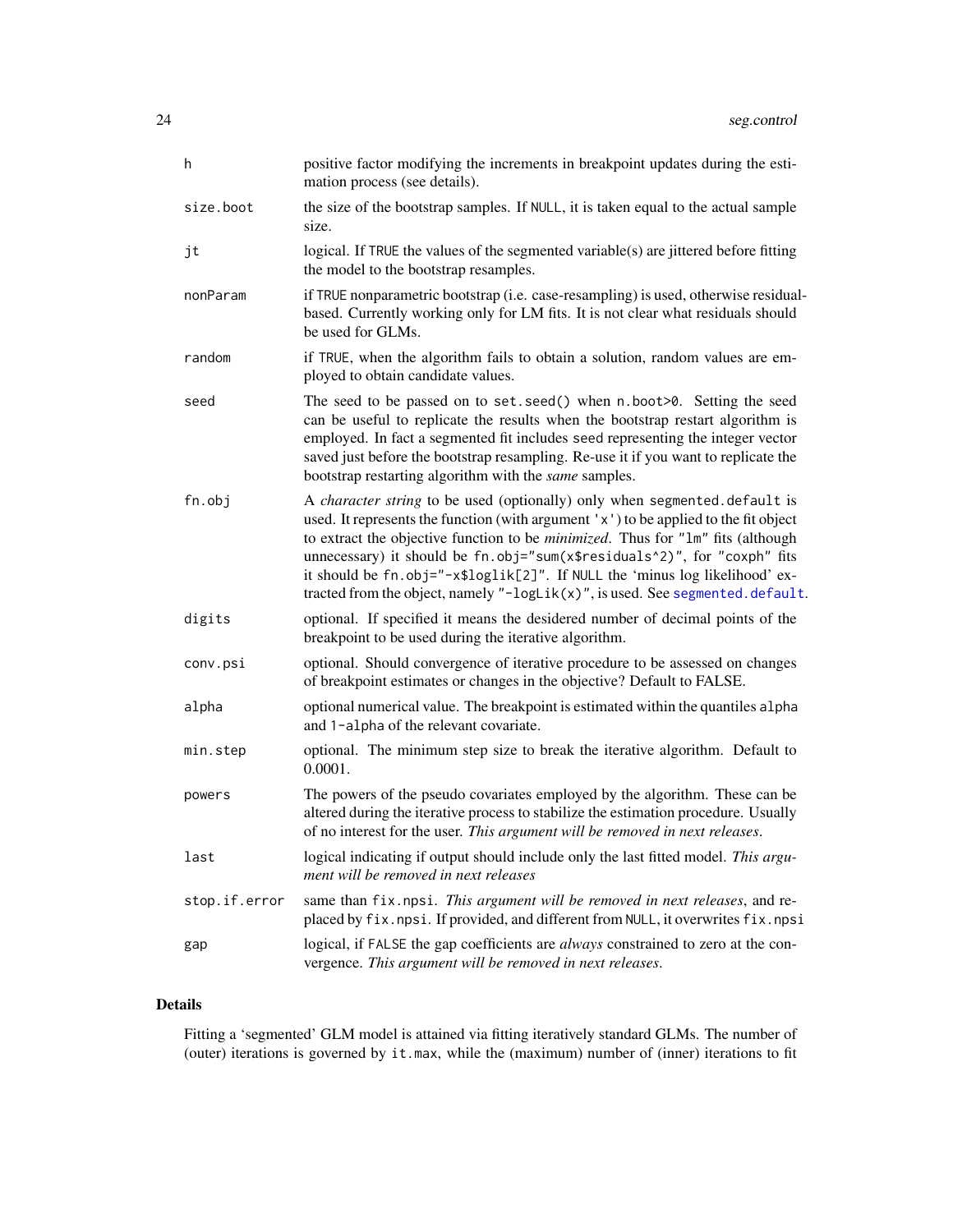#### <span id="page-24-0"></span>seg.lm.fit 25

the GLM at each fixed value of psi is fixed via maxit.glm. Usually three-four inner iterations may be sufficient.

When the starting value for the breakpoints is set to NA for any segmented variable specified in seg.Z, K values (quantiles or equally-spaced) are selected as starting values for the breakpoints. In this case, it may be useful to set also  $fix.npsi=FALSE$  to automate the procedure, see Muggeo and Adelfio (2011). The maximum number of iterations (it.max) should be also increased when the 'automatic' procedure is used.

If last=TRUE, the object resulting from segmented.lm (or segmented.glm) is a list of fitted GLM; the i-th model is the segmented model with the values of the breakpoints at the i-th iteration.

Since version 0.2-9.0 segmented implements the bootstrap restarting algorithm described in Wood (2001). The bootstrap restarting is expected to escape the local optima of the objective function when the segmented relationship is flat. Notice bootstrap restart runs n. boot iterations regardless of tol that only affects convergence within the inner loop.

### Value

A list with the arguments as components.

#### Author(s)

Vito Muggeo

#### References

Muggeo, V.M.R., Adelfio, G. (2011) Efficient change point detection in genomic sequences of continuous measurements. *Bioinformatics* 27, 161–166.

Wood, S. N. (2001) Minimizing model fitting objectives that contain spurious local minima by bootstrap restarting. *Biometrics* 57, 240–244.

# Examples

#decrease the maximum number inner iterations and display the #evolution of the (outer) iterations seg.control(display = TRUE, maxit.glm=4)

seg.lm.fit *Fitter Functions for Segmented Linear Models*

#### Description

seg.lm.fit is called by segmented.lm to fit segmented linear (gaussian) models. Likewise, seg.glm.fit is called by segmented.glm to fit generalized segmented linear models, and seg.def.fit is called by segmented.default to fit segmented relationships in general regression models (e.g., quantile regression and Cox regression). seg.lm.fit.boot, seg.glm.fit.boot, and seg.def.fit.boot are employed to perform bootstrap restart. These functions should usually not be used directly by the user.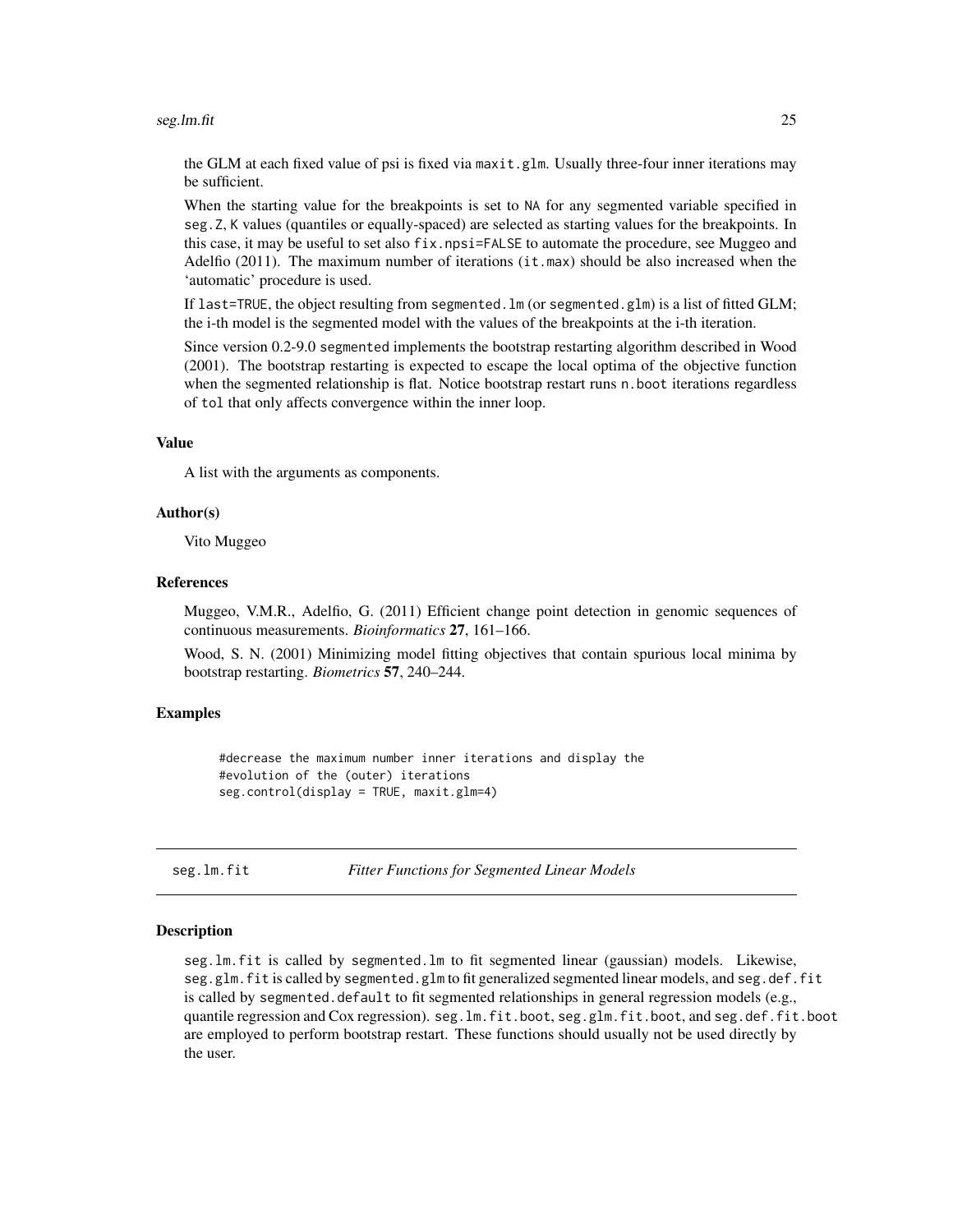# Usage

| seg.lm.fit(y, XREG, Z, PSI, w, offs, opz, return.all.sol=FALSE)                                                      |
|----------------------------------------------------------------------------------------------------------------------|
| seg.lm.fit.boot(y, XREG, Z, PSI, w, offs, opz, n.boot=10,<br>size.boot=NULL, jt=FALSE, nonParam=TRUE, random=FALSE)  |
| seg.glm.fit(y, XREG, Z, PSI, w, offs, opz, return.all.sol=FALSE)                                                     |
| seg.glm.fit.boot(y, XREG, Z, PSI, w, offs, opz, n.boot=10,<br>size.boot=NULL, jt=FALSE, nonParam=TRUE, random=FALSE) |
| seg.def.fit(obj, Z, PSI, mfExt, opz, return.all.sol=FALSE)                                                           |
| seg.def.fit.boot(obj, Z, PSI, mfExt, opz, n.boot=10, size.boot=NULL,<br>jt=FALSE, nonParam=TRUE, random=FALSE)       |
| seg.Ar.fit(obj, XREG, Z, PSI, opz, return.all.sol=FALSE)                                                             |
| seg.Ar.fit.boot(obj, XREG, Z, PSI, opz, n.boot=10, size.boot=NULL, jt=FALSE,<br>nonParam=TRUE, random=FALSE)         |

| У           | vector of observations of length n.                                                                                                                                                                         |
|-------------|-------------------------------------------------------------------------------------------------------------------------------------------------------------------------------------------------------------|
| <b>XREG</b> | design matrix for standard linear terms.                                                                                                                                                                    |
| Z           | appropriate matrix including the segmented variables whose breakpoints have to<br>be estimated.                                                                                                             |
| <b>PSI</b>  | appropriate matrix including the starting values of the breakpoints to be esti-<br>mated.                                                                                                                   |
| W           | possibe weights vector.                                                                                                                                                                                     |
| offs        | possibe offset vector.                                                                                                                                                                                      |
| opz         | a list including information useful for model fitting.                                                                                                                                                      |
| n.boot      | the number of bootstrap samples employed in the bootstrap restart algorithm.                                                                                                                                |
| size.boot   | the size of the bootstrap resamples. If NULL (default), it is taken equal to the<br>sample size. values smaller than the sample size are expected to increase pertur-<br>bation in the bootstrap resamples. |
| jt          | logical. If TRUE the values of the segmented variable(s) are jittered before fitting<br>the model to the bootstrap resamples.                                                                               |
| nonParam    | if TRUE nonparametric bootstrap (i.e. case-resampling) is used, otherwise residual-<br>based.                                                                                                               |
| random      | if TRUE, when the algorithm fails to obtain a solution, random values are used as<br>candidate values.                                                                                                      |
|             | return.all.sol if TRUE, when the algorithm fails to obtain a solution, the values visited by the<br>algorithm with corresponding deviances are returned.                                                    |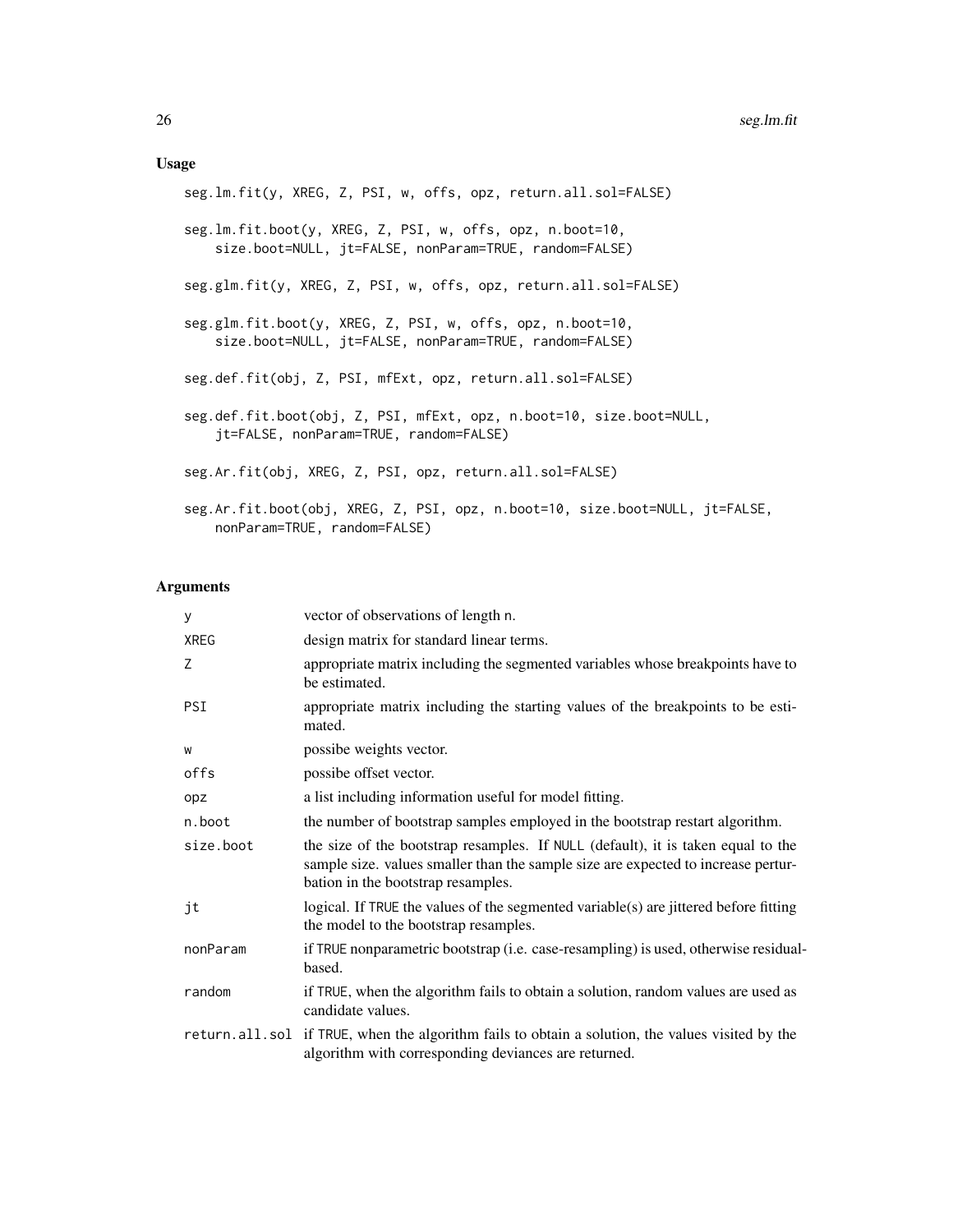<span id="page-26-0"></span>

| obi   | the starting regression model where the segmented relationships have to be<br>added. |
|-------|--------------------------------------------------------------------------------------|
| mfExt | the model frame.                                                                     |

# Details

The functions call iteratively  $lm.$  wfit (or glm.fit) with proper design matrix depending on XREG, Z and PSI. seg.lm.fit.boot (and seg.glm.fit.boot) implements the bootstrap restarting idea discussed in Wood (2001).

# Value

A list of fit information.

# Note

These functions should usually not be used directly by the user.

# Author(s)

Vito Muggeo

#### References

Wood, S. N. (2001) Minimizing model fitting objectives that contain spurious local minima by bootstrap restarting. *Biometrics* 57, 240–244.

# See Also

[segmented.lm](#page-26-1), [segmented.glm](#page-26-1)

# Examples

##See ?segmented

<span id="page-26-2"></span>segmented *Segmented relationships in regression models*

# <span id="page-26-1"></span>Description

Fits regression models with segmented relationships between the response and one or more explanatory variables. Break-point estimates are provided.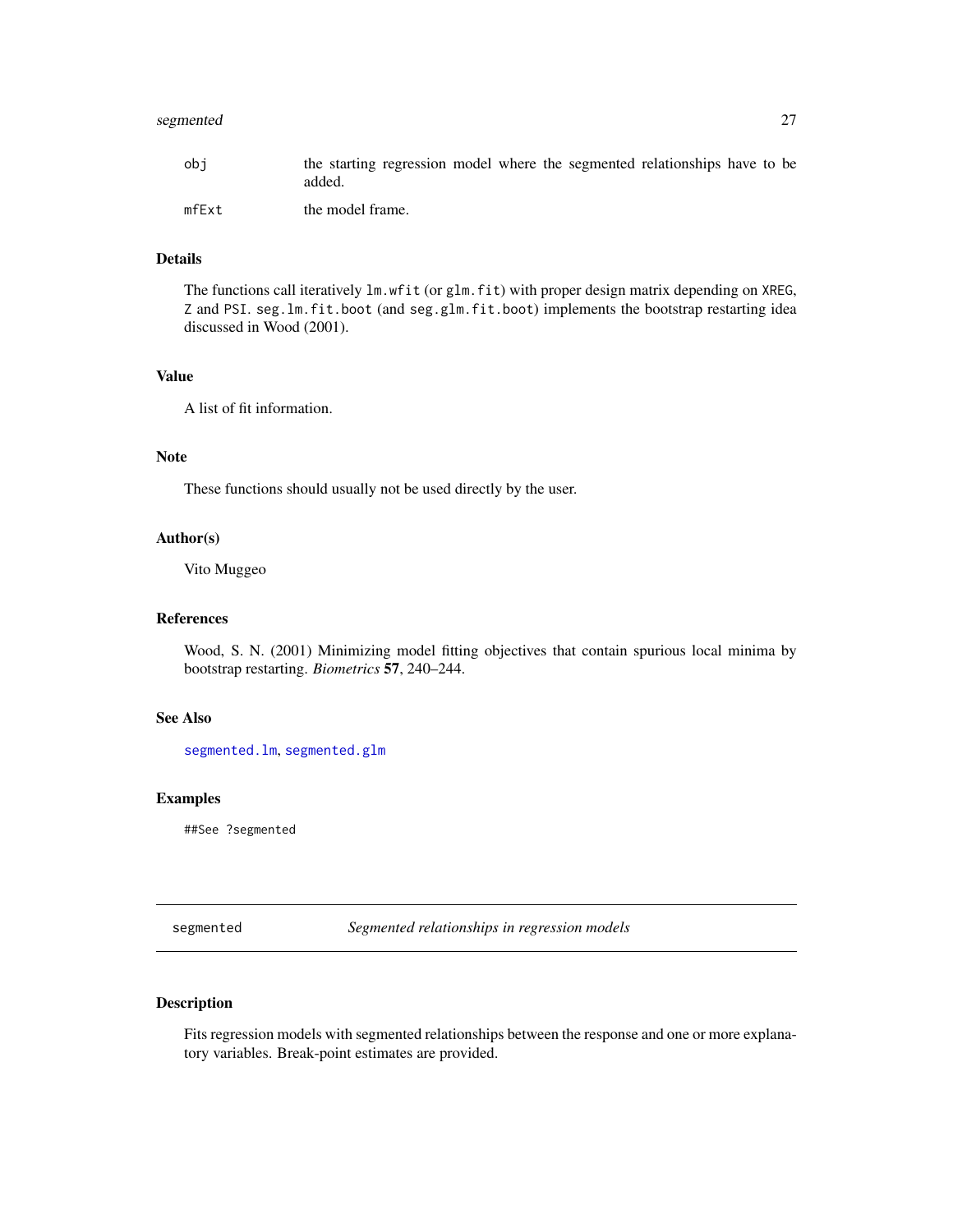# <span id="page-27-0"></span>Usage

```
segmented(obj, seg.Z, psi, npsi, control = seg.control(),
   model = TRUE, ...## Default S3 method:
segmented(obj, seg.Z, psi, npsi, control = seg.control(),
   model = TRUE, keep.class=FALSE, ...)
## S3 method for class 'lm'
segmented(obj, seg.Z, psi, npsi, control = seg.control(),
   model = TRUE, keep.class=FALSE, ...)
## S3 method for class 'glm'
segmented(obj, seg.Z, psi, npsi, control = seg.control(),
   model = TRUE, keep.class=FALSE, ...)
## S3 method for class 'Arima'
segmented(obj, seg.Z, psi, npsi, control = seg.control(),
   model = TRUE, keep.class=FALSE, ...)
```

| obj     | standard 'linear' model of class "lm" or "glm". Since version 0.5.0-0 any regres-<br>sion fit may be supplied (see 'Details').                                                                                                                                                                                                                                                                                                                                                                                                                                                                                                                                                                                                   |
|---------|----------------------------------------------------------------------------------------------------------------------------------------------------------------------------------------------------------------------------------------------------------------------------------------------------------------------------------------------------------------------------------------------------------------------------------------------------------------------------------------------------------------------------------------------------------------------------------------------------------------------------------------------------------------------------------------------------------------------------------|
| seg.Z   | the segmented variables(s), i.e. the continuous covariate(s) understood to have a<br>piecewise-linear relationship with response. It is a formula with no response<br>variable, such as seg. Z=~x or seg. Z=~x1+x2. It can be missing when obj<br>(a "lm" or "glm" fit) includes only one covariate which is taken as segmented<br>variable. Currently, formulas involving functions, such as $seg.2 = \log(x1)$ or<br>even seg. Z=~sqrt(x1), or selection operators, such as seg. Z=~d[,"x1"] or<br>seg. Z=~d\$x1, are <i>not</i> allowed.                                                                                                                                                                                      |
| psi     | starting values for the breakpoints to be estimated. If there is a single segmented<br>variable specified in seg. Z, psi is a numeric vector, and it can be missing when<br>1 breakpoint has to be estimated (and the median of the segmented variable<br>is used as a starting value). If seg. Z includes several covariates, psi has be<br>specified as a named list of vectors whose names have to match the variables<br>in the seg. Z argument. Each vector of such list includes starting values for the<br>break-point(s) for the corresponding variable in seg. Z. A NA value means that<br>'K' quantiles (or equally spaced values) are used as starting values; K is fixed via<br>the seg. control auxiliary function. |
| npsi    | A named vector or list meaning the <i>number</i> (and not locations) of breakpoints to<br>be estimated. The starting values will be internally computed via the quantiles or<br>equally spaced values, see argument quant in seg. control. If there is a single<br>term in seg. Z, npsi can be missing and npsi=1 is assumed, but in general one<br>of psi or npsi has to be specified. If psi is provided, npsi is ignored.                                                                                                                                                                                                                                                                                                     |
| control | a list of parameters for controlling the fitting process. See the documentation for<br>seg.control for details.                                                                                                                                                                                                                                                                                                                                                                                                                                                                                                                                                                                                                  |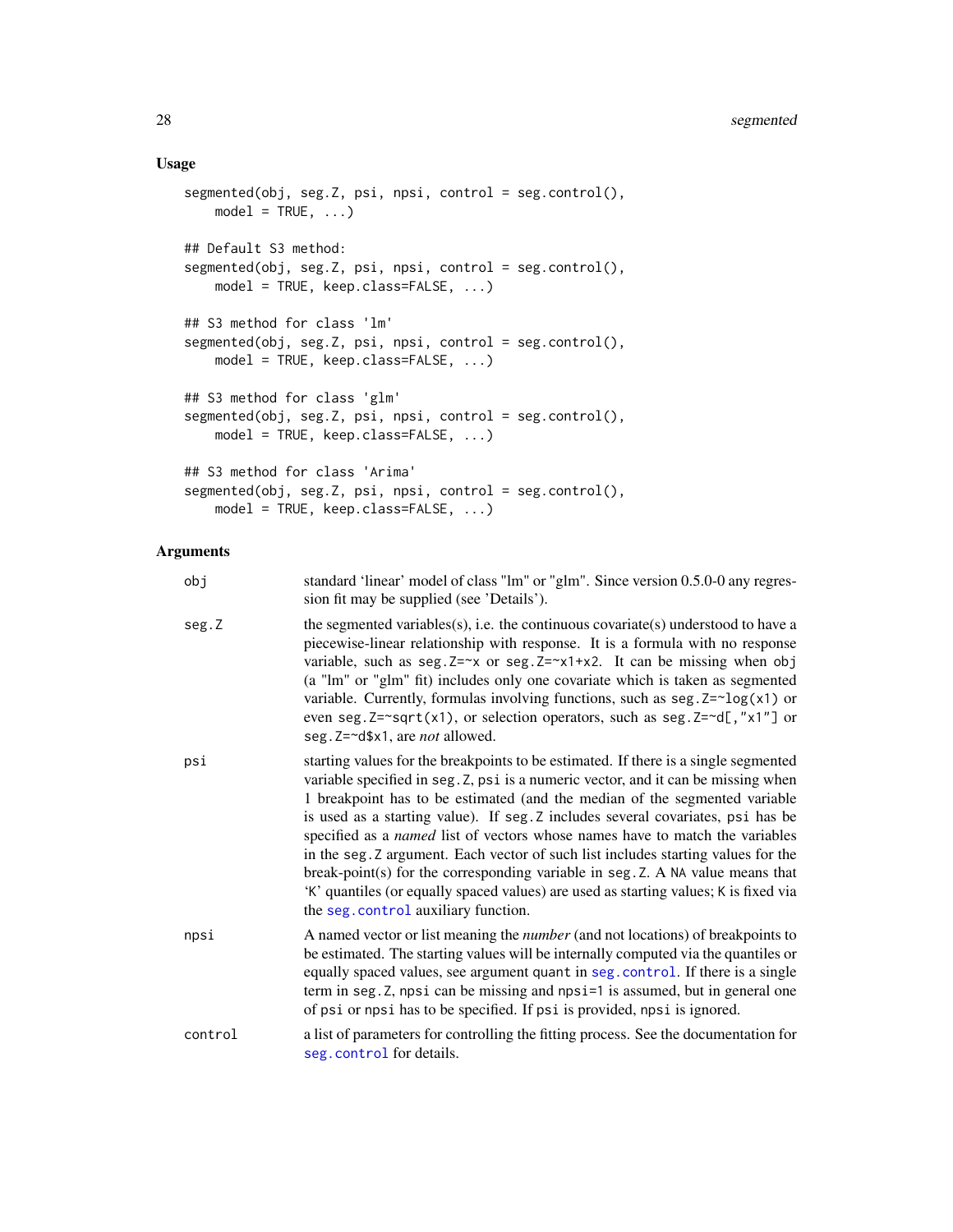| model      | logical value indicating if the model frame should be returned.                                                                                                                                   |
|------------|---------------------------------------------------------------------------------------------------------------------------------------------------------------------------------------------------|
| keep.class | logical value indicating if the final fit returned by segmented default should<br>keep the class 'segmented' (along with the class of the original fit obj). Ignored<br>by the segmented methods. |
| $\cdots$   | optional arguments.                                                                                                                                                                               |

# Details

Given a linear regression model (usually of class "lm" or "glm"), segmented tries to estimate a new model having broken-line relationships with the variables specified in seg.Z. A segmented (or broken-line) relationship is defined by the slope parameters and the break-points where the linear relation changes. The number of breakpoints of each segmented relationship is fixed via the psi argument, where initial values for the break-points must be specified. The model is estimated simultaneously yielding point estimates and relevant approximate standard errors of all the model parameters, including the break-points.

Since version 0.2-9.0 segmented implements the bootstrap restarting algorithm described in Wood (2001). The bootstrap restarting is expected to escape the local optima of the objective function when the segmented relationship is flat and the log likelihood can have multiple local optima.

Since version 0.5-0.0 the default method segmented.default has been added to estimate segmented relationships in general (besides "lm" and "glm" fits) regression models, such as Cox regression or quantile regression (for a single percentile). The objective function to be minimized is the (minus) value extracted by the logLik function or it may be passed on via the fn.obj argument in seg.control. See example below. While the default method is expected to work with any regression fit (where the usual coef(), update(), and logLik() returns appropriate results), it is not recommended for "lm" or "glm" fits (as segmented.default is slower than the specific methods segmented.lm and segmented.glm), although final results are the same. However the object returned by segmented.default is *not* of class "segmented", as currently the segmented methods are not guaranteed to work for 'generic' (i.e., besides "lm" and "glm") regression fits. The user could try each "segmented" method on the returned object by calling it explicitly (e.g. via plot.segmented() or confint.segmented()).

# Value

The returned object depends on the last component returned by seg.control. If last=TRUE, the default, segmented returns an object of class "segmented" which inherits from the class "lm" or "glm" depending on the class of obj. Otherwise a list is returned, where the last component is the fitted model at the final iteration, see [seg.control](#page-22-1).

An object of class "segmented" is a list containing the components of the original object obj with additionally the followings:

| psi         | estimated break-points and relevant (approximate) standard errors  |
|-------------|--------------------------------------------------------------------|
| it          | number of iterations employed                                      |
| epsilon     | difference in the objective function when the algorithm stops      |
| model       | the model frame                                                    |
| psi.history | a list or a vector including the breakpoint estimates at each step |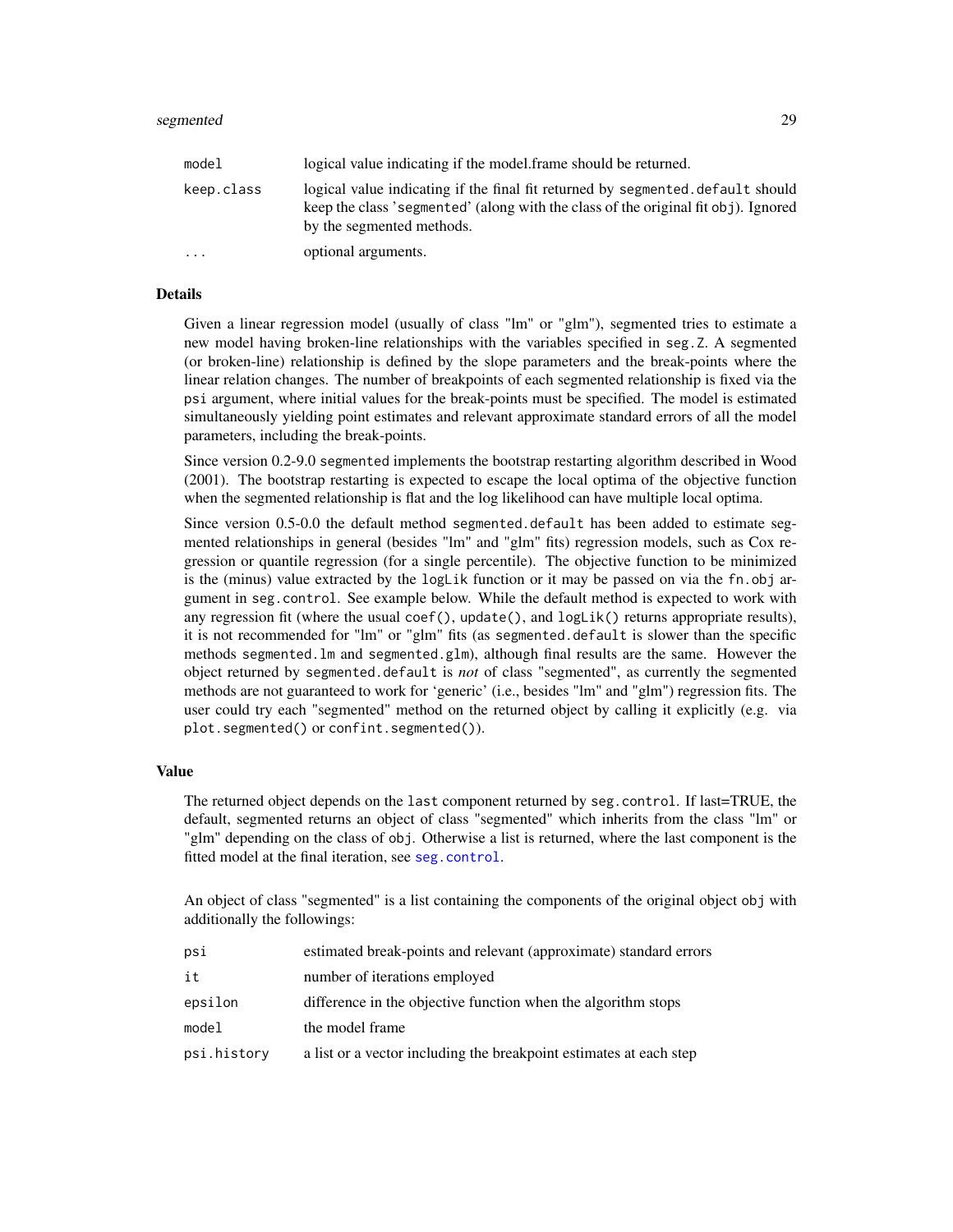<span id="page-29-0"></span>

| seed            | the integer vector containing the seed just before the bootstrap resampling. Re- |
|-----------------|----------------------------------------------------------------------------------|
|                 | turned only if bootstrap restart is employed                                     |
| $\cdot$ $\cdot$ | Other components are not of direct interest of the user                          |

# Warning

It is well-known that the log-likelihood function for the break-point may be not concave, especially for poor clear-cut kink-relationships. In these circumstances the initial guess for the break-point, i.e. the psi argument, must be provided with care. For instance visual inspection of a, possibly smoothed, scatter-plot is usually a good way to obtain some idea on breakpoint location. However bootstrap restarting, implemented since version 0.2-9.0, is relatively more robust to starting values specified in psi. Alternatively an automatic procedure may be implemented by specifying psi=NA and fix.npsi=FALSE in [seg.control](#page-22-1): experience suggests to increase the number of iterations via it.max in seg.control(). This automatic procedure, however, is expected to overestimate the number of breakpoints.

# Note

- 1. The algorithm will start if the it.max argument returned by seg.control is greater than zero. If it.max=0 segmented will estimate a new linear model with break-point(s) fixed at the values reported in psi.
- 2. In the returned fit object, 'U.' is put before the name of the segmented variable to mean the difference-in-slopes coefficient.
- 3. Methods specific to the class "segmented" are
	- print.segmented
	- summary.segmented
	- print.summary.segmented
	- plot.segmented
	- lines.segmented
	- confint.segmented
	- vcov.segmented
	- predict.segmented
	- points.segmented

Others are inherited from the class "lm" or "glm" depending on the class of obj.

#### Author(s)

Vito M. R. Muggeo, <vito.muggeo@unipa.it>

# References

Muggeo, V.M.R. (2003) Estimating regression models with unknown break-points. *Statistics in Medicine* 22, 3055–3071.

Muggeo, V.M.R. (2008) Segmented: an R package to fit regression models with broken-line relationships. *R News* 8/1, 20–25.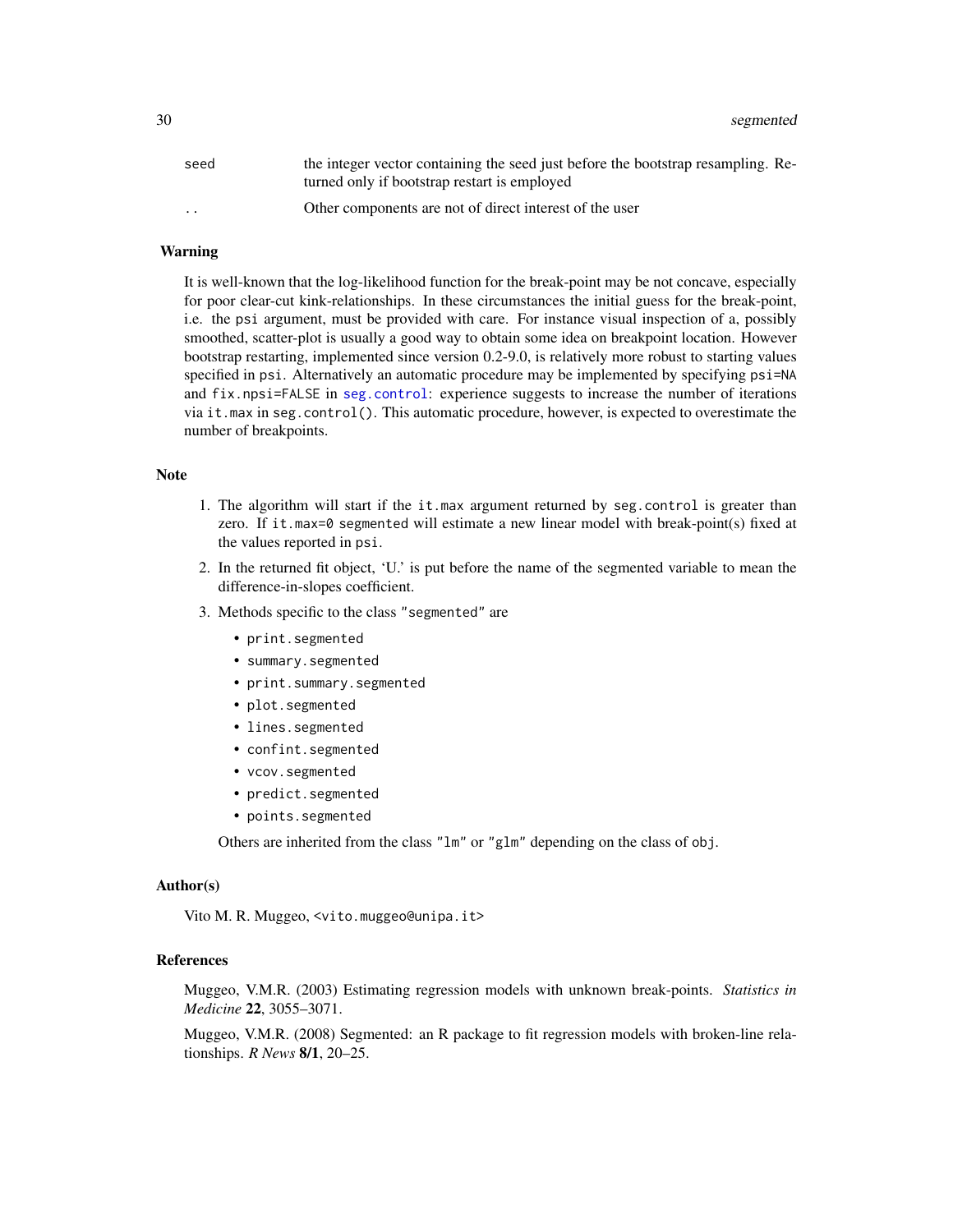#### <span id="page-30-0"></span>See Also

[lm](#page-0-0), [glm](#page-0-0)

# Examples

```
set.seed(12)
xx<-1:100
zz<-runif(100)
yy<-2+1.5*pmax(xx-35,0)-1.5*pmax(xx-70,0)+15*pmax(zz-.5,0)+rnorm(100,0,2)
dati<-data.frame(x=xx,y=yy,z=zz)
out.lm<-lm(y~x,data=dati)
#simple example: 1 segmented variable, 1 breakpoint: you do not need to specify
# the starting value for psi
o<-segmented(out.lm,seg.Z=~z)
#1 segmented variable, 2 breakpoints: you have to specify starting values (vector) for psi:
o<-segmented(out.lm,seg.Z=~x,psi=c(30,60), control=seg.control(display=FALSE))
slope(o)
#or by specifying just the *number* of breakpoints
#o<-segmented(out.lm,seg.Z=~x, npsi=2, control=seg.control(display=FALSE))
#2 segmented variables: starting values requested via a named list
out.lm<-lm(y~z,data=dati)
o1<-update(o,seg.Z=~x+z,psi=list(x=c(30,60),z=.3))
#or by specifying just the *number* of breakpoints
#o1<-update(o,seg.Z=~x+z, npsi=c(x=2,z=1))
#the default method leads to the same results (but it is slower)
#o1<-segmented.default(out.lm,seg.Z=~x+z,psi=list(x=c(30,60),z=.3))
#o1<-segmented.default(out.lm,seg.Z=x+z,psi=list(x=c(30,60),z=.3),
# control=seg.control(fn.obj="sum(x$residuals^2)"))
#automatic procedure to estimate breakpoints in the covariate x (starting from K quantiles)
# Hint: increases number of iterations. Notice: bootstrap restart is not allowed!
o<-segmented.lm(out.lm,seg.Z=~x+z,psi=list(x=NA,z=.3),
  control=seg.control(fix.npsi=FALSE, n.boot=0, tol=1e-7, it.max = 50, K=5, display=TRUE))
#assess the progress of the breakpoint estimates throughout the iterations
## Not run:
par(mfrow=c(1,2))
draw.history(o, "x")
draw.history(o, "z")
## End(Not run)
#try to increase the number of iterations and re-assess the
#convergence diagnostics
```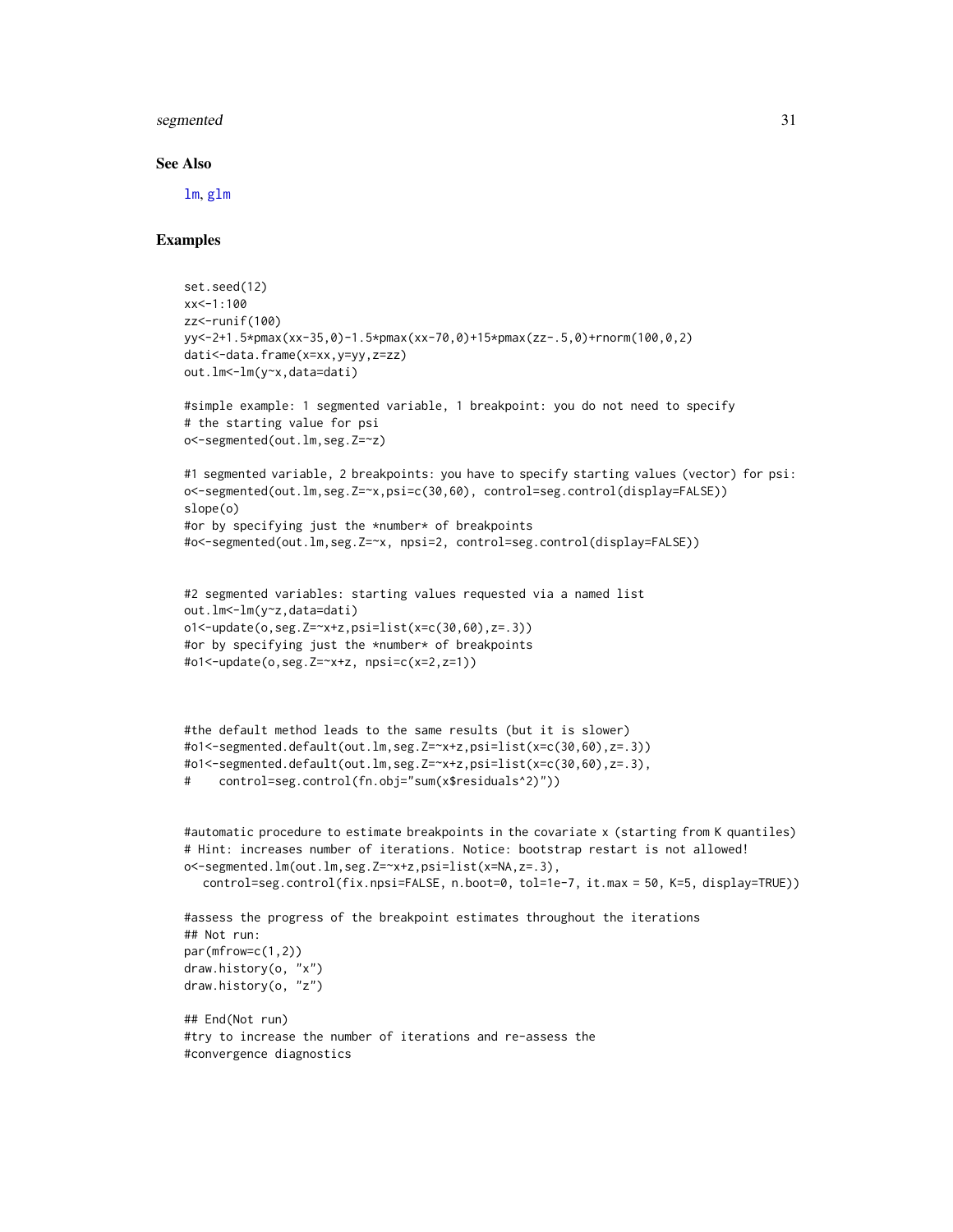```
32 slope and the state of the state of the state of the state of the state of the state of the state of the state of the state of the state of the state of the state of the state of the state of the state of the state of t
```

```
# An example using the Arima method:
n<-50
idt <-1:n #the time index
mu<-50-idt +1.5*pmax(idt-30,0)
set.seed(696)
y<-mu+arima.sim(list(ar=.5),n)*3
o <-arima(y, c(1,0,0), xreg=idt)
os1<-segmented(o, ~idt, control=seg.control(display=TRUE))
#An example using the default method:
# Cox regression with a segmented relationship
## Not run:
library(survival)
data(stanford2)
o<-coxph(Surv(time, status)~age, data=stanford2)
os<-segmented(o, ~age, psi=40) #estimate the breakpoint in the age effect
summary(os) #actually it means summary.coxph(os)
plot(os) #it does not work
plot.segmented(os) #call explicitly plot.segmented() to plot the fitted piecewise line
```
## End(Not run)

<span id="page-31-1"></span>slope *Slope estimates from segmented relationships*

# Description

Computes the slopes of each 'segmented' relationship in the fitted model.

#### Usage

```
slope(ogg, parm, conf.level = 0.95, rev.sgn=FALSE,
   APC=FALSE, .vcov=NULL, ..., digits = max(4, getOption("digits") - 2))
```

| ogg        | an object of class "segmented", returned by any segmented method.                                                  |
|------------|--------------------------------------------------------------------------------------------------------------------|
| parm       | the segmented variable whose slopes have to be computed. If missing all the<br>segmented variables are considered. |
| conf.level | the confidence level required.                                                                                     |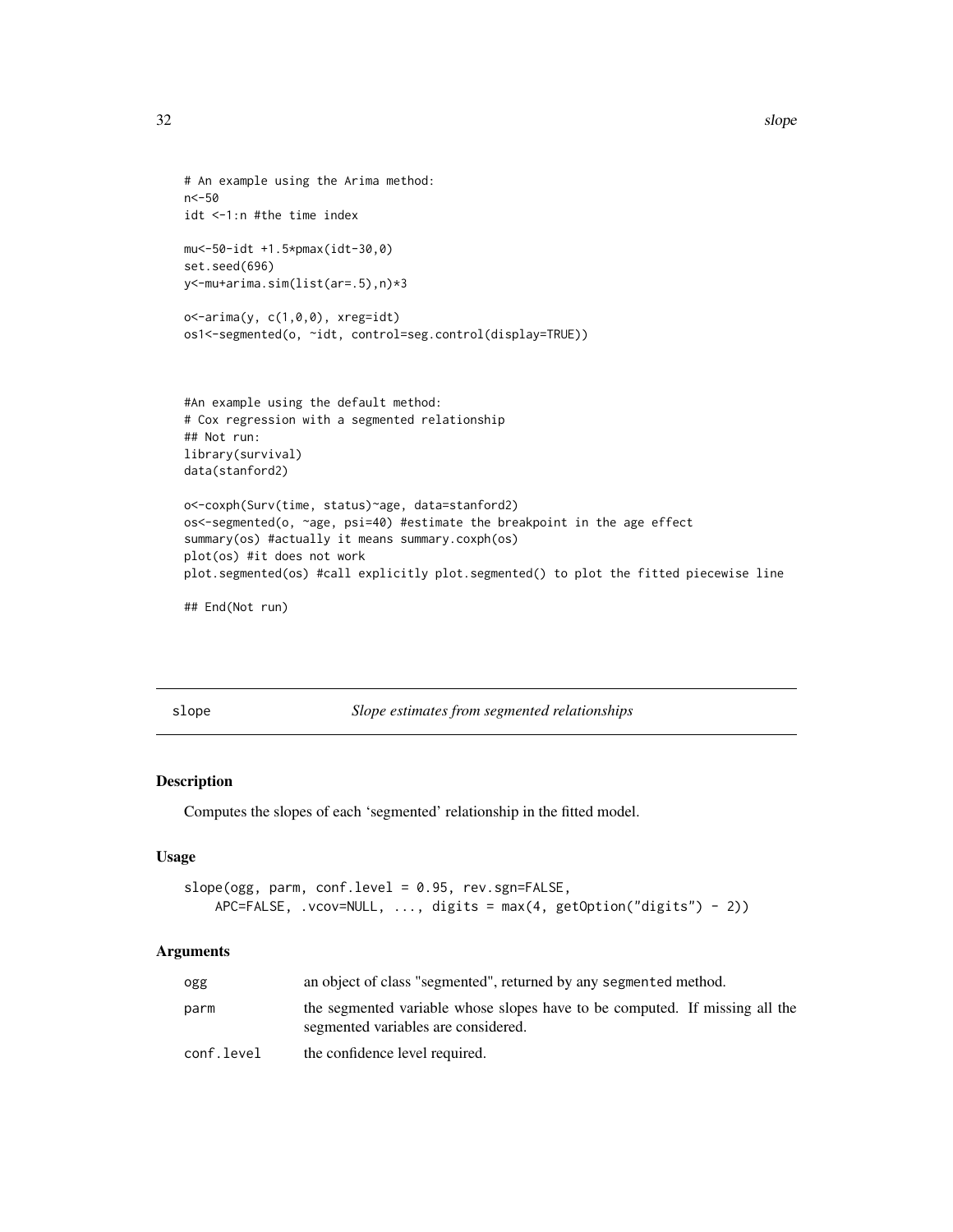#### <span id="page-32-0"></span> $slope$  33

| rev.sgn | vector of logicals. The length should be equal to the length of parm, but it is<br>recycled otherwise. When TRUE it is assumed that the current parm is 'minus'<br>the actual segmented variable, therefore the sign is reversed before printing.<br>This is useful when a null-constraint has been set on the last slope. |
|---------|----------------------------------------------------------------------------------------------------------------------------------------------------------------------------------------------------------------------------------------------------------------------------------------------------------------------------|
| APC     | logical. If APC=TRUE the 'annual percent changes', i.e. $100 \times (exp(\beta) - 1)$ , are<br>computed for each interval ( $\beta$ is the slope). Only point estimates and confidence<br>intervals are returned.                                                                                                          |
| . VCOV  | The full covariance matrix of estimates. If unspecified (i.e. NULL), the covariance<br>matrix is computed internally by vcov(ogg).                                                                                                                                                                                         |
|         | Further arguments to be passed on to vcov. segmented, such as var. diff and<br>is. See Details in vcov. segmented and summary. segmented.                                                                                                                                                                                  |
| digits  | controls number of digits in the returned output.                                                                                                                                                                                                                                                                          |

# Details

To fit broken-line relationships, segmented uses a parameterization whose coefficients are not the slopes. Therefore given an object "segmented", slope computes point estimates, standard errors, t-values and confidence intervals of the slopes of each segmented relationship in the fitted model.

#### Value

slope returns a list of matrices. Each matrix represents a segmented relationship and its number of rows equal to the number of segments, while five columns summarize the results.

# Note

The returned summary is based on limiting Gaussian distribution for the model parameters involved in the computations. Sometimes, even with large sample sizes such approximations are questionable (e.g., with small difference-in-slope parameters) and the results returned by slope might be unreliable. Therefore is responsability of the user to gauge the applicability of such asymptotic approximations. Anyway, the t values may be not assumed for testing purposes and they should be used just as guidelines to assess the estimate uncertainty.

#### Author(s)

Vito M. R. Muggeo, <vito.muggeo@unipa.it>

# References

Muggeo, V.M.R. (2003) Estimating regression models with unknown break-points. *Statistics in Medicine* 22, 3055–3071.

# See Also

See also davies. test and pscore. test to test for a nonzero difference-in-slope parameter.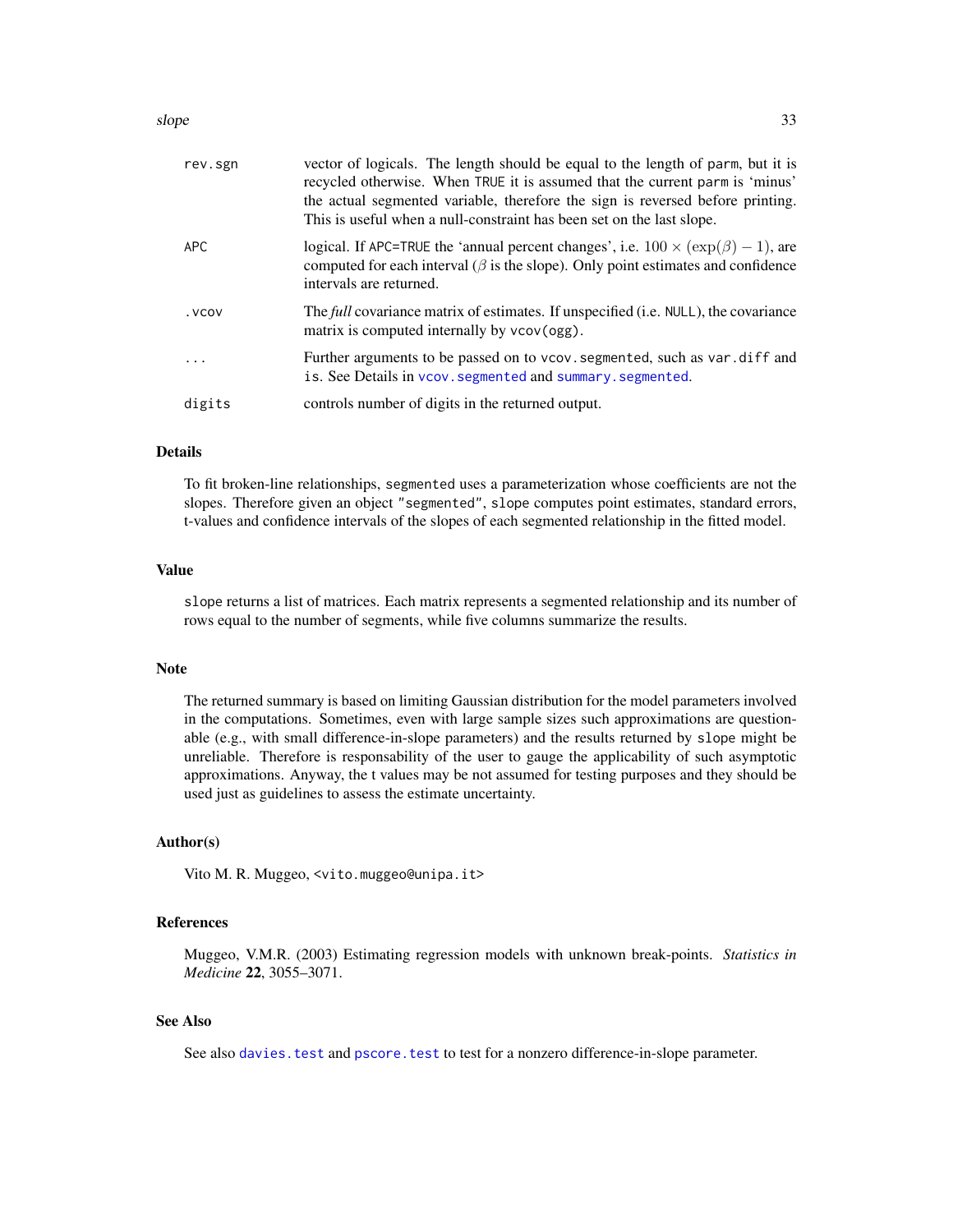34 stagnant

# Examples

```
set.seed(16)
x<-1:100
y<-2+1.5*pmax(x-35,0)-1.5*pmax(x-70,0)+rnorm(100,0,3)
out < -glm(y<sup>2</sup>)out.seg<-segmented(out,seg.Z=~x,psi=list(x=c(20,80)))
## the slopes of the three segments....
slope(out.seg)
rm(x,y,out,out.seg)
#
## an heteroscedastic example..
set.seed(123)
n<-100
x < -1 : n/ny<- -x+1.5*pmax(x-.5,0)+rnorm(n,0,1)*ifelse(x<=.5,.4,.1)
o<-lm(y \sim x)oseg<-segmented(o,seg.Z=~x,psi=.6)
slope(oseg)
slope(oseg,var.diff=TRUE) #better CI
```
stagnant *Stagnant band height data*

# Description

The stagnant data frame has 28 rows and 2 columns.

### Usage

data(stagnant)

# Format

A data frame with 28 observations on the following 2 variables.

- x log of flow rate in g/cm sec.
- y log of band height in cm

# Details

Bacon and Watts report that such data were obtained by R.A. Cook during his investigation of the behaviour of stagnant surface layer height in a controlled flow of water.

#### Source

Bacon D.W., Watts D.G. (1971) Estimating the transistion between two intersecting straight lines. *Biometrika* 58: 525 – 534.

Originally from the PhD thesis by R.A. Cook

<span id="page-33-0"></span>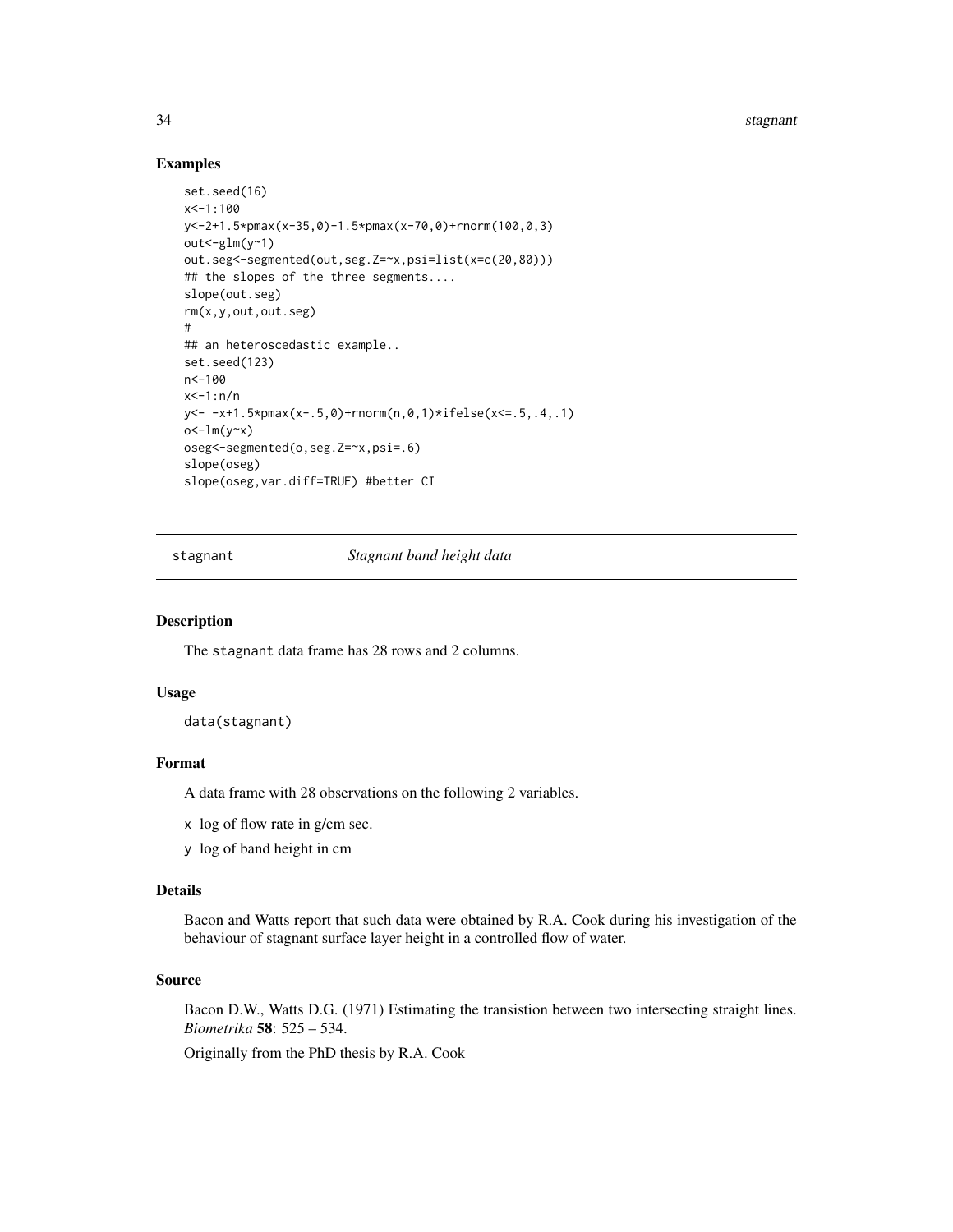# <span id="page-34-0"></span>summary.segmented 35

# Examples

```
data(stagnant)
## plot(stagnant)
```
<span id="page-34-1"></span>summary.segmented *Summarizing model fits for segmented regression*

# <span id="page-34-2"></span>Description

summary method for class segmented.

# Usage

```
## S3 method for class 'segmented'
summary(object, short = FALSE, var.diff = FALSE, p.df="p", .vcov=NULL, ...)
## S3 method for class 'summary.segmented'
print(x, short=x$short, var.diff=x$var.diff,
   digits = max(3, getOption("digits") - 3),
    signif.stars = getOption("show.signif.stars"),...)
```

| object       | Object of class "segmented".                                                                                                                                                                                        |
|--------------|---------------------------------------------------------------------------------------------------------------------------------------------------------------------------------------------------------------------|
| short        | logical indicating if the 'short' summary should be printed.                                                                                                                                                        |
| var.diff     | logical indicating if different error variances should be computed in each interval<br>of the segmented variable, see Details. If . vcov is provided, var. diff is set to<br>FALSE.                                 |
| p.df         | A character as a function of 'p' (number of parameters) and 'K' (number of<br>groups or segments) affecting computations of the group-specific variance (and<br>the standard errors) if var.diff=TRUE, see Details. |
| . VCOV       | Optional. The full covariance matrix for the parameter estimates. If provided,<br>standard errors are computed (and displayed) according to this matrix.                                                            |
| X            | a summary.segmented object produced by summary.segmented().                                                                                                                                                         |
| digits       | controls number of digits printed in output.                                                                                                                                                                        |
| signif.stars | logical, should stars be printed on summary tables of coefficients?                                                                                                                                                 |
| .            | further arguments.                                                                                                                                                                                                  |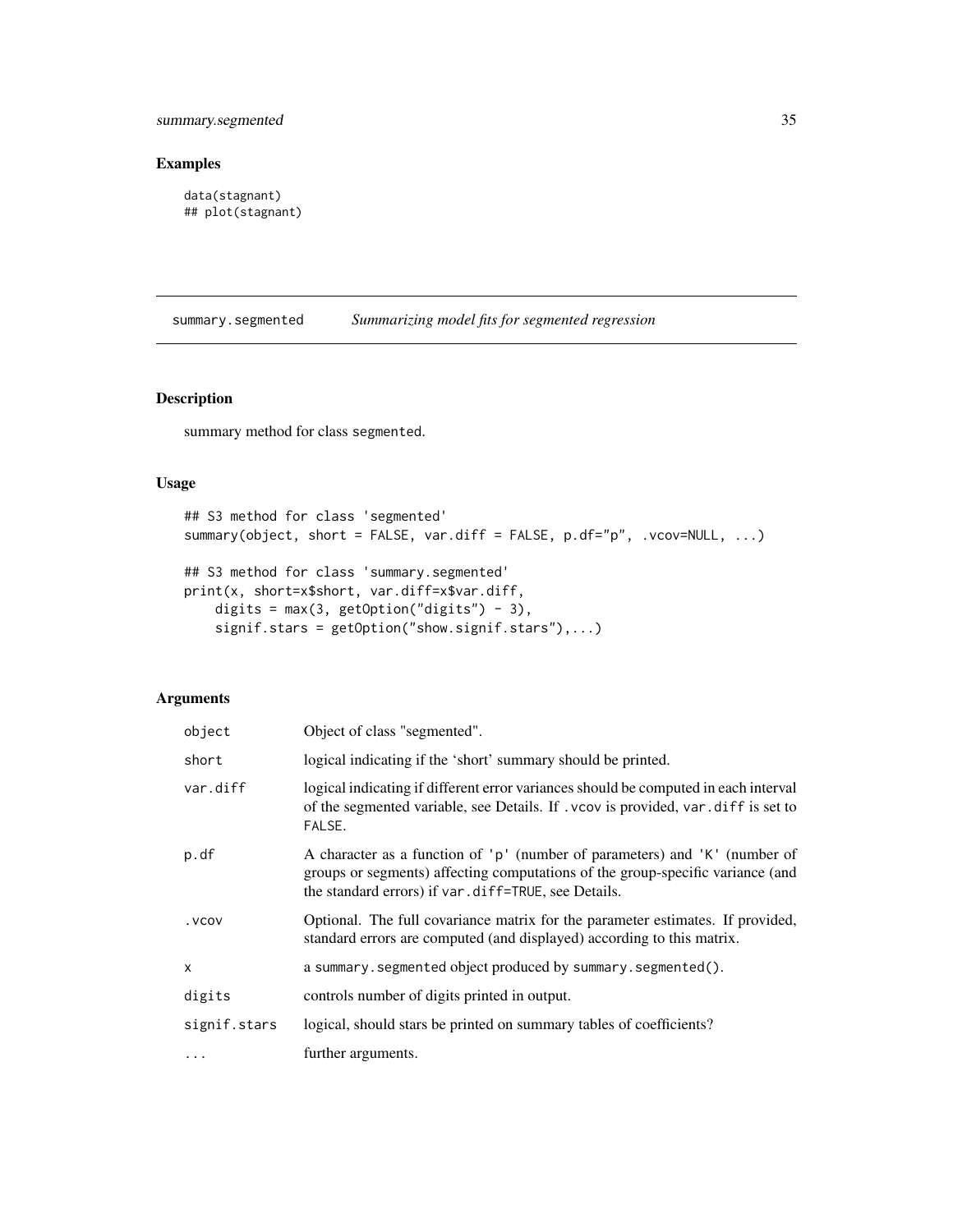# Details

If short=TRUE only coefficients of the segmented relationships are printed. If var.diff=TRUE and there is only one segmented variable, different error variances are computed in the intervals defined by the estimated breakpoints of the segmented variable. For the jth interval with  $n_i$  observations, the error variance is estimated via  $RSS_j/(n_j - p)$ , where  $RSS_j$  is the residual sum of squares in interval j, and p is the number of model parameters. This number to be subtracted from  $n_i$  can be changed via argument p.df. For instance p.df="0" uses  $RSS_j/(n_j)$ , and p.df="p/K" leads to  $RSS_j/(n_j - p/K)$ , where K is the number of groups (segments), and  $p/K$  can be interpreted as the average number of model parameter in that group.

Note var.diff=TRUE only affects the estimates covariance matrix. It does *not* affect the parameter estimates, neither the log likelihood and relevant measures, such as AIC or BIC. In other words, var.diff=TRUE just provides 'alternative' standard errors, probably appropriate when the error variances are different before/after the estimated breakpoints. Also  $p - values$  are computed using the t-distribution with 'naive' degrees of freedom (as reported in object\$df.residual).

If var.diff=TRUE the variance-covariance matrix of the estimates is computed via the sandwich formula,

$$
(X^T X)^{-1} X^T V X (X^T X)^{-1}
$$

where V is the diagonal matrix including the different group-specific error variance estimates. Standard errors are the square root of the main diagonal of this matrix.

#### Value

A list (similar to one returned by segmented.  $\text{Im} \text{ or}$  segmented.  $\text{glm}$ ) with additional components:

| psi          | estimated break-points and relevant (approximate) standard errors                                                                                                                                                                                                                                                                                                     |
|--------------|-----------------------------------------------------------------------------------------------------------------------------------------------------------------------------------------------------------------------------------------------------------------------------------------------------------------------------------------------------------------------|
| Ttable       | estimates and standard errors of the model parameters. This is similar to the<br>matrix coefficients returned by summary. Im or summary. glm, but without<br>the rows corresponding to the breakpoints. Even the p-values relevant to the<br>difference-in-slope parameters have been replaced by NA, since they are mean-<br>ingless in this case, see davies. test. |
| gap          | estimated coefficients, standard errors and t-values for the 'gap' variables                                                                                                                                                                                                                                                                                          |
| cov.var.diff | if var . diff=TRUE, the covaraince matrix accounting for heteroscedastic errors.                                                                                                                                                                                                                                                                                      |
| sigma.new    | if var.diff=TRUE, the square root of the estimated error variances in each in-<br>terval.                                                                                                                                                                                                                                                                             |
| df.new       | if var, diff=TRUE, the residual degrees of freedom in each interval.                                                                                                                                                                                                                                                                                                  |

#### Author(s)

Vito M.R. Muggeo

#### See Also

[print.segmented](#page-19-2), [davies.test](#page-7-1)

<span id="page-35-0"></span>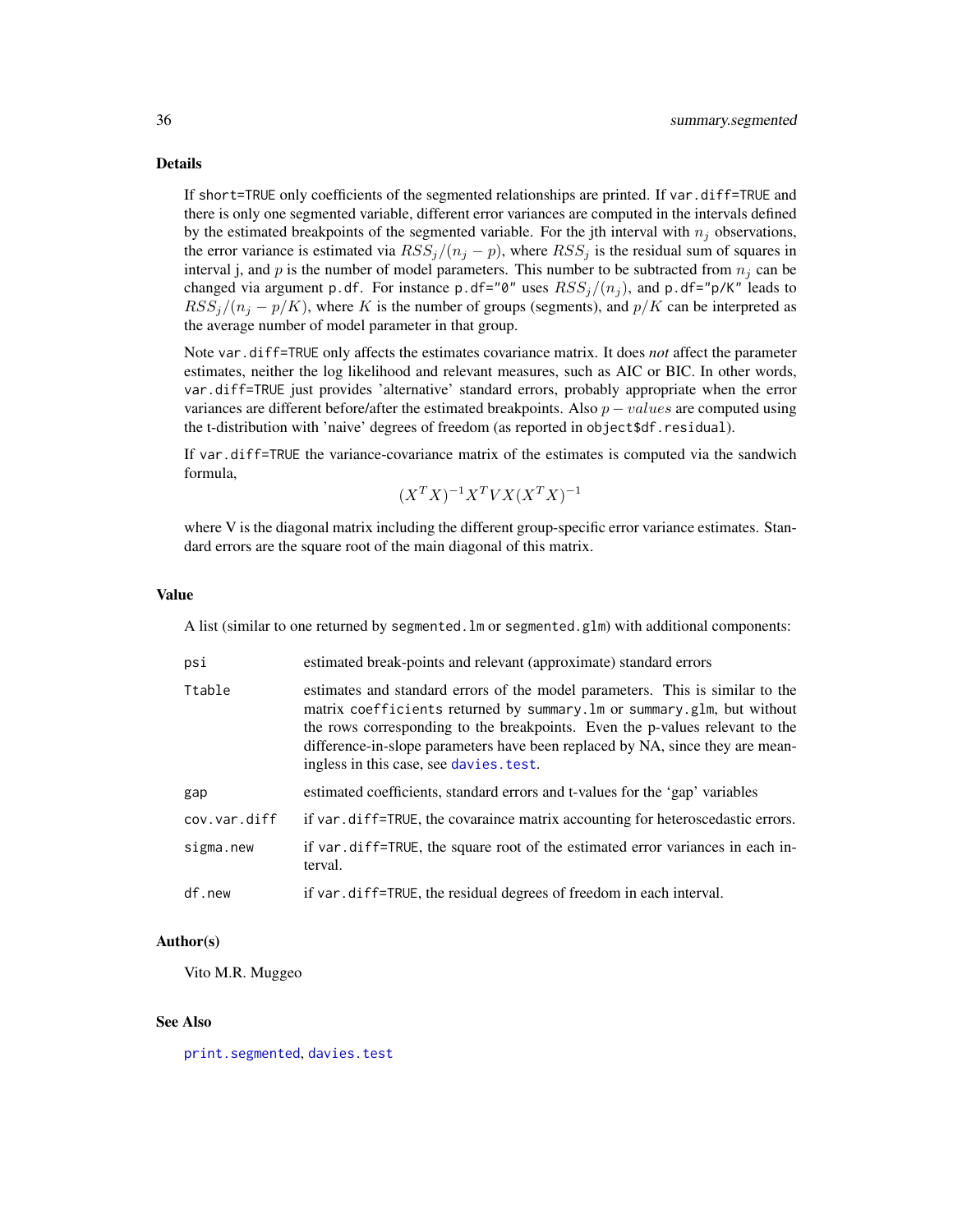# <span id="page-36-0"></span>vcov.segmented 37

# Examples

```
##continues example from segmented()
# summary(segmented.model,short=TRUE)
## an heteroscedastic example..
# set.seed(123)
# n<-100
# x<-1:n/n
# y<- -x+1.5*pmax(x-.5,0)+rnorm(n,0,1)*ifelse(x<=.5,.4,.1)
# o<-lm(y-x)# oseg<-segmented(o,seg.Z=~x,psi=.6)
# summary(oseg,var.diff=TRUE)$sigma.new
```
<span id="page-36-1"></span>vcov.segmented *Variance-Covariance Matrix for a Fitted Segmented Model*

# Description

Returns the variance-covariance matrix of the parameters (including breakpoints) of a fitted segmented model object.

# Usage

## S3 method for class 'segmented'  $vcov(object, var.diff = FALSE, is = FALSE, ...)$ 

# Arguments

| object   | a fitted model object of class "segmented", returned by any segmented method.                                                                                                  |
|----------|--------------------------------------------------------------------------------------------------------------------------------------------------------------------------------|
| var.diff | logical. If var diff=TRUE and there is a single segmented variable, the co-<br>variance matrix is computed using a sandwich-type formula. See Details in<br>summary.segmented. |
| is       | logical. If TRUE, the <i>asymptotic</i> covariance matrix based on the idea of induced<br>smoothing is returned. If is=TRUE, var.diff=FALSE is set.                            |
| .        | additional arguments.                                                                                                                                                          |

#### Details

The returned covariance matrix is based on an approximation of the nonlinear segmented term. Therefore covariances corresponding to breakpoints are reliable only in large samples and/or clear cut segmented relationships. If is=TRUE, the returned covariance matrix depends on the design matrix having the term  $I(x > \psi)$  replaced by its smooth counterpart.

#### Value

The full matrix of the estimated covariances between the parameter estimates, including the breakpoints.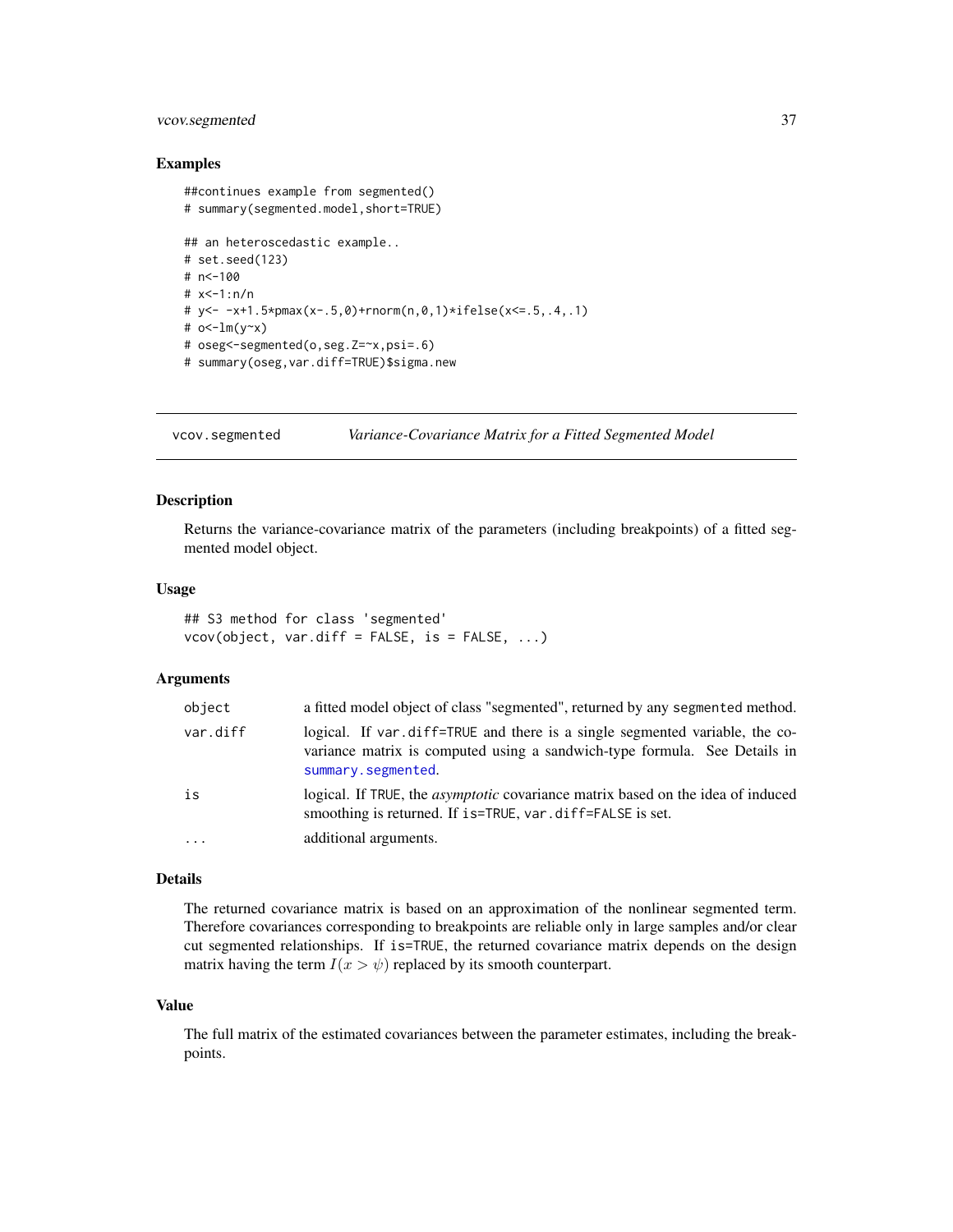# <span id="page-37-0"></span>Note

var.diff=TRUE works when there is a single segmented variable.

# Author(s)

Vito M. R. Muggeo, <vito.muggeo@unipa.it>

# See Also

[summary.segmented](#page-34-1)

# Examples

```
##continues example from summary.segmented()
# vcov(oseg)
# vcov(oseg, var.diff=TRUE)
# vcov(oseg, is=TRUE)
```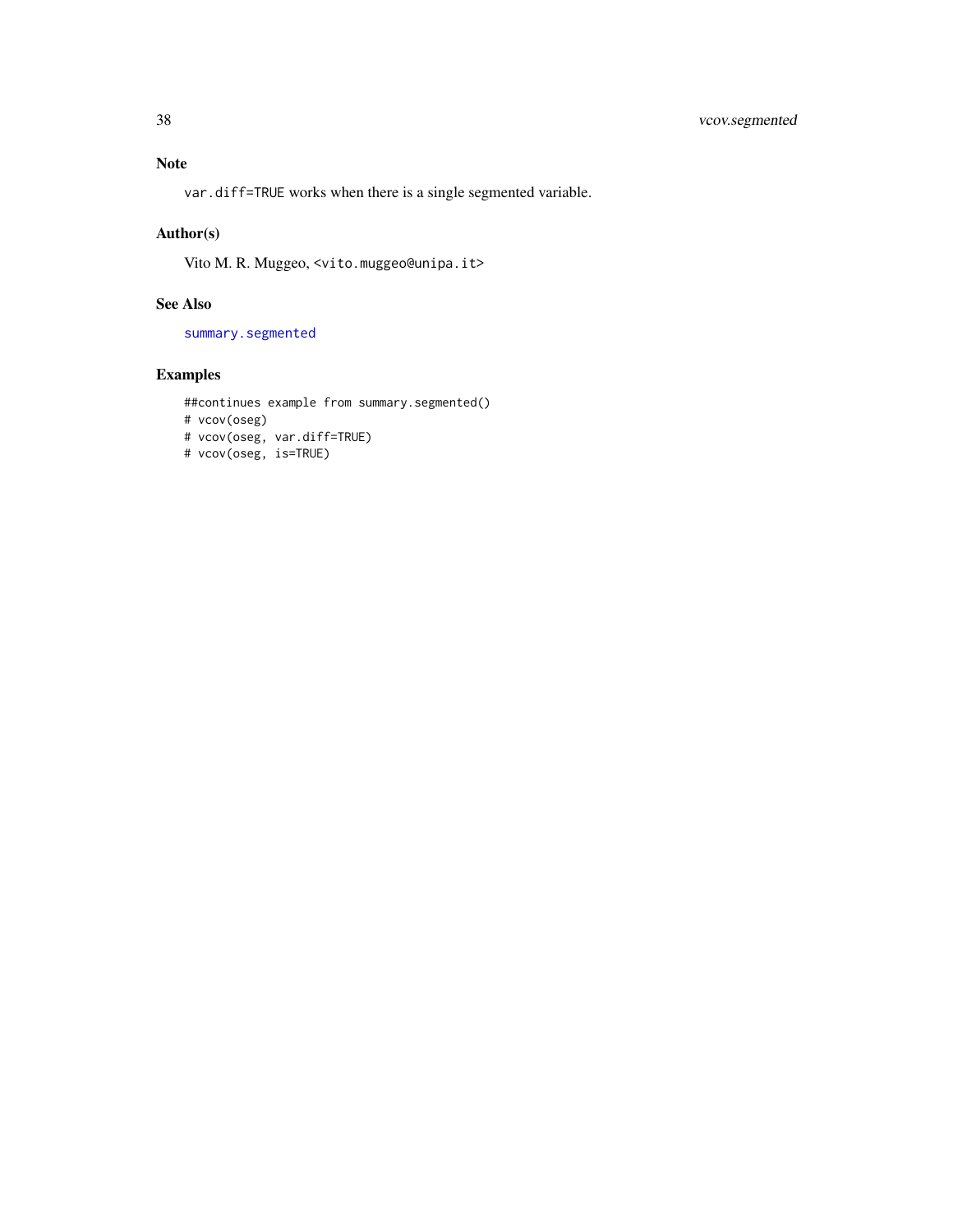# <span id="page-38-0"></span>**Index**

∗Topic datasets down , [10](#page-9-0) plant , [14](#page-13-0) stagnant, [34](#page-33-0) ∗Topic hplot plot.segmented, [15](#page-14-0) ∗Topic htest davies.test, [8](#page-7-0) pscore.test,  $20$ slope , [32](#page-31-0) ∗Topic models predict.segmented , [18](#page-17-0) print.segmented , [20](#page-19-0) ∗Topic nonlinear broken.line, <mark>[5](#page-4-0)</mark> confint.segmented, [6](#page-5-0) draw.history , [11](#page-10-0) lines.segmented, [13](#page-12-0) plot.segmented, [15](#page-14-0) points.segmented , [17](#page-16-0) seg.lm.fit, [25](#page-24-0) segmented , [27](#page-26-0) segmented-package , [2](#page-1-0) ∗Topic regression aapc, [3](#page-2-0) broken.line, <mark>[5](#page-4-0)</mark> confint.segmented, [6](#page-5-0) draw.history , [11](#page-10-0) intercept , [12](#page-11-0) lines. segmented, [13](#page-12-0) plot.segmented, [15](#page-14-0) points.segmented , [17](#page-16-0) predict.segmented , [18](#page-17-0) seg.control, [23](#page-22-0) seg.lm.fit, [25](#page-24-0) segmented , [27](#page-26-0) segmented-package , [2](#page-1-0) slope, [32](#page-31-0) summary.segmented, [35](#page-34-0)

vcov.segmented, [37](#page-36-0) aapc, [3](#page-2-0) broken.line , [5](#page-4-0) , *[16](#page-15-0)* , *[19](#page-18-0)* confint.segmented, [6](#page-5-0) davies.test , [8](#page-7-0) , *[21](#page-20-0) , [22](#page-21-0)* , *[33](#page-32-0)* , *[36](#page-35-0)* down , [10](#page-9-0) draw.history , [11](#page-10-0) glm , *[31](#page-30-0)* intercept , [12](#page-11-0) lines.segmented , *[7](#page-6-0)* , [13](#page-12-0) , *[17](#page-16-0)* lm , *[31](#page-30-0)* plant , [14](#page-13-0) plot.segmented , *[6](#page-5-0)* , *[14](#page-13-0)* , [15](#page-14-0) , *[18](#page-17-0) , [19](#page-18-0)* points , *[13](#page-12-0)* points.segmented , *[14](#page-13-0)* , *[17](#page-16-0)* , [17](#page-16-0) predict.glm , *[19](#page-18-0)* predict.lm , *[19](#page-18-0)* predict.segmented , *[6](#page-5-0)* , *[17](#page-16-0)* , [18](#page-17-0) print.segmented , [20](#page-19-0) , *[36](#page-35-0)* print.summary.segmented , *[20](#page-19-0)* print.summary.segmented *(*summary.segmented *)* , [35](#page-34-0) pscore.test , *[10](#page-9-0)* , [20](#page-19-0) , *[33](#page-32-0)* seg.Ar.fit *(*seg.lm.fit *)* , [25](#page-24-0) seg.control , *[3](#page-2-0)* , [23](#page-22-0) , *[28](#page-27-0) [–30](#page-29-0)* seg.def.fit *(*seg.lm.fit *)* , [25](#page-24-0) seg.glm.fit *(*seg.lm.fit *)* , [25](#page-24-0) seg.lm.fit , [25](#page-24-0) segmented, [6,](#page-5-0) [7](#page-6-0), [9](#page-8-0), [17](#page-16-0), [19](#page-18-0), [27](#page-26-0) segmented-package , [2](#page-1-0) segmented.default , *[2](#page-1-0)* , *[24](#page-23-0)* segmented.glm , *[23](#page-22-0)* , *[27](#page-26-0)*